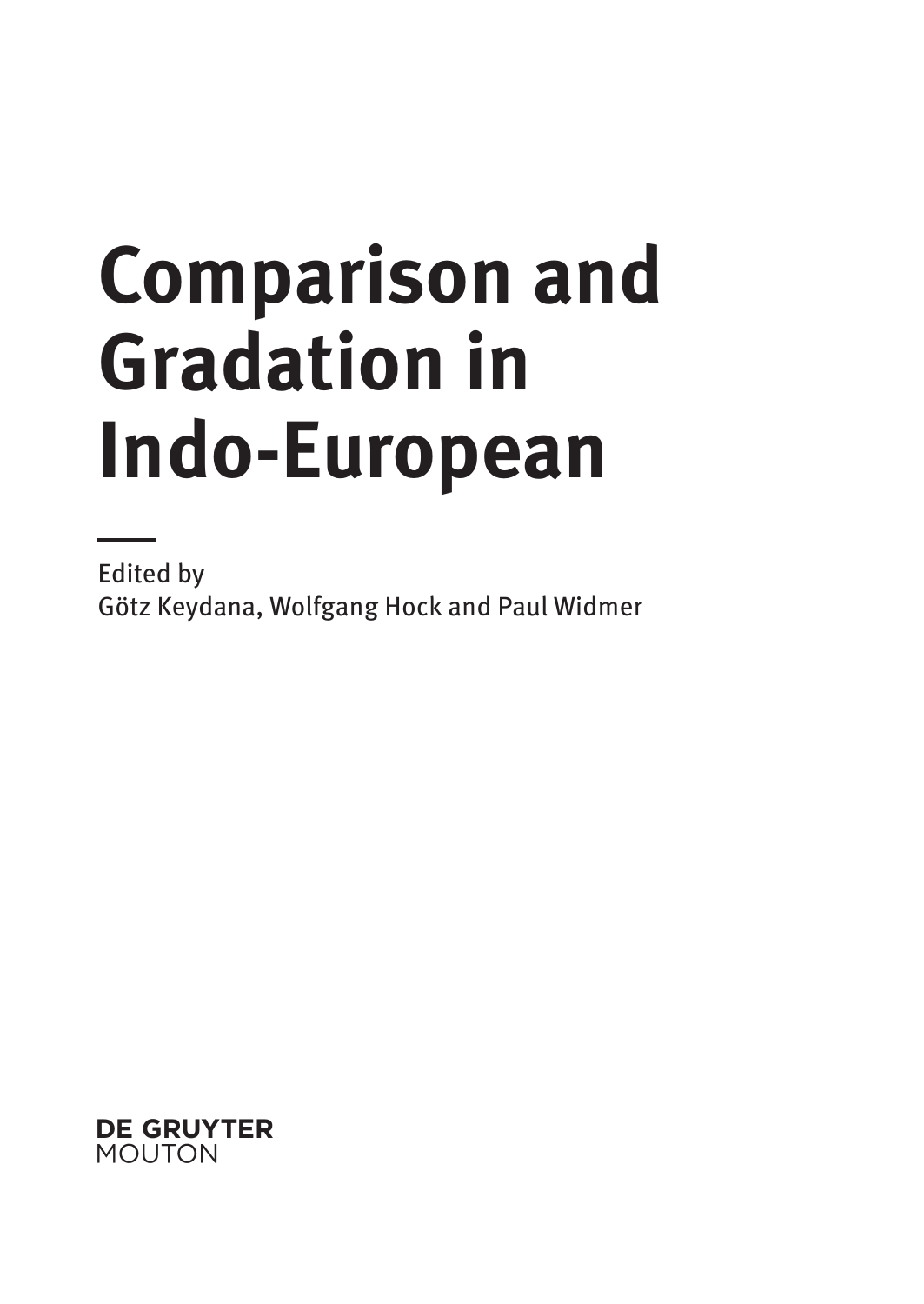ISBN 978-3-11-053766-6 e-ISBN (PDF) 978-3-11-064132-5 e-ISBN (EPUB) 978-3-11-063743-4 ISSN 2511-7742

**Library of Congress Control Number: 2020952701**

**Bibliographic information published by the Deutsche Nationalbibliothek** The Deutsche Nationalbibliothek lists this publication in the Deutsche Nationalbibliografie; detailed bibliographic data are available on the Internet at http://dnb.dnb.de.

© 2021 Walter de Gruyter GmbH, Berlin/Boston

Cover image: Saida / iStock / Getty Images Plus Typesetting: Dörlemann Satz, Lemförde Printing and binding: CPI books GmbH, Leck

www.degruyter.com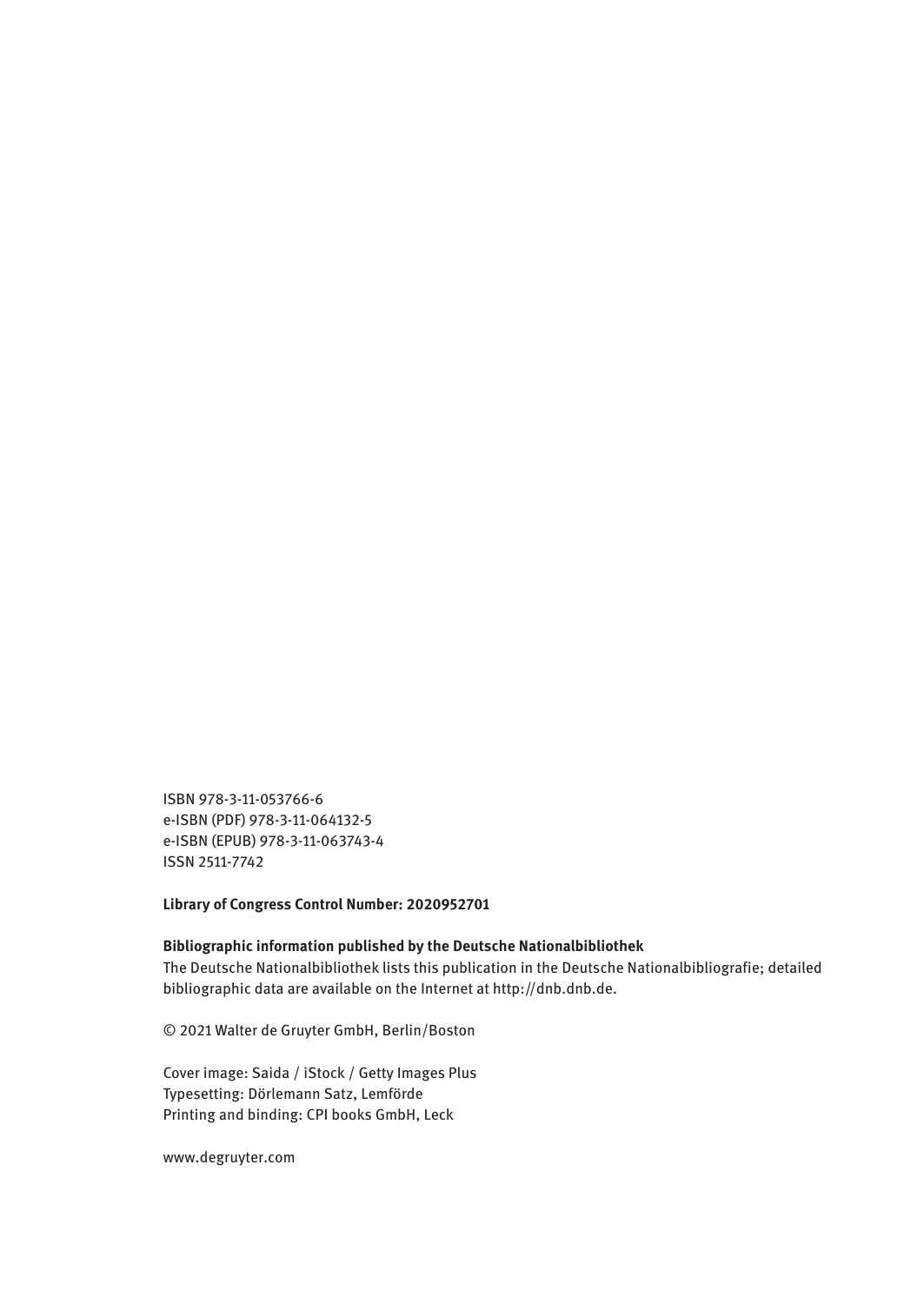# Agnes Jäger and George Walkden **12 West Germanic**

# **1 Introduction**

This chapter presents an overview of gradation and comparison in West Germanic languages, focusing on the oldest attested stages. In particular, we will cover Old High German (OHG), Old Low German (OLG, including Old Saxon/OS and Old Low Franconian/OLFr, sometimes also referred to as Old Dutch), Old English (OE), and Old Frisian (OFri). Table 1 summarizes the investigated corpus.

The data for OHG (750–1050 AD) consist of evidence from the three largest classical OHG texts: the OHG translations of Isidor's *De fide catholica* (around 800) and Tatian's gospel harmony (around 830), both prose texts based on Latin originals, as well as the poetic text of the gospel book by Otfrid von Weißenburg (between 863 and 871). In the case of *Isidor*, the entire text was checked manually for comparisons and the results compared to a corpus search on *Referenzkorpus Altdeutsch*. Of the OHG *Tatian*, chapters 1–55 were checked manually (approx. a quarter of the entire text) and the remaining text was investigated via corpus search on *Referenzkorpus Altdeutsch*, especially for comparatives. The data for *Otfrid* was partly drawn from Wunder (1965: 175–180) and partly gathered by corpus search on *Referenzkorpus Altdeutsch*. (For individual phenomena, additional data was collected from the late OHG works of Notker using the *Titus* corpus.)

For OLG (800–1200 AD), a corpus analysis was conducted using *Referenzkorpus Altdeutsch* for the longest OLG text, the *Heliand* (around 830), as well as the *Genesis* (around 870) and two minor OLG texts, viz. the OS confession (late  $10<sup>th</sup>$  c.) and the interlinear OLFr psalm translation  $(9<sup>th</sup>/10<sup>th</sup> c.)$ .

The OE period is usually reckoned as 450–1150 AD, but the earliest texts date from the second half of the  $7<sup>th</sup>$  century, and those that are substantial enough to be useful for present purposes date from the  $9<sup>th</sup>$  century onward. The OE texts used for this chapter are a subset of those in the York-Toronto-Helsinki Parsed Corpus of Old English Prose (YCOE; Taylor et al 2003), specifically those dating to before 950 (belonging to periods o1 and o2 in the original Helsinki corpus). In addition, data are drawn from the autochthonous epic poem *Beowulf*, usually dated by linguists to the early 8th century (Fulk 1992; Neidorf 2016), using the version in the York Corpus of Old English Poetry (Pintzuk & Plug 2001). All these texts have been morphologically annotated and syntactically parsed, and the results presented here are based on corpus searches.

OFri is attested substantially later than the other languages considered in this chapter (1200–1550 AD). The data for the section on OFri are mostly drawn from two of the earliest manuscripts: the First Rüstring Manuscript (around 1300) and the Second Hunsingo Manuscript (H2; around 1325–1350). Both manuscripts contain prose sources written after 1200, and these are overwhelmingly legal texts, e. g. the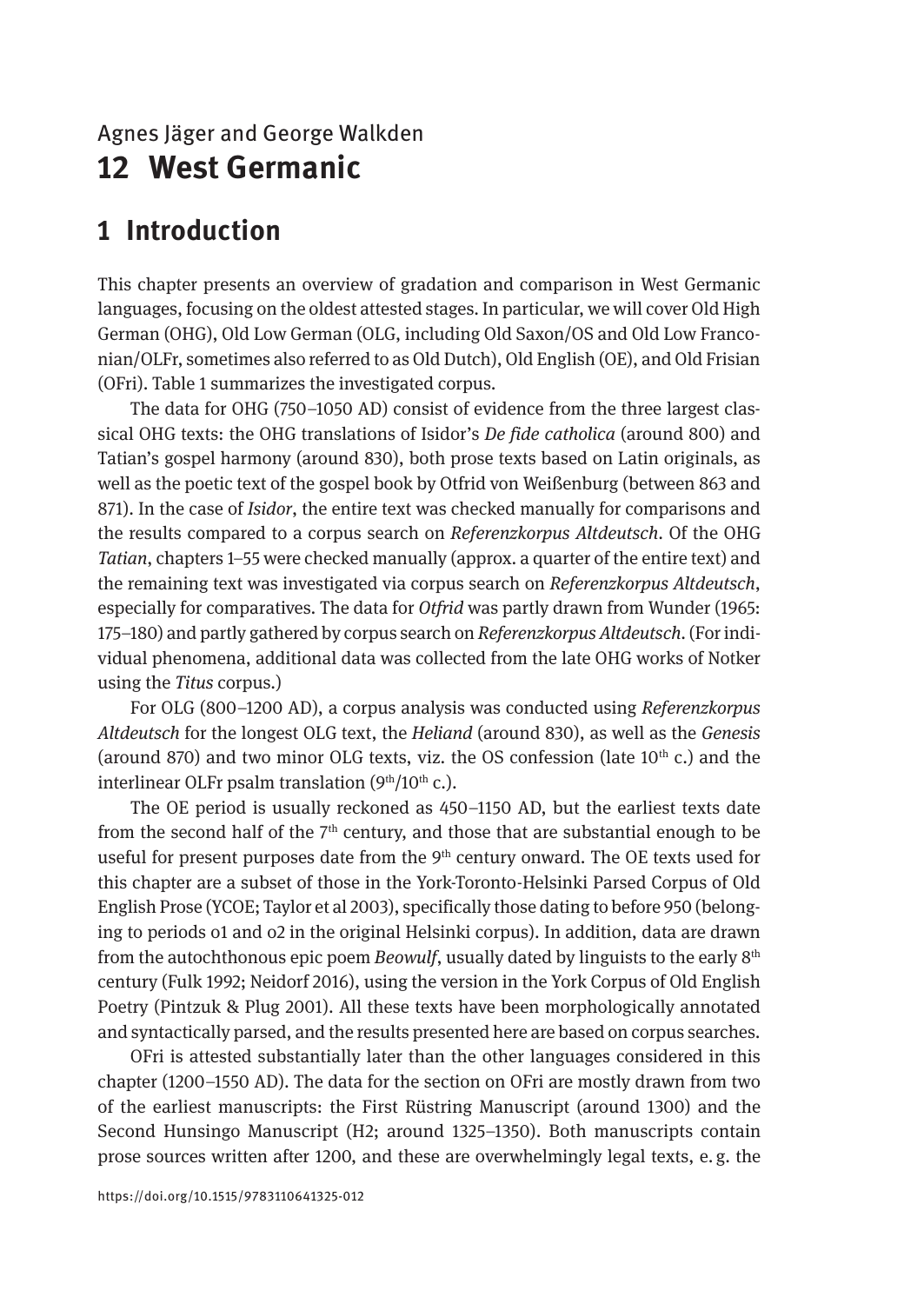*Seventeen Statutes* and *Twenty-four Land-laws*, which is found in both the Rüstring and Hunsingo manuscripts (see Bremmer 2009: 6–15). These texts are available as part of the Fryske Akademy's Integrated Scientific Frisian Language Database, and have been morphologically annotated and lemmatized; results presented in this chapter are based on a corpus search.

| Language    | Text                  | <b>Date</b>             | Text type/genre                                               |
|-------------|-----------------------|-------------------------|---------------------------------------------------------------|
| OHG         | Isidor                | around 800              | prose text, theological treatise, transla-<br>tion from Latin |
|             | Tatian                | around 830              | prose text, bible texts, translation from<br>Latin            |
|             | Otfrid                | $863 - 871$             | poetic text, based on bible                                   |
| OLG         | Heliand               | around 830 <sup>1</sup> | poetic text, based on bible                                   |
|             |                       |                         | /gospel harmony in alliterative verse                         |
|             | Genesis               | around 870              | poetic text, based on bible                                   |
|             | Old Saxon (OS) con-   | late $10th$ c.          | prose, formula for confession; (based                         |
|             | fession               |                         | on older Franconian formula) <sup>2</sup>                     |
|             | Old Low Franconian    | $9th/10th$ c.           | interlinear psalm translation from Latin                      |
|             | (OLFr) psalms         |                         |                                                               |
| 0E          | o1 and o2 prose texts | $800 - 950$             | prose texts, various, mostly translations                     |
|             |                       |                         | from Latin                                                    |
|             | Beowulf               | before 725?             | poetic text in alliterative verse, autoch-                    |
|             |                       |                         | thonous                                                       |
| <b>OFri</b> | First Rüstring Manu-  | around 1300             | prose texts, legal (mostly statutes),                         |
|             | script                |                         | autochthonous                                                 |
|             | Second Hunsingo       | around 1325-1350        | prose texts, legal (mostly statutes),                         |
|             | Manuscript            |                         | autochthonous                                                 |

**Table 1:** Investigated corpus of West Germanic

The remainder of this chapter is divided into four sections, dealing with OHG (sect. 2), OLG (sect. 3), OE (sect. 4), and OFri (sect. 5) respectively, followed by a short synopsis.

Additional examples to this chapter are available at [https://gitlab.uzh.ch/paul.](https://gitlab.uzh.ch/paul.widmer/mhiet-vol1-gradation) [widmer/mhiet-vol1-gradation](https://gitlab.uzh.ch/paul.widmer/mhiet-vol1-gradation).

**<sup>1</sup>** Ms. M second half of 9<sup>th</sup> century (partly fragmentary), ms. C second half of  $10<sup>th</sup>$  century (largely complete).

**<sup>2</sup>** Copy of an edited translation of a (lost) Franconian confession formula. The OS confession shows some characteristic extensions and abridgements compared to other adaptations of this formula (see Masser 1992: 467).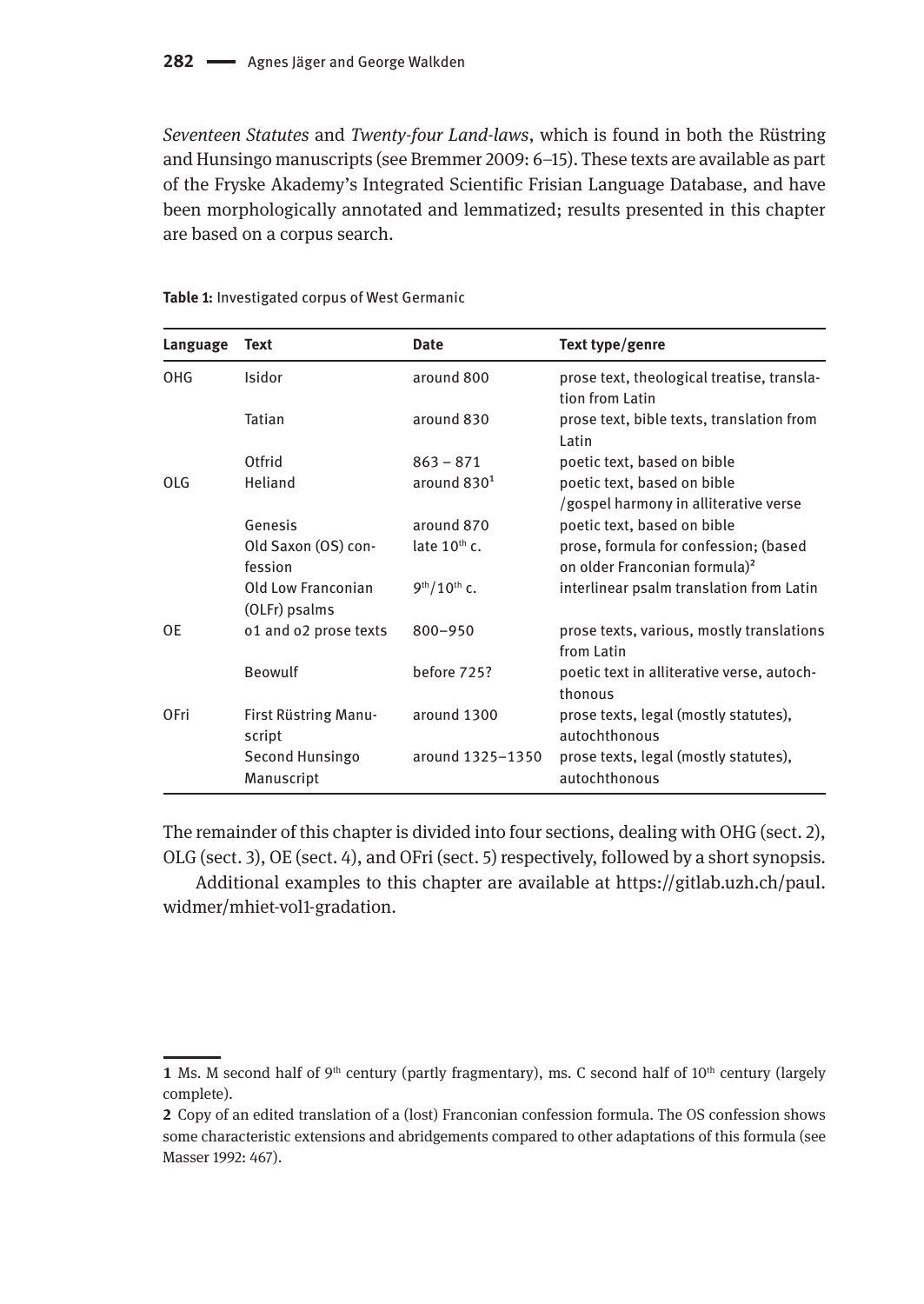# **2 Old High German**

# **2.1 Similative**

# **2.1.1 Type 1-3: standard marker (stm) is flag, parameter marker (pm) is E (verb/ adjective)**

# **2.1.1.1 Type 1-3-1 flag is case**

Only occasionally, a kind of similative is expressed in OHG using an adjective meaning 'same'/'similar', cf.  $(1)$ <sup>3</sup>. The equivalent of the standard of comparison appears in dative case. Note, however, that this does not constitute a genuine instance of comparative case; rather, the dative is governed by the particular adjective (cf. also Modern German *gleich einem Adler* 'like an eagle') – it never occurs in comparison constructions with ordinary adjectives (unlike dative as proper equative case e. g. in Icelandic).

| (1) | (secundum autem simile est huic.)                     |        |                                             |           |               |  |  |  |  |
|-----|-------------------------------------------------------|--------|---------------------------------------------|-----------|---------------|--|--|--|--|
|     | Thaz                                                  | aftera | ist                                         |           | gilîh thesemo |  |  |  |  |
|     |                                                       |        | ART.NOM latter.NOM be.PRS.3SG same this.DAT |           |               |  |  |  |  |
|     | <b>CPREE</b>                                          |        |                                             | <b>PM</b> | STAND.STM     |  |  |  |  |
|     | 'The latter is identical to this.' (Tatian 209.21 f.) |        |                                             |           |               |  |  |  |  |

# **2.1.2 Type 1-6: standard marker (stm) is particle, parameter marker (pm) is free morpheme**

This type constitutes one of the most typical patterns in OHG similatives (besides type 1-8). The standard marker most commonly consists of the comparison particle *sô* (see also Schrodt 2004: 168; DWB 1: 248, Jäger 2018: 61 f., 76, 82), cf. (2), less often of strengthened forms on the basis of *sô* and another element (originally part of the superordinate clause, see sect. 2.1.6): *sôsô*, cf. (3), *sô selp sô,* cf. (4), (*sô*) *samasô*, *solih sô*, and (especially since Late OHG) *alsô*, cf. (5). As a parameter marker, most commonly the homophonous manner/degree demonstrative *sô* is used, cf. (2) and (3), occasionally *sus*, cf. (4), later also strengthened forms, especially *alsō̆*, cf. (5). As in many languages, the parameter marker is optional in OHG similatives. If it is missing, type 1-8 results (see sect. 2.1.4).

**<sup>3</sup>** Depending on the analysis, this may be taken to constitute a kind of parameter marker or to be the parameter itself with the parameter marker being unexpressed, in which case these constructions would instead constitute instances of type 1-4-1.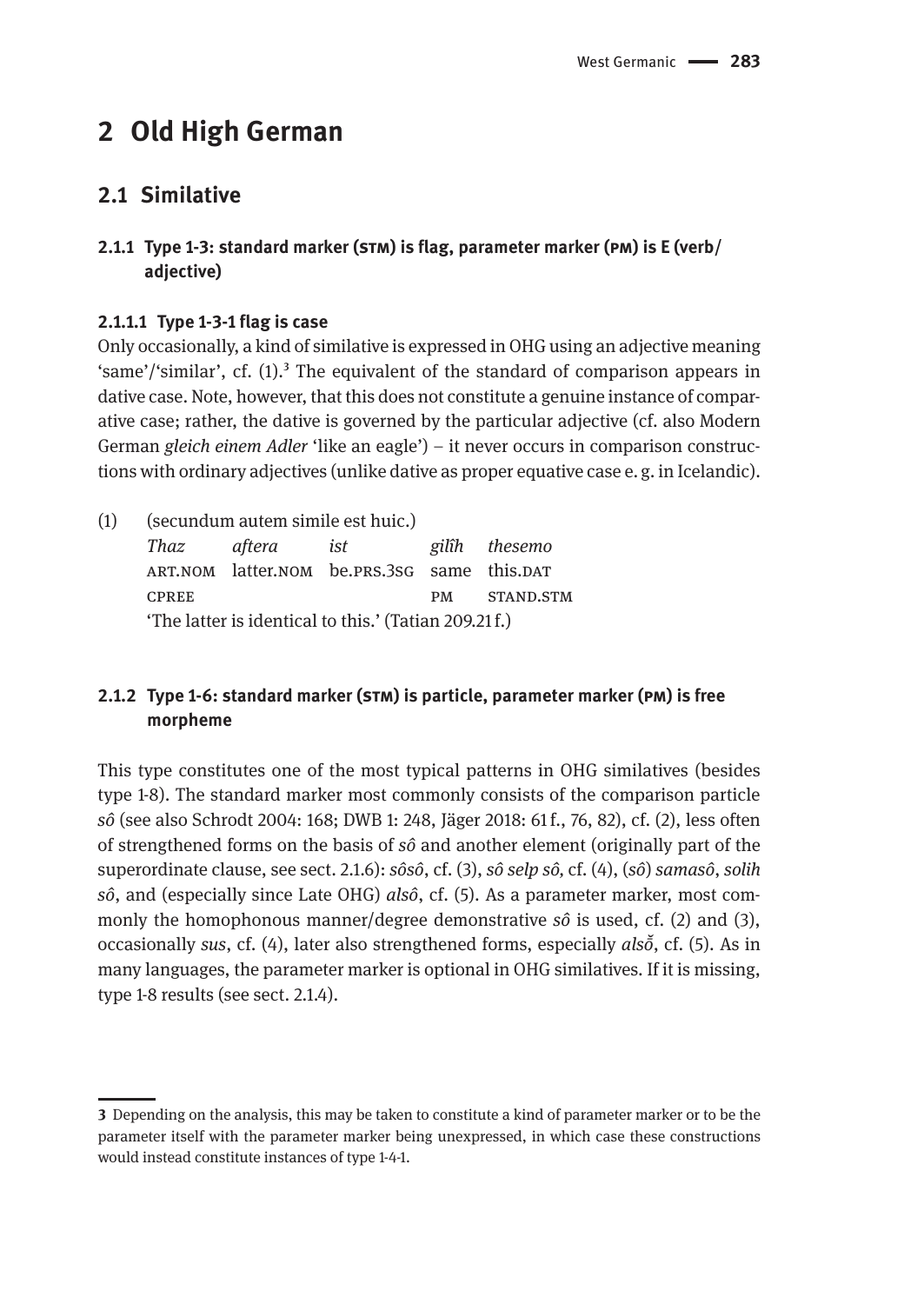$(2)$ (ut sit sicut magister eius) thaz só sí sín só meistar that so be.PRS.SBJV.3sG as his.NOM master.NOM PM [CPREE] STM STAND 'that he is like his master' (Tatian 78.22)  $(3)$ (in quo enim iudicio iudicaveritis, iudicabimini.) sósó ír in tuome tuoment. só 2PL.NOM in judgement.DAT judge.PRS.2PL as thus **STM**  $-STAND$  $PM$ gituomte. uuerdet ir become.PRS.2PL 2PL.NOM judge.PTCP.PRS.NOM  $CPREE$ 'As you judge in your judgement so will you be judged' (Tatian 71.18 f.)  $(4)$ (Christus enim ex patre ita emicuit ut splendor e lumine) Christus sus quham fona fater auur ziuuaare come.PST.3SG from father.DAT indeed Christ.NOM however so -CPREE-CPREE-**PM** so selp so dhiu berahtnissi fona sunnun radiance.NOM from sun.DAT as **ART STM**  $\overline{a}$  $-$ STAND $-$ 'Christ came thus from heaven as the light from the sun.' (Isidor 2.5)  $(5)$ Also uuára zenémenne íst. uuío boetius in primo libro as true to=take.INF be.PRS.3SG how B.NOM in first book.ABL  $STM \t -STAND$ uuás fortunam [...] álso íst incusans be.pst.3sg blame.prcp.prs fortune.acc thus be.prs.3sG **PM**  $-CPREE$ hîer in tertio libro uuára zetûonne ... here in third book.ABL true  $to=do-INF$ 

'As it can be realised how, in the first book, Boethius was blaming fortune, so it can here, in the third book, be realised ...' (Notker Boeth. 181.27-29)

# 2.1.3 Type 1-7: standard marker (STM) is particle, parameter marker (PM) is E (verb/ adjective)

It is only with an adjective meaning 'same'/'similar' that a kind of construction of this type is rarely attested, cf. (6). As with the type described under 2.1.1.1, the adjective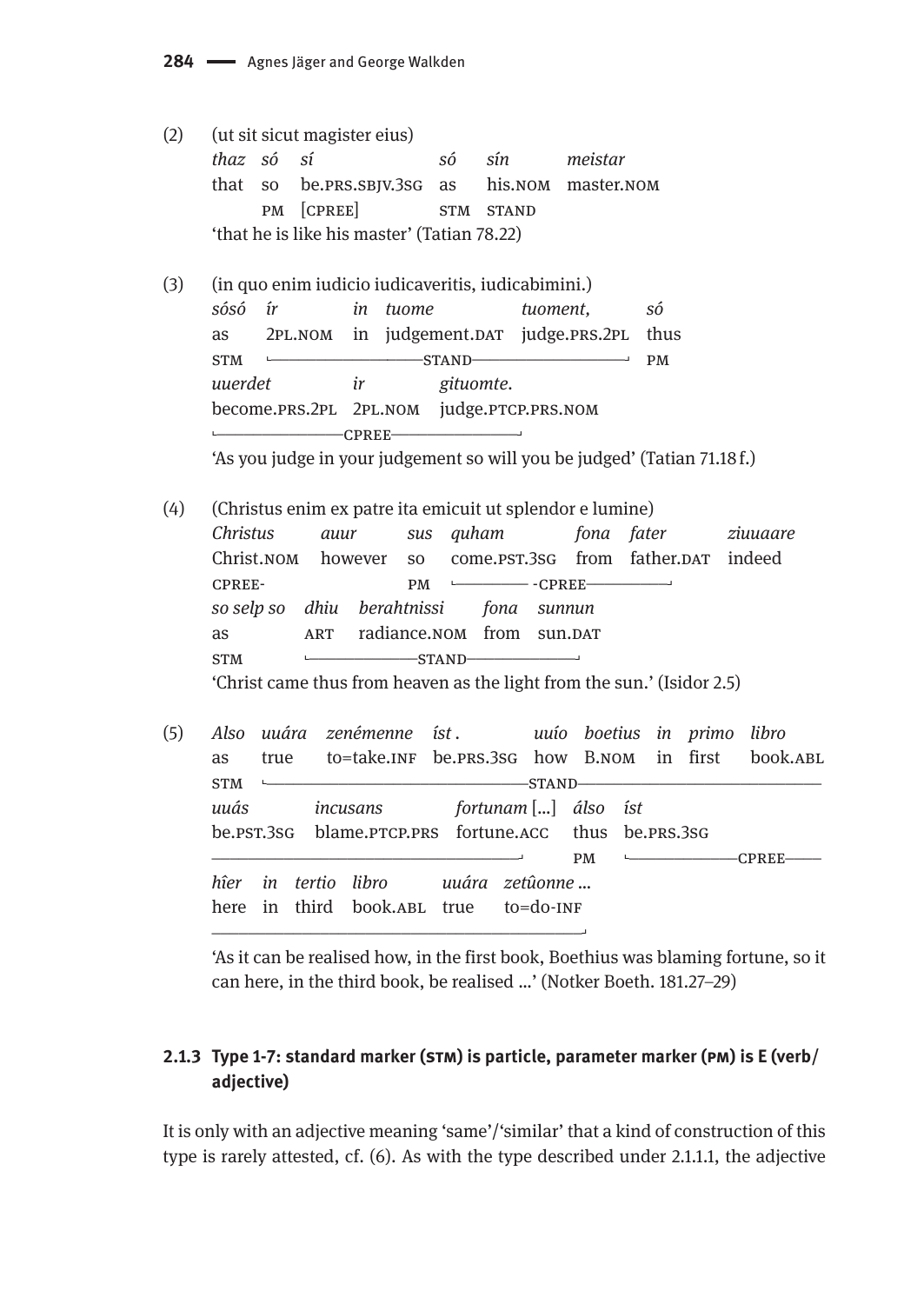'same'/'similar' may be taken to constitute a kind of parameter marker, as assumed here, or to be the parameter itself with the parameter marker being unexpressed, in which case these constructions would constitute instances of type 1-8. As generally in similatives, the standard marker is typically sô.

| (6) | (Ecce adam factus est quasi unus ex nobis) |              |                                         |  |           |                                              |                             |  |  |  |
|-----|--------------------------------------------|--------------|-----------------------------------------|--|-----------|----------------------------------------------|-----------------------------|--|--|--|
|     |                                            |              | See adam ist     dhiu chiliihho uuordan |  |           |                                              | S0                          |  |  |  |
|     | ITI                                        |              |                                         |  |           | A.NOM be.PRS.3SG ART same become.PTCP.PST as |                             |  |  |  |
|     |                                            | <b>CPREE</b> |                                         |  | <b>PM</b> |                                              | <b>STM</b>                  |  |  |  |
|     |                                            | einhuuelih   | unser                                   |  |           |                                              |                             |  |  |  |
|     |                                            |              | anyone.NOM 1PL.POSS.GEN                 |  |           |                                              |                             |  |  |  |
|     |                                            |              |                                         |  |           |                                              |                             |  |  |  |
|     |                                            |              | $(75.1 \t11.41 \t11.1 \t11.1 \t11.11$   |  |           | $\mathbf{r}$                                 | $\sqrt{\tau}$ $\sqrt{\tau}$ |  |  |  |

'Behold, Adam has become identical to/the same as one of us.' (Isidor 4.5)

# 2.1.4 Type 1-8: standard marker (STM) is particle, parameter marker (PM) is not expressed

This type constitutes one of the most typical patterns in OHG similatives (besides type) 1-6). Again, the standard marker most commonly consists of the comparison particle sô, cf. (7), less often of strengthened forms on the basis of sô and another element (originally part of the superordinate clause):  $s\hat{o}s\hat{o}$ , cf. (8), solih  $s\hat{o}$ , cf. (9), (s $\hat{o}$ ) samas $\hat{o}$ , cf. (9), sô selp sô, cf. (10), and (especially since Late OHG)  $als\check{\sigma}$ , cf. (11), see also Jäger (2018: 65–74). As is typical of similatives in many languages, the parameter marker is optional in similatives in OHG and is missing in this particular type (when it is present, type 1-6 results).

| (Exsurgens autem Ioseph a somno fecit sicut precepit ei angelus domini)<br>(7) |                                                          |       |                 |  |                      |                                |              |            |
|--------------------------------------------------------------------------------|----------------------------------------------------------|-------|-----------------|--|----------------------|--------------------------------|--------------|------------|
|                                                                                | arstantanti                                              |       |                 |  | thô ioseph fon slafe |                                | t&a          | SÓ         |
|                                                                                | get.up. PTCP.PRS then J.NOM from sleep.DAT do.PST.3SG as |       |                 |  |                      |                                |              |            |
|                                                                                |                                                          |       |                 |  |                      |                                | <b>CPREE</b> | <b>STM</b> |
|                                                                                | imo                                                      | gibôt | truhtines engil |  |                      |                                |              |            |
|                                                                                | he. <sub>DAT</sub>                                       |       |                 |  |                      | tell.pst.3sG god.GEN angel.NOM |              |            |
|                                                                                |                                                          |       |                 |  |                      |                                |              |            |
|                                                                                |                                                          |       |                 |  |                      |                                |              |            |

'Joseph then got up from sleep and did as God's angel told him.' (Tatian 35.1f.)

| (8) | (Orantes autem nolite multum loqui sicut ethnici) |                  |      |                                                                                                                                                                                                                                                                                                                                                                                                                                                                                                  |            |  |  |  |  |  |  |
|-----|---------------------------------------------------|------------------|------|--------------------------------------------------------------------------------------------------------------------------------------------------------------------------------------------------------------------------------------------------------------------------------------------------------------------------------------------------------------------------------------------------------------------------------------------------------------------------------------------------|------------|--|--|--|--|--|--|
|     | <i>Betonte</i>                                    | nicur&           | filu | sprehan                                                                                                                                                                                                                                                                                                                                                                                                                                                                                          | sósó       |  |  |  |  |  |  |
|     | pray.PTCP.PRS                                     | NEG=shall.IMP.PL | much | speak.INF                                                                                                                                                                                                                                                                                                                                                                                                                                                                                        | as         |  |  |  |  |  |  |
|     |                                                   |                  |      | $\leftarrow$ $\leftarrow$ $\leftarrow$ $\leftarrow$ $\leftarrow$ $\leftarrow$ $\leftarrow$ $\leftarrow$ $\leftarrow$ $\leftarrow$ $\leftarrow$ $\leftarrow$ $\leftarrow$ $\leftarrow$ $\leftarrow$ $\leftarrow$ $\leftarrow$ $\leftarrow$ $\leftarrow$ $\leftarrow$ $\leftarrow$ $\leftarrow$ $\leftarrow$ $\leftarrow$ $\leftarrow$ $\leftarrow$ $\leftarrow$ $\leftarrow$ $\leftarrow$ $\leftarrow$ $\leftarrow$ $\leftarrow$ $\leftarrow$ $\leftarrow$ $\leftarrow$ $\leftarrow$ $\leftarrow$ | <b>STM</b> |  |  |  |  |  |  |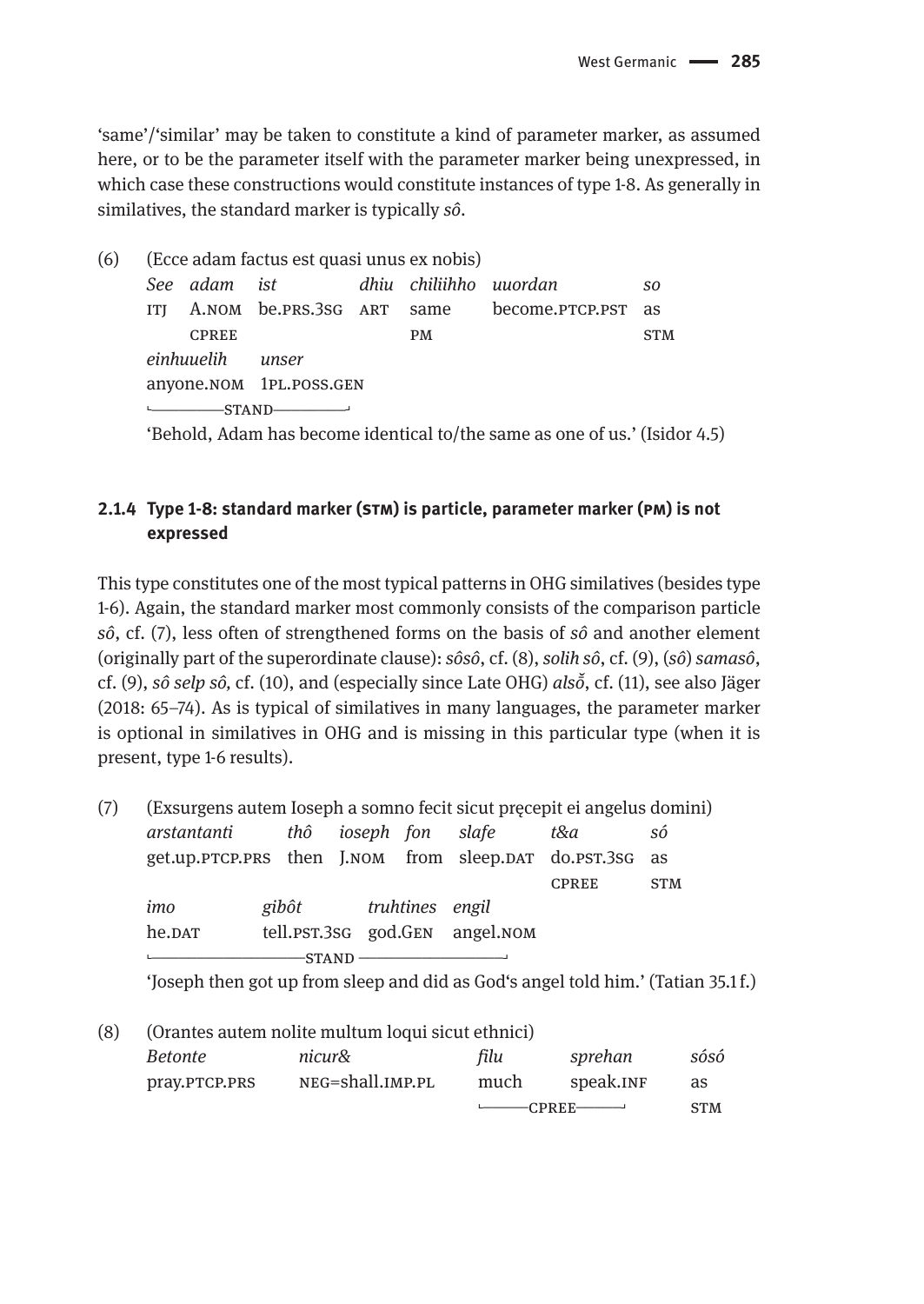| thie | heidanon mán. |                    |
|------|---------------|--------------------|
| ART  |               | heathen man.NOM.PL |
|      |               |                    |

'While praying, you should not speak a lot, as the heathens do.' (Tatian 67.23 f.)

 $(9)$ (Et thronus eius sicut sol in conspectu meo et sicut luna perfecta in eternum) Endi sn hohsetli  $i<sub>st</sub>$ solih so sunna azs and his.NOM throne.NOM be.PRS.3SG like sun.NOM to **CPREE STM STAND** minera antuverdin endi in æuvin so sam so 1sG.POSS.DAT presence.DAT and in eternity.DAT.PL like **STM** foluuassan mano full.NOM moon.NOM **STAND** 'And his throne is such as the sun in my presence and in eternity as the full moon' (Isidor 9.1)

(10) (Ecce et me sicut et te fecit deus)

| See endi mih                                                |              | deda                                    | got | so selp so dhih |              |  |  |  |  |
|-------------------------------------------------------------|--------------|-----------------------------------------|-----|-----------------|--------------|--|--|--|--|
|                                                             |              | ITJ and 1sG.ACC make.PST.3SG god.NOM as |     |                 | 2PL.ACC      |  |  |  |  |
|                                                             | <b>CPREE</b> |                                         |     | <b>STM</b>      | <b>STAND</b> |  |  |  |  |
| 'Behold, God created me as (he created) you.' (Isidor 3.10) |              |                                         |     |                 |              |  |  |  |  |

 $(11)$ (Iustitia tua sicut montes domine) Din reht trûhten also bérga. ist 2SG.POSS.NOM justice.NOM Lord.NOM be.PRS.3SG like mountain.NOM.PL **CPREE STM STAND** 'Your justice, Lord, is like the mountains.' (Notker Ps. 35.7)

#### 2.1.5 Types not included in the questionnaire

Hypothetic (irrealis/counterfactual) comparisons, a general subtype of similatives (and equatives), which combines comparison with conditional semantics ('as if'), are formally identical to canonical similatives (and equatives) in OHG with respect to the types of standard markers being used, viz.  $s\hat{o}$  and strengthened forms of  $s\hat{o}$  such as sô selp sô etc., cf. (12), see also Behaghel (1923-32, III: 623), Jäger (2018: 92-94). Only subjunctive mood marks them as hypothetical.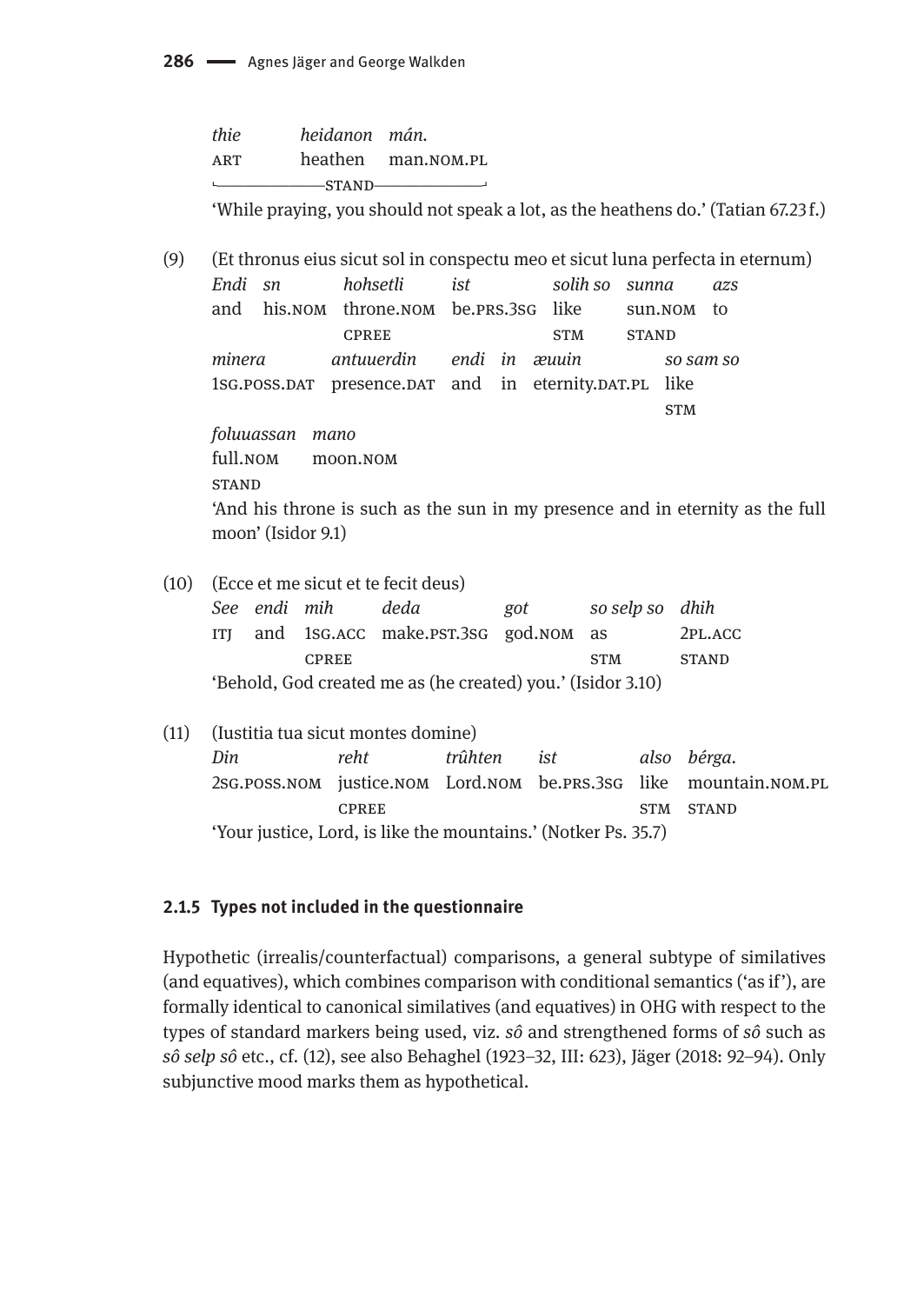(12) *Tho dét er selb so er uuólti . ioh* then do.pst.3sg he.nom as he.nom want.pst.sbjv.3sg and **STM** *rúmor fáran scolti* further go.INF shall.psT.SBJV.3sG 'Then, he pretended as if he wanted to and was going to walk further.' (Otfrid V. 10.3)

Very rarely, similarity is also marked by means of word formation, e. g. compounding with *eban* 'equally/similar', cf. (13). Note that the dative case of the equivalent of the standard of comparison in this example does not constitute genuine comparative case (which does not appear in OHG in similatives or equatives, but only in comparatives); rather, it is governed by the compound verb (similar to case government by the adjective 'same'/'similar' discussed under type 1-3-1).

(13) (Et profecti praedicauerunt ubique domino cooperante) *Inti farenti predigotun íógiuuar trohtine* and go.PTCP.PRS.NOM preach.PST.3PL everywhere Lord.DAT [CPREE] STAND.STM *ebanuúirkentemo* equal.effect.PTCP.PRS.DAT pm.par 'and on the way, they preached like the Lord.' (Tatian 342.16 f.)

## **2.1.6 Formal means of expressing similatives**

In similatives, as in other types of comparison in OHG, the standard may be phrasal (e.  g. NP, PP, AdvP, etc.) or clausal (sentential). All standard markers in similatives occur with both syntactic types of standards, cf. Jäger (2018: 79 f.). The typical standard marker and parameter marker is *sô* which goes back to modal uses of the instrumental case of the PIE pronominal stem \**swe/swo*- (cf. Pokorny 1959, I: 882–884; DWB 1: 248; LIPP 2: 736, 763 f.). The pattern of *sô* … *sô* regularly found in similatives constitutes a correlative construction (see also Desportes 2008), which is typical for European languages (cf. Haspelmath/Buchholz 1998). The parameter marker, however, is optional in similatives, as is the case in many other languages. Another cross-linguistically typical feature of similatives also found in OHG is the grammaticalization in this type of comparison of new standard markers by strengthening or reinforcement, i. e. univerbation of the original standard marker with a commonly adjacent element that is originally part of the superordinate/matrix clause (see Grimm 1884: 295, Behaghel 1923–32, III: 67, 292; DWB 16: 1370; Jäger 2018: 370 f.) and is typically of the following type: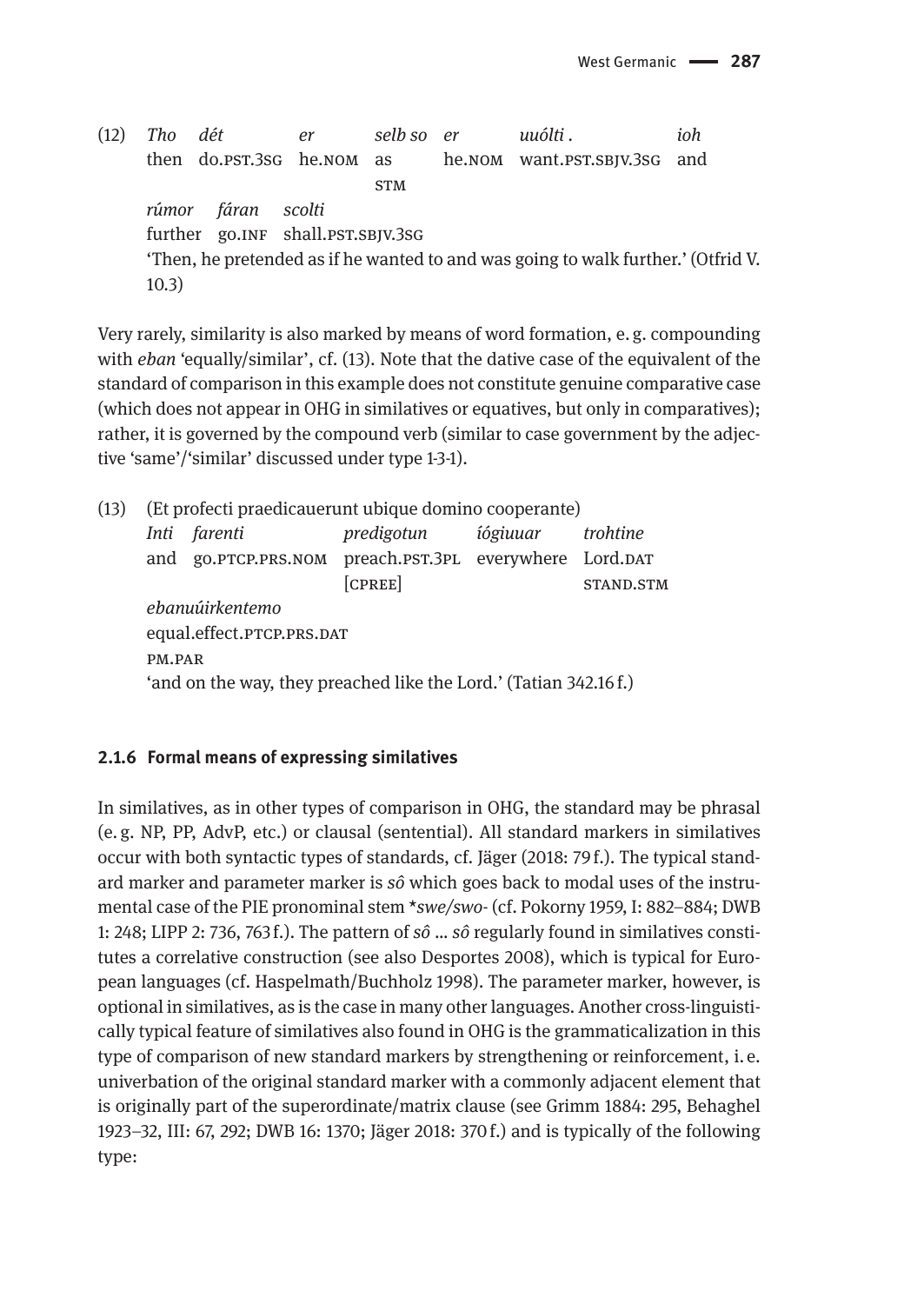- parameter marker: *sôsô*⁴
- item with identity semantics ('same', 'similar' etc.): (*sô*) *selb sô*, *sama sô* (> *same*)
- intensifier ('quite', 'completely', 'fully' etc.): *alsō̆* < adverbial *al* 'fully' + *sô* 'as/like' (> *als*)

This reanalysis of frequently adjacent matrix-clause internal elements and original standard marker (particle) as a new particle typically starts in similatives because here no parameter intervenes between the two. Besides univerbation, the original standard marker may also be dropped so that only the originally matrix-internal element remains as the new standard marker. The common grammaticalization of new standard markers in similatives contributes to the typical directionality of the semantic/syntactic shift of standard markers (particles) from similatives to equatives to comparatives (Comparative Cycle, cf. section 2.7).

# **2.2 Equative**

# **2.2.1 Type 2-6: standard marker (stm) is particle, parameter marker (pm) is free morpheme**

This type constitutes the prevalent pattern of equatives in OHG. As in similatives, the standard marker is most commonly the particle *sô* (see Schrodt 2004: 168; DWB 1: 248, Jäger 2018: 76, 82), illustrated in (14). Very occasionally also strengthened forms of the standard marker are attested such as *sôsô*, *samasô*, or late OHG *alsō̆* (see sect. 2.1.6), cf. (15). All standard markers generally occur with phrasal as well as with clausal standards. The parameter marker is also *sô*, cf. (14) and (15). Later on in diachronic development, the strengthened form *alsō̆* occurs in this function as well.

| $(14)$ $(8$ dabit illi quot hab& necessarios) |                                    |  |  |        |  |    |                  |  |  |
|-----------------------------------------------|------------------------------------|--|--|--------|--|----|------------------|--|--|
|                                               | inti gibit     imo só manag so her |  |  |        |  |    | bitharf.         |  |  |
|                                               | and give.prs.3sg him as much as    |  |  |        |  | he | need.PRS.3SG     |  |  |
|                                               |                                    |  |  | PM PAR |  |    | $STM \sim STAND$ |  |  |

'and gives him as much as he needs' (Tatian 72.28 f.)

**<sup>4</sup>** Note that *sôsô*, just like its cognates in other West Germanic languages discussed below (*swāswā* etc.), does not constitute an instance of reduplication or reiteration, but the combination of two categorially/functionally distinct elements: a parameter marker and a standard marker.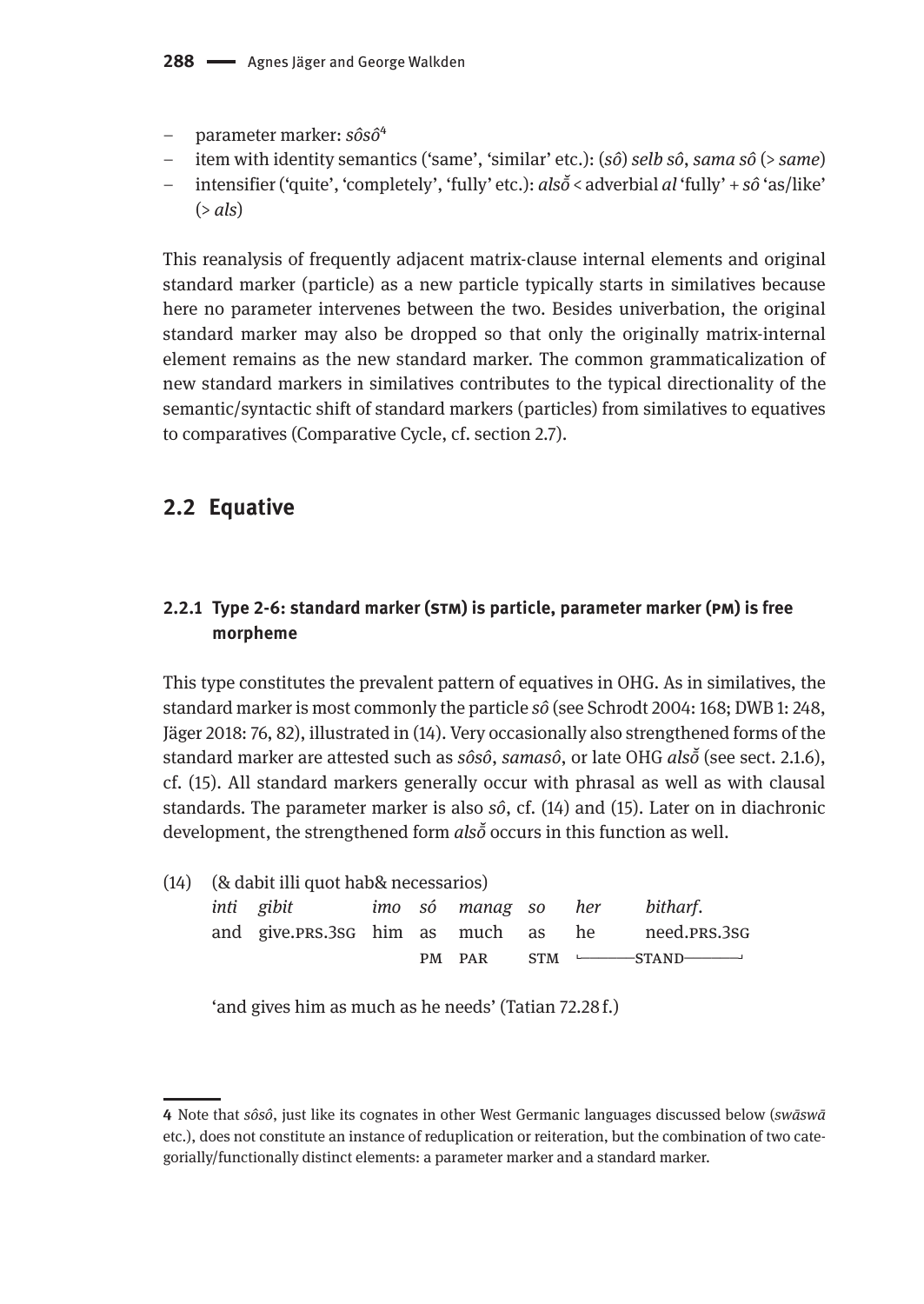(15) (et sicut honus grave, gravate sunt super me) ûfen siû sint also suâre mir SO suâre. they be.PRS.3PL upon 1SG.DAT as heavy.nom.pl as heavy **CPREE** PM PAR STM STAND hurdi burden.NOM.PL 'They are upon me as heavy as a heavy burden' (Notker Ps. 37.5)

Only exceptionally, the usual comparative standard marker *thanne* is used in equatives including negation or multiples, and thus, as a whole, referring to inequality, cf. (16); see also AWB (2: 161), Behaghel (1923–32, III: 276), Jäger (2018: 75).

(16) uuánda óuh sélbez taz sáng. nôte stîgen  $\sin$  ...] because also itself ART SONG.NOM necessarily rise.INF shall.PRS.3SG ze demo áhtodên bûohstábe. dér zuiualt liutet. tánne eighth REL.NOM twice sound.PRS.3SG than to ART tone.par CPREE **PM STM** dér bûohstáb. ze demo iz ánafîeng ART tone.NOM at REL.DAT it start.PST.3SG **STAND** 

'Because the melody itself should necessarily rise [...] to the eighth tone which is twice as high as the tone at which it started' (Notker Mus. IV.16)

#### 2.2.2 Type 2-10: standard marker (STM) and standard (STAND) are not expressed, parameter marker (PM) is free morpheme

This type is evidenced in so-called contextual equatives in OHG, as in many languages. Here, the standard (and accordingly the standard marker) remains unexpressed but can be deduced from the context, cf. (17).

| (17) | níst                                                                         | ther | er | gihórti . |           | so fronisg |  |  |  |  |  |
|------|------------------------------------------------------------------------------|------|----|-----------|-----------|------------|--|--|--|--|--|
|      | NEG=be.PRS.3SG REL.NOM before/earlier hear.PST.3SG as glorious.ACC           |      |    |           |           |            |  |  |  |  |  |
|      |                                                                              |      |    |           | <b>PM</b> | PAR        |  |  |  |  |  |
|      | árunti                                                                       |      |    |           |           |            |  |  |  |  |  |
|      | message.ACC                                                                  |      |    |           |           |            |  |  |  |  |  |
|      | <b>CPREE</b>                                                                 |      |    |           |           |            |  |  |  |  |  |
|      | 'No-one has ever heard a message as glorious [as this one]' (Otfrid I.12.10) |      |    |           |           |            |  |  |  |  |  |
|      |                                                                              |      |    |           |           |            |  |  |  |  |  |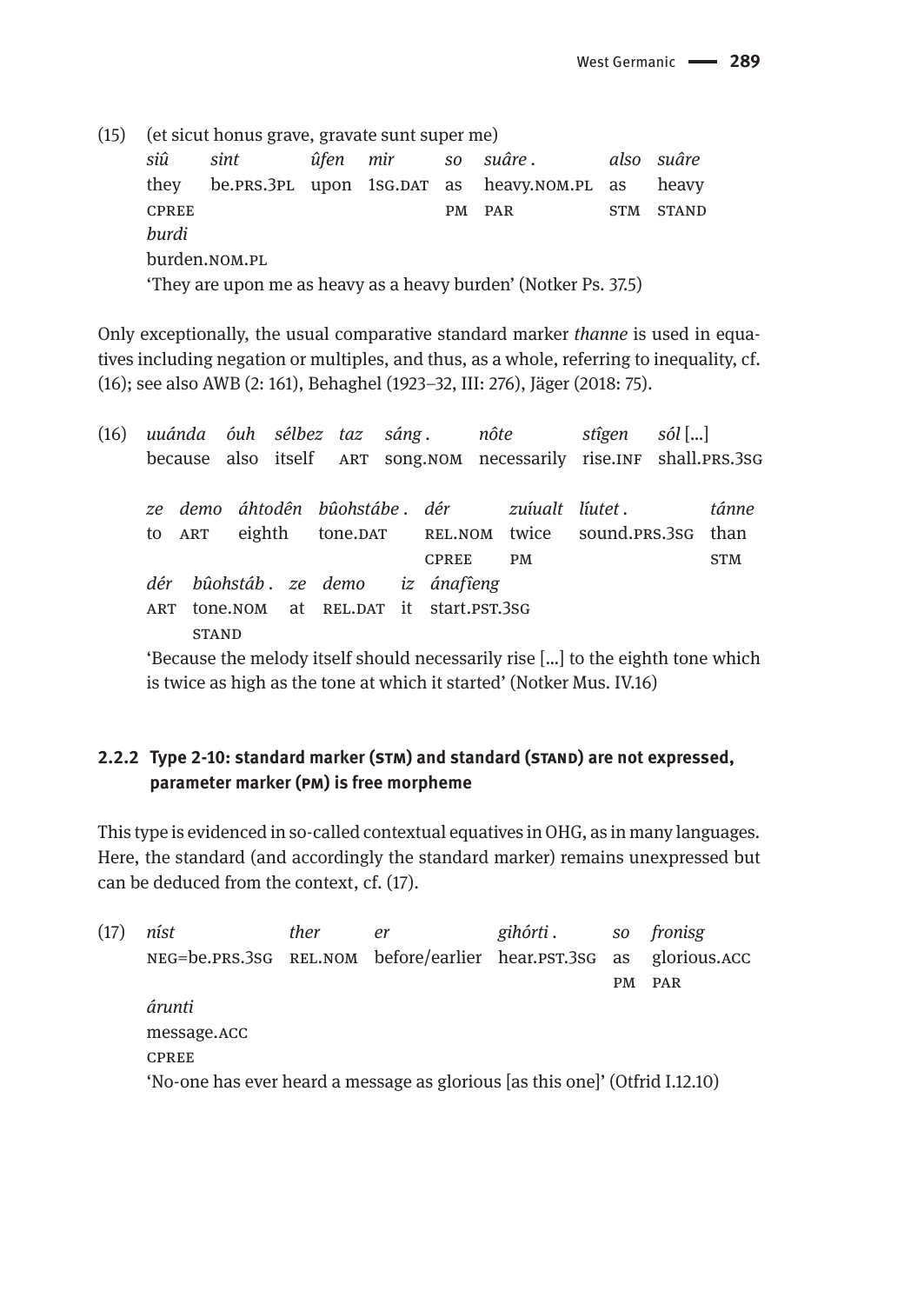Furthermore, examples consisting of parameter marker and parameter with a consecutive/consequent clause might be subsumed under this type, cf. (18). The parameter marker in both kinds of constructions is again usually sô.

 $(18)$ (Sepulchrum autem eius in tantum est gloriosum, ut ...) Sn grab ist SO. drado eruuirdhic, dhazs auur his grave. NOM be. PRS. 3SG however as honorable.NOM that very **CPREE**  $PM$  –  $-PAR$   $u$ uir $\ldots$ 1PL.NOM 'His grave, however, is so very honorable that we ...' (Isidor 9.11)

#### 2.2.3 Types not included in the questionnaire

Very rarely, another type is attested that is semantically equivalent to an equative, cf.  $(19)$ .<sup>5</sup> The standard of comparison is marked by the usual equative particle sô. However, there is no parameter or parameter marker in the superordinate clause. Instead, the parameter occurs within the standard and appears in superlative form signaling the highest possible degree on the respective scale. The standard clause typically includes a modal predicate 'to be able to'. The construction is thus equivalent to 'as ... as X could'. It is attested until Early New High German (ENHG), cf. Behaghel (1923–32, III: 292f.), DWB (16: 1370f.), and Jäger (2018: 64f., 134f., 175f.).

 $(19)$  in thaz crûci man nan nágalta sô sie tho they there in ART cross.ACC one he.acc nail.pst.3sg as  $-CPREE STM \longleftarrow STAND$  (incl. PAR) fástôs móhtun. tightest can.PST.3PL

'They nailed him to the cross as tightly as they could.' (Otfrid IV.27.18)

#### 2.2.4 Formal means of expressing equatives

On the etymology of the standard marker (particle  $s\hat{o}$ ) and the parameter marker ( $s\hat{o}$ ), and on the origin of the strengthened standard markers, see sect. 2.1.6 above.

<sup>5</sup> These constructions are also referred to as potentiality equatives (see sect. 5.2.3).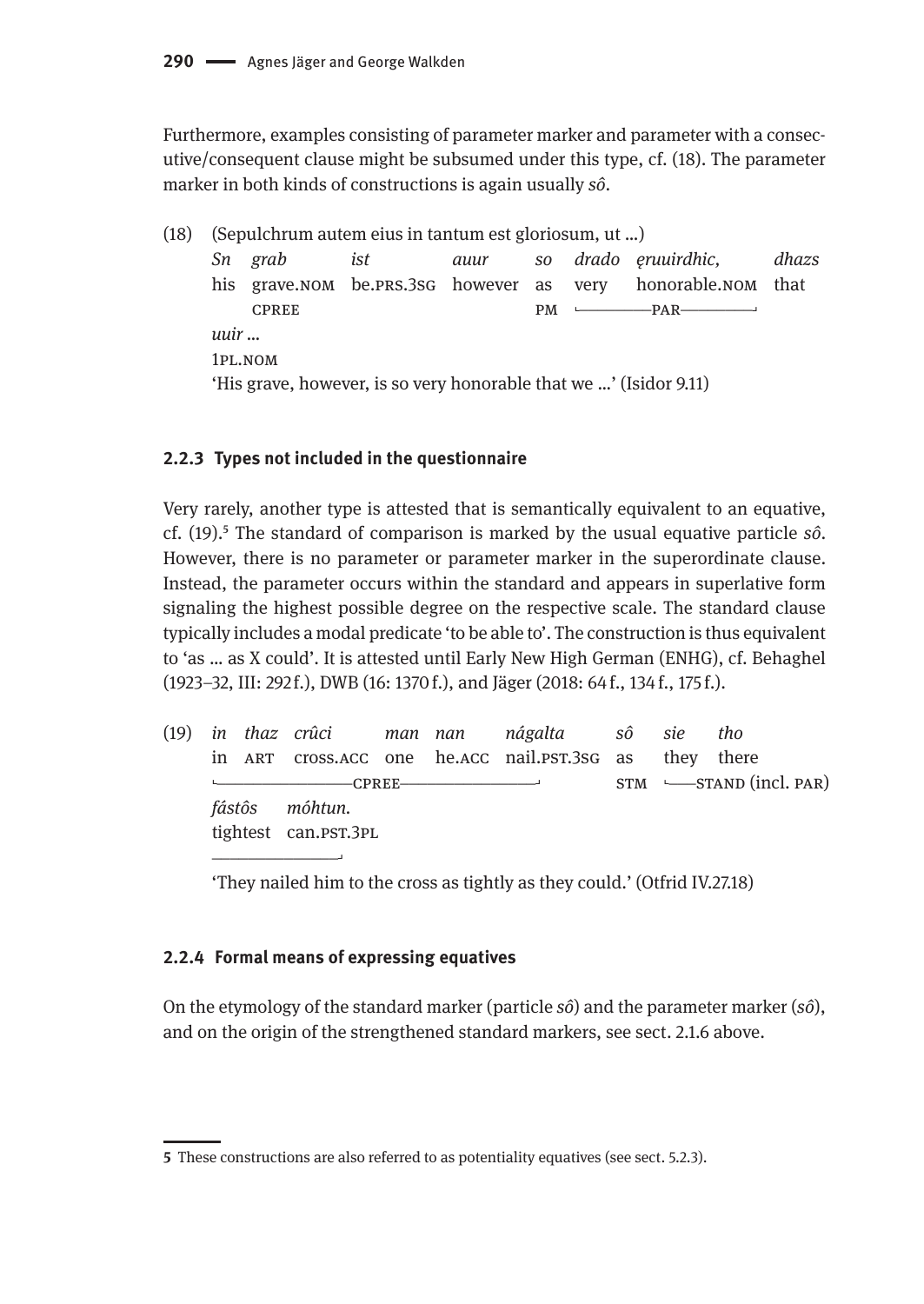# **2.3 Comparative**

# **2.3.1 Type 3-1: standard marker (stm) is flag, parameter marker (pm) is bound morpheme**

#### **2.3.1.1 Type 3-1-1: flag is case**

In OHG, this type is quite common. The parameter is marked by the inflectional comparative suffix -*ir*-/-*ôr*-, the standard is marked by comparative case, viz. dative, cf. (20); see also Grimm (1897: 909 f.), DWB (1: 248–259), Behaghel (1923–32, III: 651 f.), Schrodt (2004: 38), Jäger (2018: 46–60). This pattern was (like type 3-5, discussed in sect. 2.3.4) inherited from Proto-Germanic, cf. Small (1929), Behaghel (1923–32, III: 119).⁶ As case-marking is restricted on grammatical grounds to standards consisting of NPs, the distribution of this type is limited. Furthermore, marking of the standard by comparative case seems to be licensed only when the comparative case 'overwrites' structural case, i.e. nominative or accusative, cf. Jäger (2016).<sup>7</sup> In view of these distributional restrictions of comparative dative, it is quite noteworthy that its share among comparative constructions in the three classical OHG texts *Isidor, Tatian*, and *Otfrid* amounts to 40 % of all comparatives on average with a slight diachronic decrease (50 % in *Isidor*, 41 % in *Tatian*, 29 % in *Otfrid*). Comparative case is thus clearly more frequent in OHG than in the closely related languages of OFri or OLG, for instance, and is also preserved longer than in OE, cf. Small (1929: 30, 80, 83). While comparative case is thus clearly an inherited feature rather than loan-syntactic influence from Latin, the Latin source text in translations might have a certain stabilizing effect in so far as no examples of comparative dative in the translatory texts of *Isidor* and *Tatian* occur without a comparative ablative in the Latin original. On the other hand, a number of instances of comparative case in the original are rendered in OHG with a comparative particle (type 3-5) rather than comparative case. Note, however, that Notker, for instance, uses comparative dative in several instances to translate a Latin construction involving a preposition, cf. (21). Particularly common in OHG are comparative constructions with *êr* (an adverbial short comparative form, cf. sect. 2.3.6) and dative. These can largely be argued to constitute transparent comparatives in OHG, cf. Lühr (2011: 14). Thus, instead of comparative case dative the standard alternatively occurs marked by the particle *thanne* (cf. sect. 2.3.4). However, already in OHG *êr* in this construction is beginning to be grammaticalized into a preposition 'before' governing dative, cf. Jäger (2018: 47–49).

**<sup>6</sup>** Schrodt (2004: 38) also mentions the option of genitive as comparative case in OHG. The example he gives, however, involves a partitive genitive, not comparative case: (maior vestrum) *îuuer mera* 'higher of/among you' (Tatian 243.21). Other potential cases in fact involve adverbial genitive on a measure phrase, expressing the equivalent of 'greater by'.

**<sup>7</sup>** On the other hand, a restriction to instances with a presupposition that the respective gradable property applies to the standard already to a high degree, i. e. a semantics of 'even more … than', as suggested by Panagl (1975) for Latin and Krisch (1988: 58) for Old Norse, does not seem to hold in OHG, cf. Jäger (2016).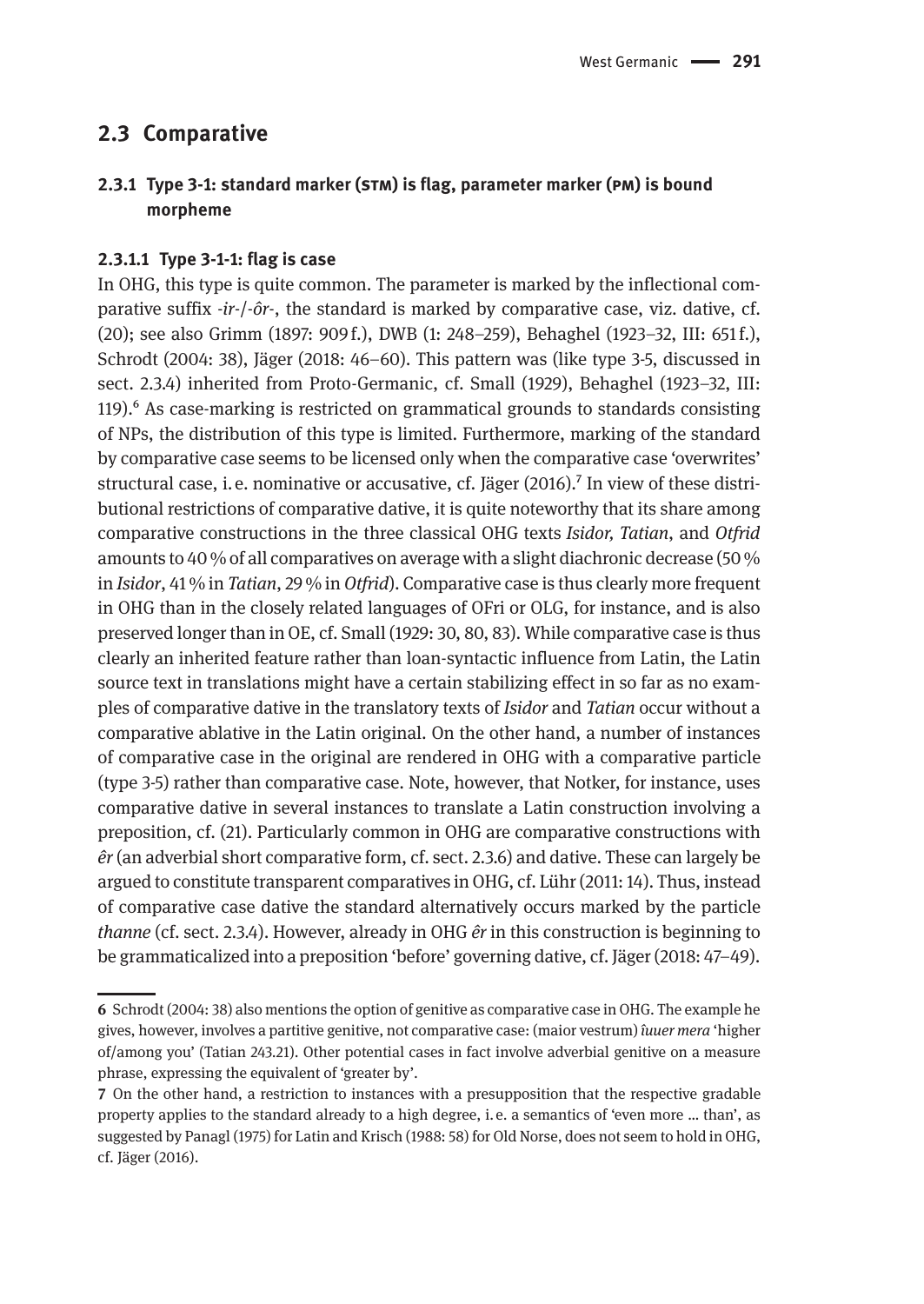(20) (ut esset deo subiectus, ceteris creaturis praelatus)

|       |              | dhazs ir chihoric uuari |                                                         |  | gote |  | endi furiro |  |  |  |
|-------|--------------|-------------------------|---------------------------------------------------------|--|------|--|-------------|--|--|--|
|       |              |                         | that he.NOM obedient be.PST.SBJV.3SG god.DAT and higher |  |      |  |             |  |  |  |
|       | <b>CPREE</b> |                         |                                                         |  |      |  | PAR.PM      |  |  |  |
| uuari |              |                         | andrem gotes chiscaftim                                 |  |      |  |             |  |  |  |
|       |              |                         | be.PST.SBJV.3SG other.DAT god.GEN creature.DAT.PL       |  |      |  |             |  |  |  |
|       |              |                         |                                                         |  |      |  |             |  |  |  |
|       |              |                         |                                                         |  |      |  |             |  |  |  |

'that he was obedient to God and higher than the other creatures of God' (Isidor  $5.9)$ 

(21) (super nivem dealbor) wîzero snêwe whiter snow.DAT PAR.PM STAND.STM 'whiter than snow' (Notker Ps. 50.9)

# 2.3.2 Type 3-3: standard marker (STM) is flag, parameter marker (PM) is E (verb/ adjective)

#### 2.3.2.1 Type 3-3-1: flag is case

Rarely, a construction of this type is found in OHG with a verb meaning 'surpass' (typically formed by compounding with *ubar* 'above/over') whose direct object constitutes the equivalent of the standard, cf. (22) and (23). Note, however, that the grammatical case of the latter (accusative) is not an instance of comparative case but ordinary object case governed by the verb. Optionally, the equivalent of the parameter is expressed in the form of a partitive NP, cf. (23).

| (22) | Thiu                                           | uuóla               | iz |                                             | állaz | ubarmág                         |     |            |  |  |
|------|------------------------------------------------|---------------------|----|---------------------------------------------|-------|---------------------------------|-----|------------|--|--|
|      | REL.NOM                                        | well                | it |                                             |       | all.ACC surpass.PRS.3SG         |     |            |  |  |
|      | <b>CPREE</b>                                   |                     |    | $\longleftarrow$ STAND.STM $\longleftarrow$ |       | <b>PM</b>                       |     |            |  |  |
|      | 'that well surpasses it all' (Otfrid IV.31.33) |                     |    |                                             |       |                                 |     |            |  |  |
|      |                                                |                     |    |                                             |       |                                 |     |            |  |  |
| (23) | ih                                             | háben               |    | inan                                        |       | giáforot.                       | ioh | súntono    |  |  |
|      | 1S <sub>G</sub>                                | have.prs.1sg he.ACC |    |                                             |       | imitate.PTCP.PST and sin.GEN.PL |     |            |  |  |
|      | <b>CPREE</b>                                   |                     |    | STAND.STM                                   |       |                                 |     | <b>PAR</b> |  |  |
|      | ubarkóborot                                    |                     |    |                                             |       |                                 |     |            |  |  |
|      | surpass.PTCP.PST                               |                     |    |                                             |       |                                 |     |            |  |  |

 $\mathbf{PM}$ 

'I have imitated him and surpassed him with respect to sins' (Otfrid IV.31.30)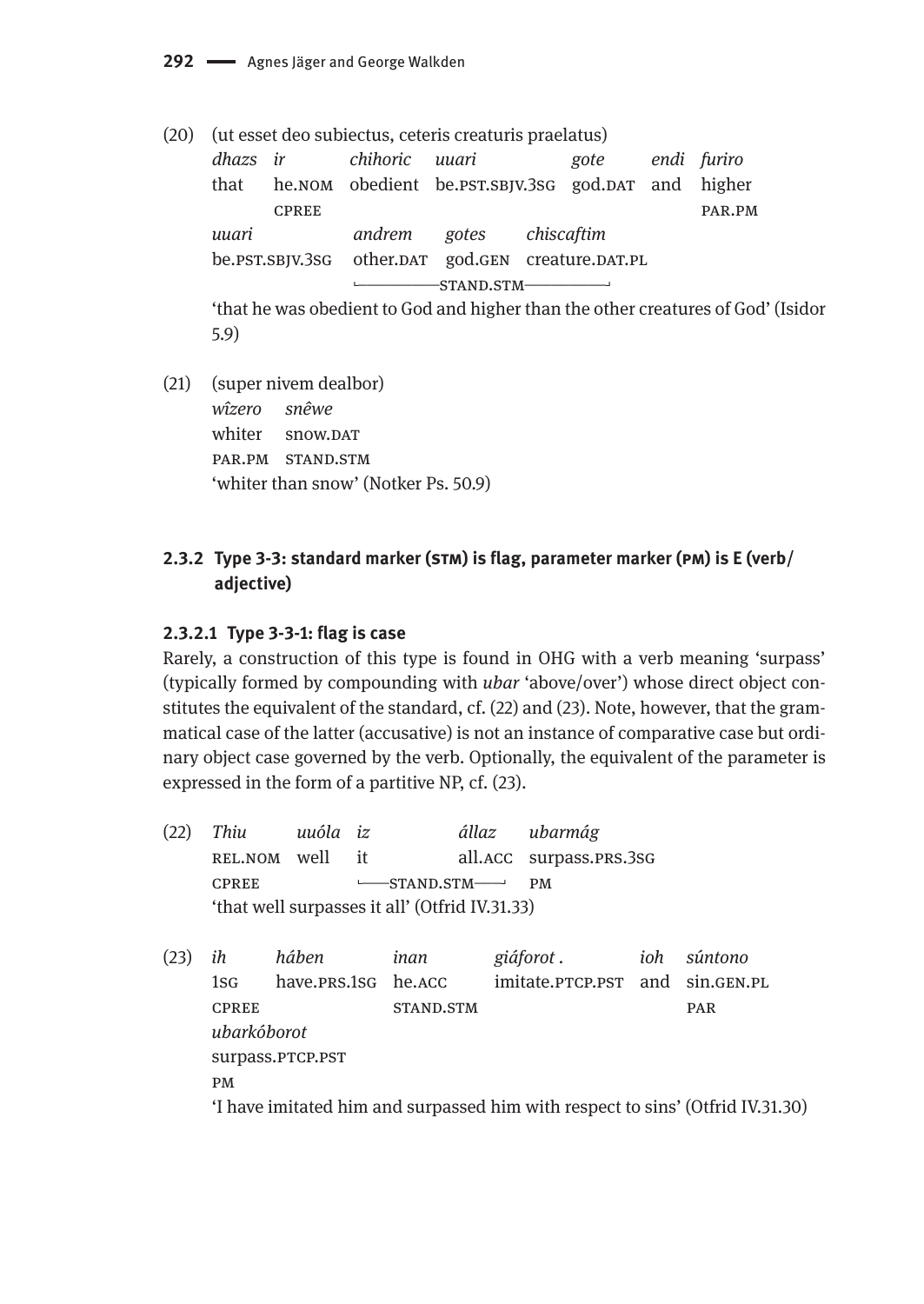# **2.3.3 Type 3-4: standard marker (stm) is flag, parameter marker (pm) is not expressed**

#### **2.3.3.1 Type 3-4-2: flag is adposition**

There are some rare loan syntactic occurrences of this type in OHG where Latin prepositions such as *super* or *prae* are translated as *ubar* 'above/over' marking the standard of comparison while the parameter marker is not expressed, cf. (24).

| (24) | (qui amat filium aut filiam super me)                             |        |     |              |                    |            |  |  |  |  |  |
|------|-------------------------------------------------------------------|--------|-----|--------------|--------------------|------------|--|--|--|--|--|
|      | thiethar                                                          | minnot | sun | odo          | tohter             | ubar       |  |  |  |  |  |
|      | REL.NOM=PTCL love.PRS.3SG son.ACC or                              |        |     |              | daughter.ACC above |            |  |  |  |  |  |
|      |                                                                   |        |     | <b>CPREE</b> |                    | <b>STM</b> |  |  |  |  |  |
|      | mih                                                               |        |     |              |                    |            |  |  |  |  |  |
|      | 1SG.ACC                                                           |        |     |              |                    |            |  |  |  |  |  |
|      | <b>STAND</b>                                                      |        |     |              |                    |            |  |  |  |  |  |
|      | 'whoever loves his son or daughter more than me' (Tatian 80.13f.) |        |     |              |                    |            |  |  |  |  |  |

# **2.3.4 Type 3-5: standard marker (stm) is particle, parameter marker (pm) is bound morpheme**

In OHG, this type constitutes the main pattern used in comparatives. The parameter marker consists of the inflectional suffix -*ir*-/- $\partial r$ -, the standard marker is the particle *thanne*, cf. (25); see also Behaghel (1923–32, III: 626 f., 632), Schrodt (2004: 155). In the three longest classical OHG texts, this pattern is used in 60 % of comparatives on average, and increases diachronically (*Isidor* 50 %, *Tatian* 59 %, *Otfrid* 71 %), cf. Jäger (2018: 40).

|                                                       | (25) (Nonne uos magis plures estis illis.) |  |  |  |  |                                                          |  |  |  |
|-------------------------------------------------------|--------------------------------------------|--|--|--|--|----------------------------------------------------------|--|--|--|
|                                                       | Eno nibirut ir bir furirun thanne sie      |  |  |  |  | sín                                                      |  |  |  |
| $\Omega$                                              |                                            |  |  |  |  | NEG=be.PRS.2PL 2PL.NOM further than they be.PRS.SBJV.3PL |  |  |  |
| <b>CPREE</b>                                          |                                            |  |  |  |  |                                                          |  |  |  |
| 'Aren't you worth more than they are?' (Tatian 70.17) |                                            |  |  |  |  |                                                          |  |  |  |

Note that what is sometimes referred to as the comparative of minority/inferiority, cf. (26), is expressed by the same linguistic means as the comparative of majority/superiority, cf. (25), i. e. there is no formal difference between the two in OHG.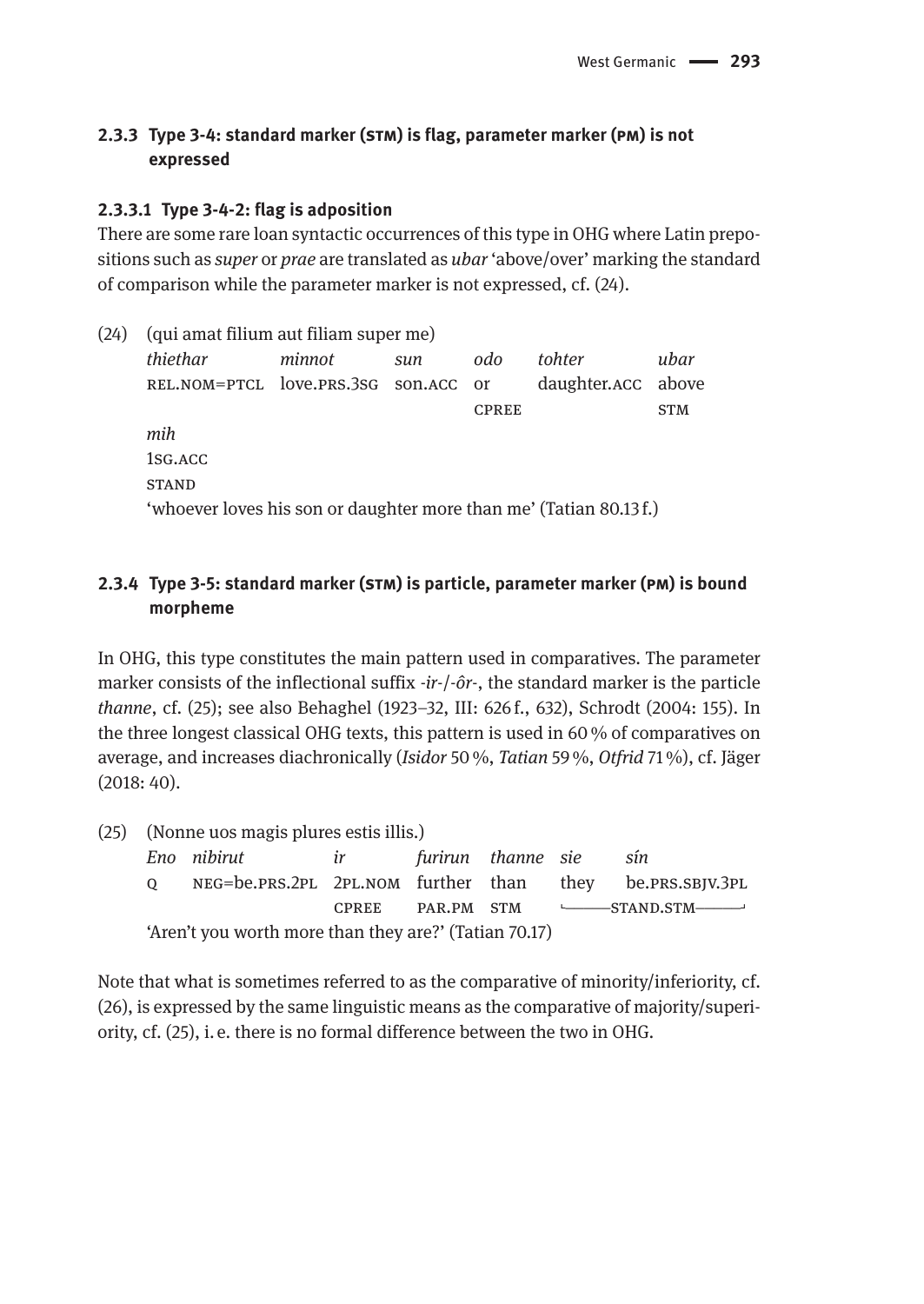|                                                      | (26) (Minuisti eum paulo minus a deo)                    |  |  |  |         |  |  |  |
|------------------------------------------------------|----------------------------------------------------------|--|--|--|---------|--|--|--|
| Dhu                                                  | chiminnerodes inan liuzelu minnerun dhanne got           |  |  |  |         |  |  |  |
|                                                      | 2sg. NOM lower. PST. 2sg he. ACC slightly less. ACC than |  |  |  | god.ACC |  |  |  |
| PAR.PM<br>CPREE<br><b>STM</b>                        |                                                          |  |  |  |         |  |  |  |
| 'You made him slightly lower than God.' (Isidor 5.3) |                                                          |  |  |  |         |  |  |  |

Particularly common in OHG are comparative constructions with *êr thanne* (*êr* being a short adverbial comparative form, see sect. 2.3.6), which constitute a special case insofar as this expression is beginning to be grammaticalized, with bleaching of the comparative semantics and partly loss of the original standard marker *thanne*, into a temporal subjunction/complementizer cf. Behaghel (1923–32, III: 628), Jäger (2018: 43–46). (Compare also the incipient grammaticalization of *êr* with phrasal standards in dative case into a temporal preposition as discussed in sect. 2.3.1.1).

# **2.3.5 Type 3-9: standard marker (stm) and standard (stand) are not expressed, parameter marker (pm) is bound morpheme**

This type is evidenced in OHG in the form of so-called contextual comparatives, where the standard is inferred from the context, as illustrated in (27).

|              | (27) (u&us melius est) |                           |                                                           |
|--------------|------------------------|---------------------------|-----------------------------------------------------------|
| thaz alta    |                        | ist                       | bezira                                                    |
| ART          |                        | old.NOM be.PRS.3SG better |                                                           |
| <b>CPREE</b> |                        |                           | PAR.PM                                                    |
|              |                        |                           | 'The old one is better [than the new one]' (Tatian 92.20) |

#### **2.3.6 Formal means of expressing comparatives**

The parameter marker in OHG comparatives is the comparative morpheme -*ir*-/-*ôr*-, which is added to adjectival/adverbial stems. The former corresponds to the zerograde \*-*is*- of PIE \**-ies̯* -; the latter goes back to a new formation \*-*ōz*- in Germanic. The distribution of the two comparative morphemes is conditioned by morphological and partly also areal factors, cf. Braune/Heidermanns (2018: 312 f., 319). Adjectives consisting of several syllables, formed by derivation or composition, generally take -*ôr*-, e. g. *sâlig* 'blessed' – *sâlîgôro* 'more blessed'. With primary adjectives the choice of the comparative morpheme depends on their inflection class: *ja*-stems always show -*ir*-, e.  g. *reini* 'pure' – *reiniro* 'purer', *a*-stems tend to allow both morphemes, e.  g. *hôh* 'high' – *hôhiro/hôhôro* 'higher'. Besides these morphological factors, the adjectival comparative morpheme -*ôr*- is a typical feature of Upper German. De-adjectival adverbs generally take the -*ôr*- suffix, even if the adjective always takes -*ir*-, e. g. *reinôr*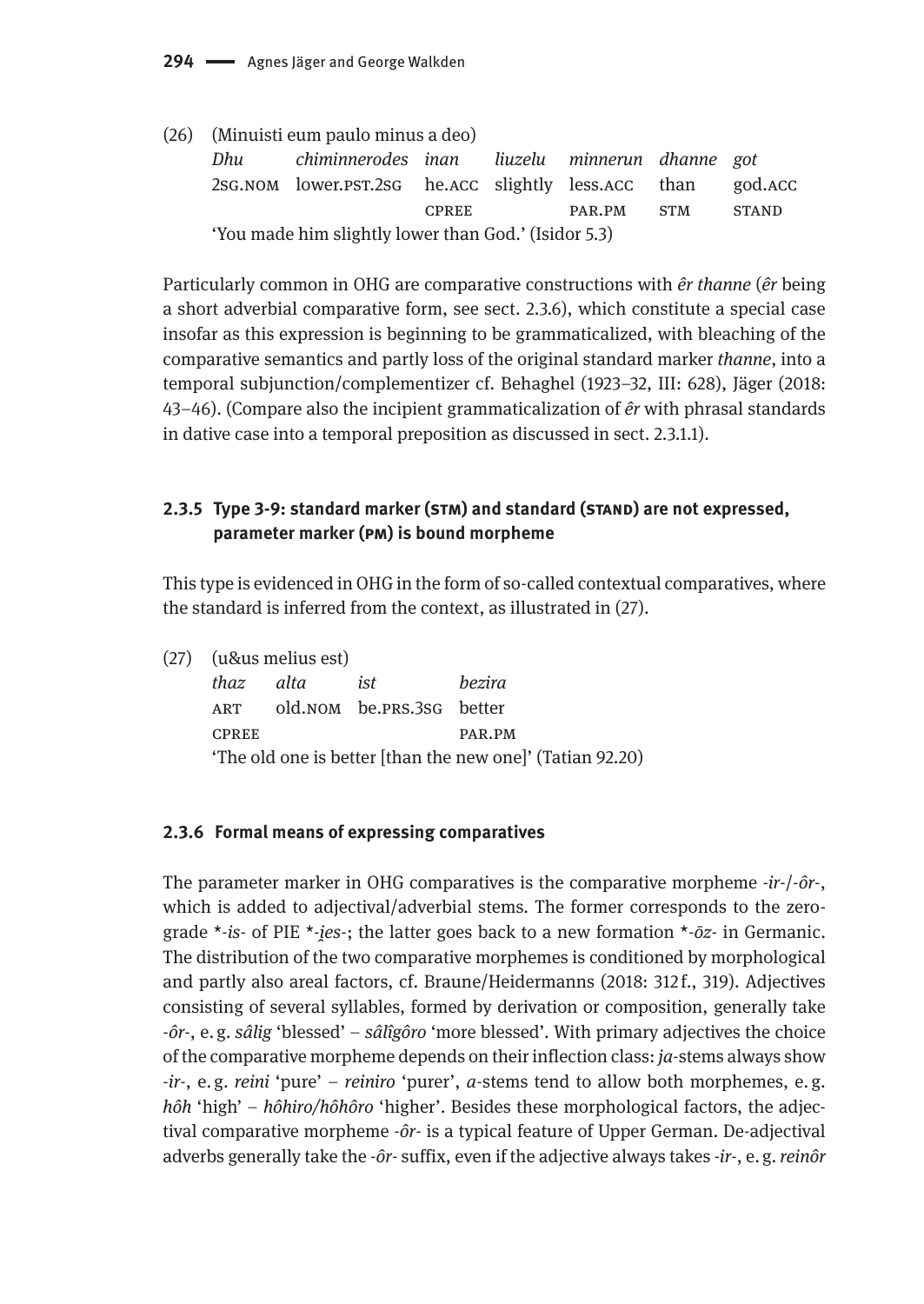'more purely'. A couple of adjectives/adverbs show suppletive comparative forms, viz. *guot* 'good'– *bezziro* 'better', *ubil* 'bad' – *wirsiro* 'worse', *mihhil* 'big' – *mêro/mêriro* 'bigger/more', *luzzil* 'little' – *minniro* 'smaller/less', cf. Braune/Heidermanns (2018: 312 f., 315 f.). In adverbial use, these also show short forms such as *baz, wirs* etc. Similar short forms of adverbial comparatives are *êr* 'earlier' and *sîd* 'later', which, however, develop new regular comparative forms, cf. Braune/Heidermanns (2018: 320).

Regarding marking of the standard of comparison, one option inherited from Proto-Germanic is the dative as comparative case. While this is still quite frequent in OHG, it is becoming markedly rarer in Middle High German (MHG) and dies out in ENHG around 1400 AD, cf. Small (1929), Jäger (2018: 40, 101 f.).

Most commonly, however, the standard is marked by a particle, viz. OHG *thanne*, which goes back to PGmc \**þan-nai*, i. e. a demonstrative + locative particle (Schmidt 1962:  $95f$ ; EWA 2: 530). <sup>8</sup> The grammaticalization of elements with ablative, dative, or locative case/semantics or the respective functional prepositions into standard markers constitutes a common grammaticalization path in the languages of the world, cf. Heine/Kuteva (2002: 30 f., 103, 201). Thus, the types discussed in 2.3.1.1 and 2.3.4 are linked diachronically.

# **2.4 Superlative**

#### **2.4.1 Type 4-1: standard marker (stm) is flag, parameter marker (pm) is bound morpheme**

#### **2.4.1.1 Type 4-1-1: flag is case**

In OHG superlative constructions, the parameter is marked by the inflectional suffix -*ist*-/-*ôst*-, cf. Braune/Heidermanns (2018: 314). In superlative constructions, there is no proper standard of comparison as in similatives, equatives, or comparatives specifying an entity that the comparee is compared to. Rather, the equivalent of the standard – if it is expressed – specifies the set of entities among which the comparee has the relevant property to the highest degree. What is expressed is thus 'the most … among/of' rather than 'the most … compared to'. The comparee is part of the 'standard'. Accordingly, linguistic marking employs the typical means of expressing partitivity in the respective language. In OHG, one major means is partitive genitive, cf. (28). Note that this partitive case, which is generally available in partitive constructions, not only with superlatives, has to be distinguished from genuine comparative case, which marks a true standard of comparison (in OHG the dative, see sect. 2.3.1.1). Thus, in (28) for instance, the genitive expresses 'the youngest of all', not 'compared to all'.

**<sup>8</sup>** Behaghel (1923–32, I: 241; III: 119) and Jensen (1934: 124) assume ablative case (= comparative case with directional semantics 'from there') of the demonstrative \**þa*-, and Lühr (1982: 563) instrumental case of measurement, another typical comparative case.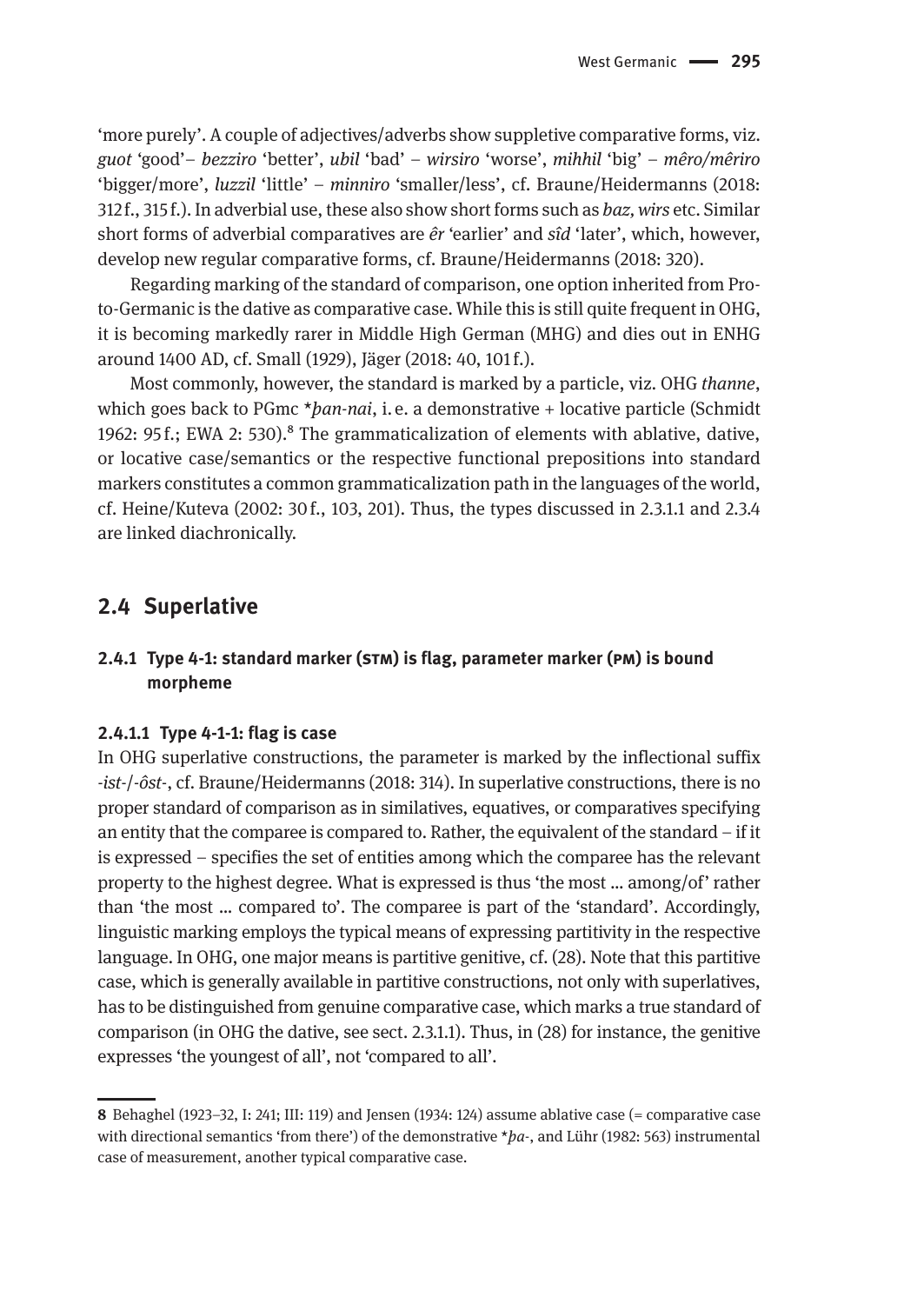(28) (Si quis uult primus esse) Oba uuer uuili uurista uuesan ther ist if anyone want.PRS.3sG furthest be.INF this  $be.PRS.3SG$ **CPREE** allero iungisto all.GEN.PL voungest STAND.STM PAR.PM 'If anyone wants to be the highest/furthest, he is the youngest of all' (Tatian  $151.18$ 

Note that what is sometimes referred to as the superlative of minority/inferiority, cf. (29), is marked in exactly the same way as the superlative of majority/superiority, cf. (28), i. e. there is no linguistic difference (just as with comparatives of minority/inferiority and majority/superiority, see sect. 2.3.4). Again, the genitive is not a comparative case but an ordinary partitive case ('the smallest of all roots', not 'compared to all roots').

(29) (minimum quidem est omnibus holeribus) thaz  $i<sub>st</sub>$ minnista allero uuvrzo be.prs.3sG smallest all.GEN.PL this root.GEN.PL PAR.PM **CPREE** STAND.STM 'That is the smallest of all roots' (Tatian 109.19f.)

#### 2.4.1.2 Type 4-1-2: flag is adposition

Besides the genitive, another major means of marking partitivity also employed in superlatives in OHG to mark the set of relevant entities is prepositions such as *untar* 'under/among' or in 'in/among', cf. (30) and (31). The parameter is marked by the usual superlative suffix. Again, what is sometimes referred to as the superlative of minority/inferiority, cf. (31), shows no formal linguistic difference from the superlative of majority/superiority in OHG, cf. (30).

|                                                                                   |        |         | (30) (qui uoluerit Inter uos primus esse, erit uester seruus) |              |        |        |         |  |  |  |
|-----------------------------------------------------------------------------------|--------|---------|---------------------------------------------------------------|--------------|--------|--------|---------|--|--|--|
| therdar                                                                           |        | uuolle  |                                                               | untar íu     |        | eristo | uuesan. |  |  |  |
|                                                                                   |        |         | REL.NOM=PTCL want.PRS.SBJV.3SG under 2PL.DAT first            |              |        |        | be.INF  |  |  |  |
| <b>CPREE</b>                                                                      |        |         |                                                               | <b>STAND</b> | PAR.PM |        |         |  |  |  |
| uuese                                                                             | íuuuer | - scalc |                                                               |              |        |        |         |  |  |  |
|                                                                                   |        |         | be.IMP 2SG.POSS servant.NOM                                   |              |        |        |         |  |  |  |
| 'He who wants to be the first among you should be your servant' (Tatian 185.4 f.) |        |         |                                                               |              |        |        |         |  |  |  |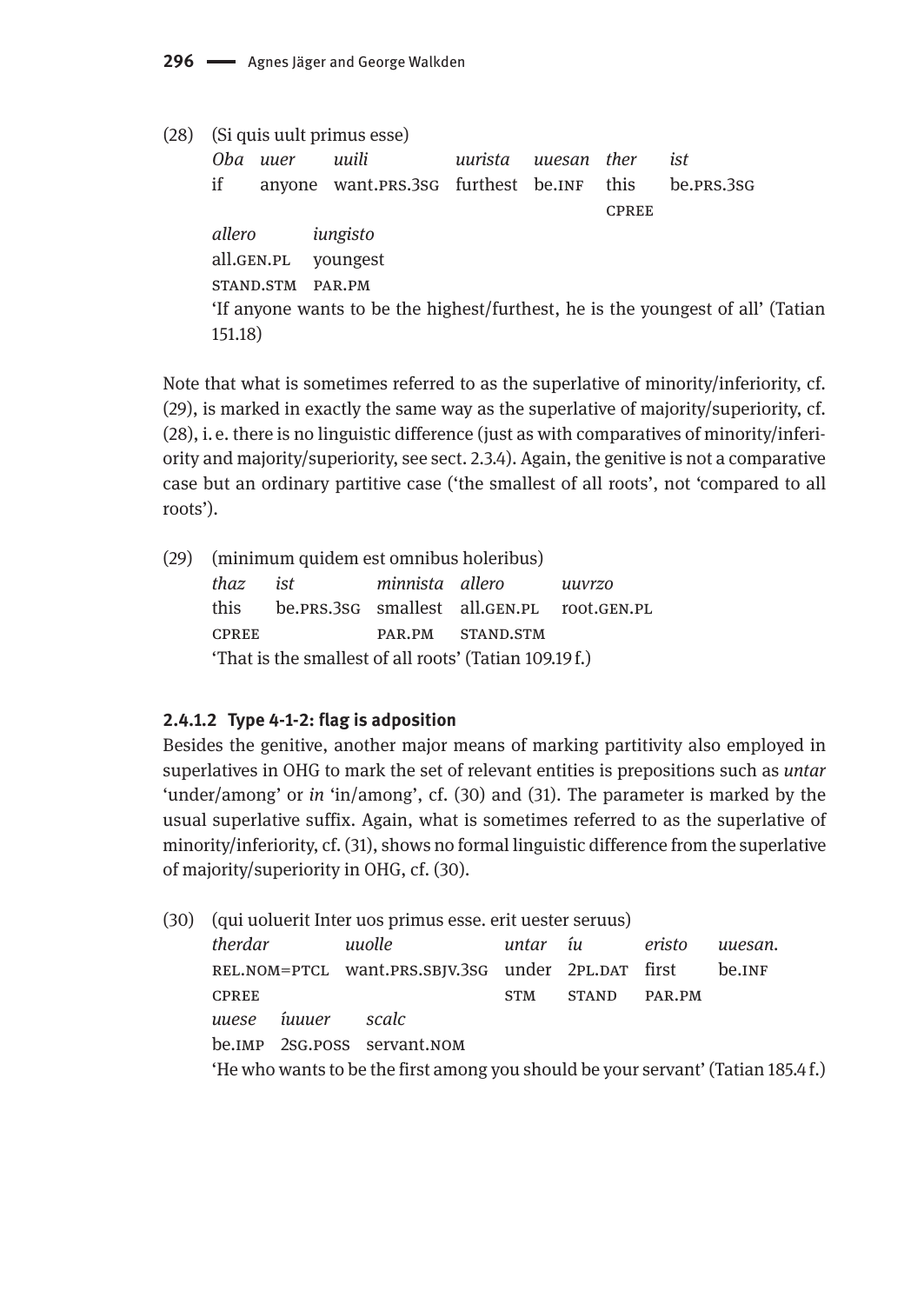(31) (nequaquam minima és In principibus Iuda)

*nio In altere bist thu minnista in then* never in age.par be.prs.2sg 2sg.nom smallest in art.pat.pl. CPREE PAR.PM STM --------STAND*heriston Iudeno* highest.DAT.PL jew.GEN.PL  $\overline{\phantom{a}}$  , and the contract of  $\overline{\phantom{a}}$ 

'Not at all are you the smallest among the Jewish rulers' (Tatian 39.27 f.)

# **2.4.2 Type 4-9: standard marker (stm) and standard (stand) are not expressed, parameter marker (pm) is bound morpheme**

With this type, the set among which the comparee bears the relevant property to the highest degree is not expressed but only contextually given, as illustrated in  $(32)$ . The parameter is marked by the usual suffix.

|                                                                  | (32) (hoc est primum & maximum mandatum) |                                                         |                                 |  |  |  |  |  |  |  |
|------------------------------------------------------------------|------------------------------------------|---------------------------------------------------------|---------------------------------|--|--|--|--|--|--|--|
|                                                                  | thiz ist                                 |                                                         | thaz êrista - Inti meista bibot |  |  |  |  |  |  |  |
|                                                                  |                                          | this be.prs.3sg ART highest and biggest commandment.nom |                                 |  |  |  |  |  |  |  |
| PAR.PM PAR.PM CPREE                                              |                                          |                                                         |                                 |  |  |  |  |  |  |  |
| 'This is the highest and biggest commandment' (Tatian 209.20 f.) |                                          |                                                         |                                 |  |  |  |  |  |  |  |

#### **2.4.3 Formal means of expressing superlatives**

The inflectional superlative suffix -*ist*-/-*ôst*- is derived from PIE \*-*isto*-. Regarding the distribution of the two variants of the suffix, the same conditions hold as for the comparative (see sect. 2.3.6), although the variant with  $\delta/$  is somewhat more widespread than in the comparative, cf. Braune/Heidermanns (2018: 314). On the other hand, superlative forms of adverbs, unlike comparative forms, also show the variant with  $/i/$ , cf. Braune/Heidermanns (2018: 320). Some adjectives/adverbs show suppletion, viz. *guot* 'good'– *bezzisto* 'best', *ubil* 'bad' – *wirsisto* 'worst', *mihhil* 'big' – *meisto* 'biggest/ most', *luzzil* 'little' – *minnisto* 'smallest/least', cf. Braune/Heidermanns (2018: 314– 316). Some adverbial superlatives are used in combination with the prepositions *az* 'at' or *zi* 'to', e. g. *az/zi êrist* '(at) first', cf. Braune/Heidermanns (2018: 320).

**<sup>9</sup>** In (32), two parameters are conjoined.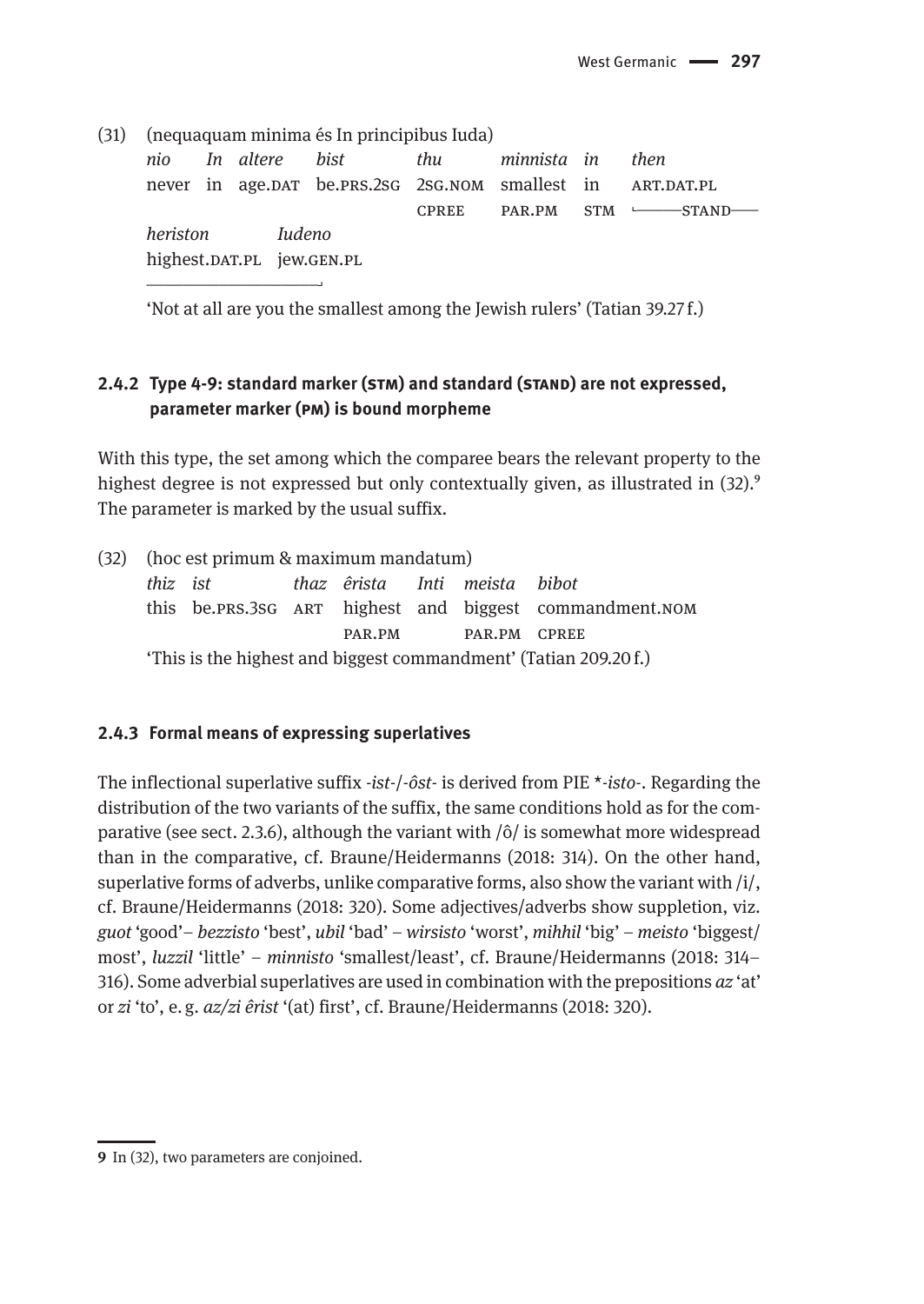# **2.5 Elative**

# **2.5.1 Type 5-10: standard marker (stm) and standard (stand) are not expressed, parameter marker (pm) is free morpheme**

In OHG, the elative does not constitute a grammatical category in its own right. The equivalent of elative semantics is expressed lexically by various free morphemes, notably adverbs such as *thrâto* 'very', cf. (33), *filu* 'much/very', cf. (34), or *fasto* 'firmly/ very', cf. (35).

- (33) (erat quippe magnus ualde) *her uuas thrato michil*  he be.pst.3sg very big cpree pm par 'It was very big' (Tatian 323.27)
- (34) *Uuíg uuas ofto mánegaz . ioh filu* battle.nom be.pst.3sg often numerous.nom and much CPREE PM *mánagfaltaz* big/different.nom **PAR** 'There were often numerous and very big battles.' (Otfrid I.20.21)
- (35) *thaz múat si fasto héime* art mind.nom be.prs.sbjv.3sg firmly at.home CPREE PM PAR 'The mind should be very much at home' (Otfrid II.21.7)

## **2.5.2 Types not included in the questionnaire**

The equivalent of elative semantics can also be expressed by means of word formation (composition or derivation) for instance with *ur* 'beyond', *ein* 'one', *filu* 'much/very', *ubar* 'over/above', etc.; consider for instance *urmâri* 'very/widely known', *wîtmâri* 'widely known', *einmâri* 'unique, extraordinary' (lit. 'once known'), *filelieb* 'very nice', *ubarlût* '(very) loud'.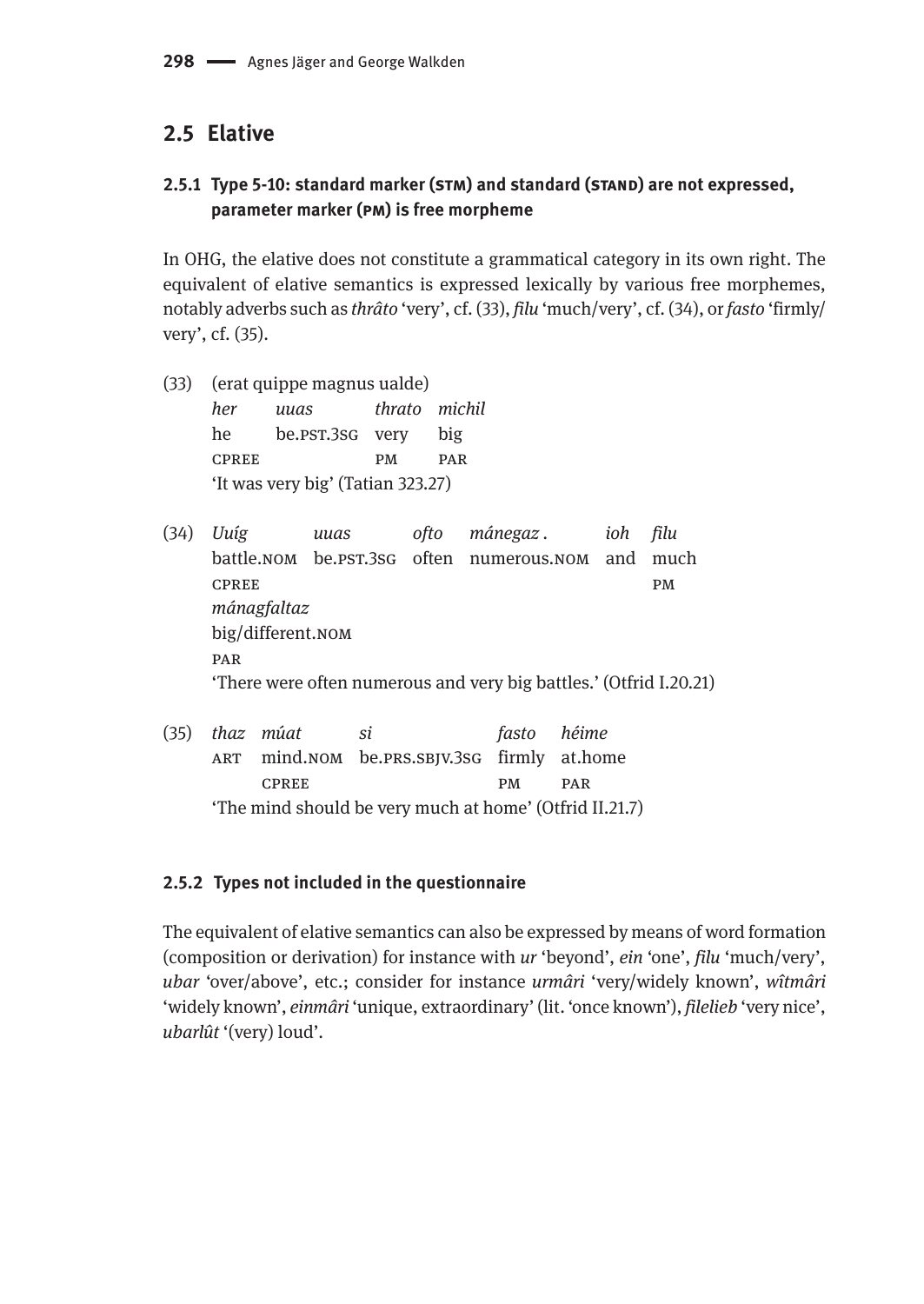# **2.6 Excessive**

# **2.6.1 Type 6-10: standard marker (stm) and standard (stand) are not expressed, parameter marker (pm) is free morpheme**

In OHG, the excessive is expressed with the particle *zi* 'too' in front of the parameter, cf.  $(36)$ .<sup>10</sup> The most common type is *zi filu* 'too much', cf. DWB  $(32, 158, s, v, zu)$ , Erdmann (1874–1876: 73 footn.).

(36) *ni uuis zi dúmpmuati* neg be.imp too stupid [cpree] pm par 'Don't be too stupid' (Otfrid I.3.29)

#### **2.6.2 Types not included in the questionnaire**

The equivalent of excessive semantics can also be expressed by word formation, e. g. composition with *ubar* 'over/above': *ubarâz*(*î*)/*uberfuora* 'gluttony/excessive eating', *ubersprâhhe* 'boastful' (lit. 'over-eloquent'), *ubarmuoti/ubarwâne* 'arrogant' (lit. 'overminded'). The distinction from the elative (see sect. 2.5.2) is somewhat fuzzy with these formations and depends on the context.

#### **2.6.3 Formal means of expressing excessives**

The combination of the particle derived from the PGmc local adverb/preposition \**tō*/\**ti*/*\*te* (from PIE \**dó*; LIPP 2: 148 f.) together with an adjective/adverb as a means of expressing excessive semantics is a trait common to the West Germanic languages, cf. DWB (32, 158, s. v. *zu*).

# **2.7 Further remarks**

In the history of German (as in that of many other languages, cf. Jäger 2018: 370–397), one may observe a repeated, step-wise development in the same direction, viz. a shift of standard markers (comparison particles) from similatives to equatives to comparatives, referred to as the Comparative Cycle (Jäger 2010, 2018: 359–370). It can first be observed for the standard marker *alsō̆* (*alse* > *als*). *Alsō̆* starts to occur in similatives

**<sup>10</sup>** This type is, however, not attested in *Isidor* or *Tatian.*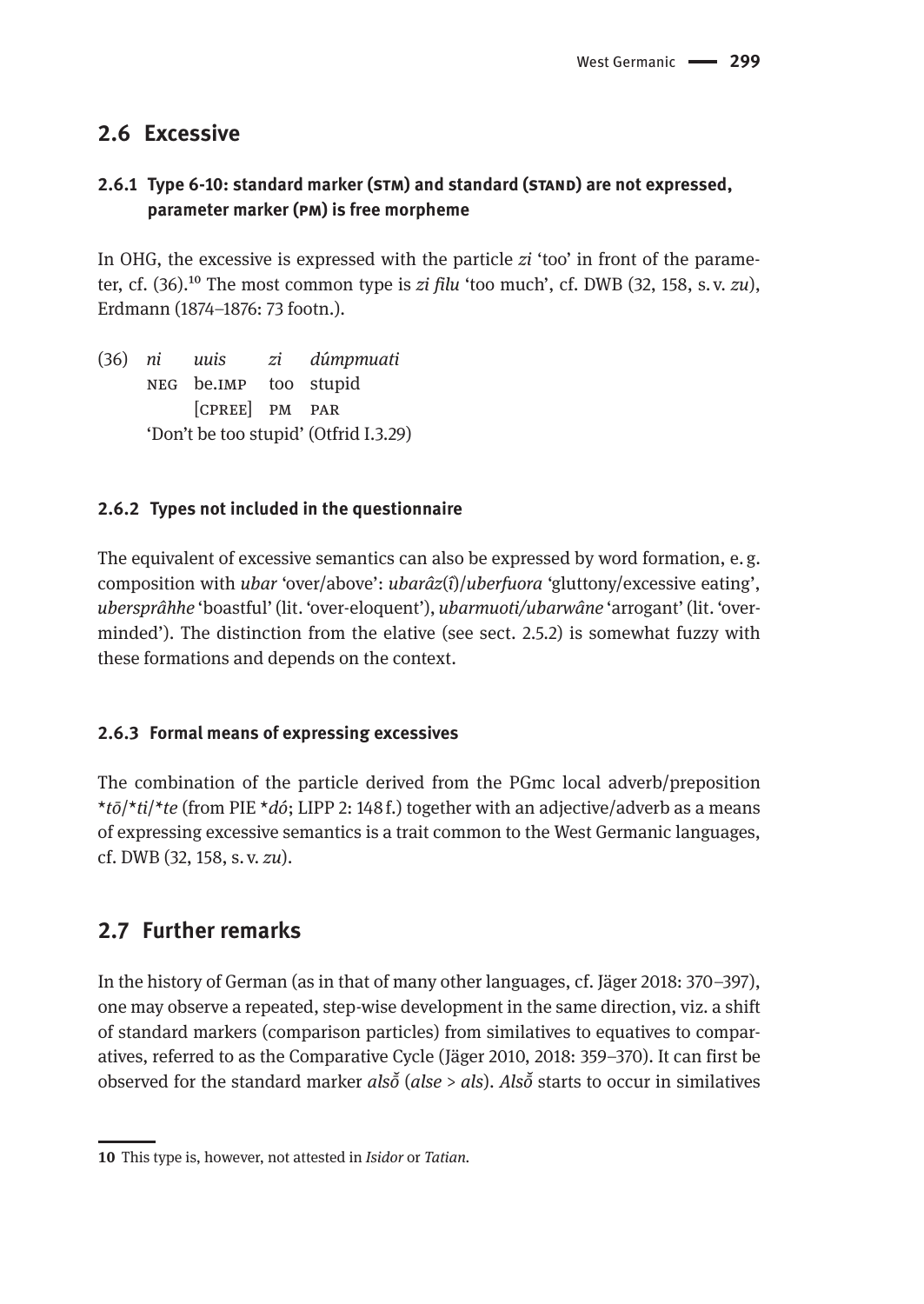in (Late) OHG and constitutes the main pattern for this type of comparison in MHG. By that time, it is already occasionally used in equatives and very exceptionally in comparatives. In equatives, it becomes the main standard marker during  $15<sup>th</sup>$  century ENHG superseding *sô*, and its use in comparatives increases. In the latter it constitutes the main pattern since 17<sup>th</sup> century NHG, superseding *dann/denn*.<sup>11</sup>

The same shift is then repeated with the standard marker *wie* (< OHG *wîo* 'how' < PGmc \**hwê* < instrumental case of the PIE interrogative/indefinite \**kwo-,* cf. DWB 29: 1448, LIPP 2:  $463-464$ ; it is thus the wh-equivalent of  $s\hat{\rho}$ <sup>12</sup> At first used very occasionally in MHG similatives, it becomes the main pattern in that function and surpasses *als*(*o*) in 16th century ENHG, during which period it also starts to occur in equatives. In the latter type of comparisons, it becomes the main pattern only in 19<sup>th</sup> century NHG and since that time is also increasingly used in comparatives, in which it represents the main pattern in most present-day High German dialects (cf. Lipold 1983, Jäger 2018: 291), while the standard language has preserved *als*.

# **3 Old Low German**

# **3.1 Similative**

#### **3.1.1 Type 1-3: standard marker (stm) is flag, parameter marker (pm) is E (verb/ adjective)**

#### **3.1.1.1 Type 1-3-1: flag is case**

Very occasionally, a kind of similative is expressed in OLG using an adjective meaning 'same'/'similar', cf. (37). The equivalent of the standard of comparison appears in the dative case (see also Cordes & Holthausen 1973: 234). As in OHG this does not constitute a true instance of comparative case but rather a dative governed by the particular adjective (see also sect. 2.1.1.1).

**<sup>11</sup>** A relic of the similative/equative use of *als* is found in its fossilised use in hypothetic comparisons, a subtype of similatives/equatives. In contrast to OHG (sect. 2.1.5) and MHG, the ENHG period sees hypothetic comparisons develop distinct types that are formally different from ordinary similatives: In hypothetic comparisons introduced by mere *als*, verb-first order replaces the usual verb-final order of similatives. Furthermore, specific complex elements introducing the standard develop (such as *als ob, als wenn*, later *wie wenn*), which make explicit the semantics of similative + conditional.

**<sup>12</sup>** While all comparison particles throughout the history of German are attested with phrasal as well as with clausal standards, *wie* – due to its origin as an interrogative/relative adverb – is originally restricted to clausal standards, and only (rarely) occurs with phrasal standards since the 16<sup>th</sup> century.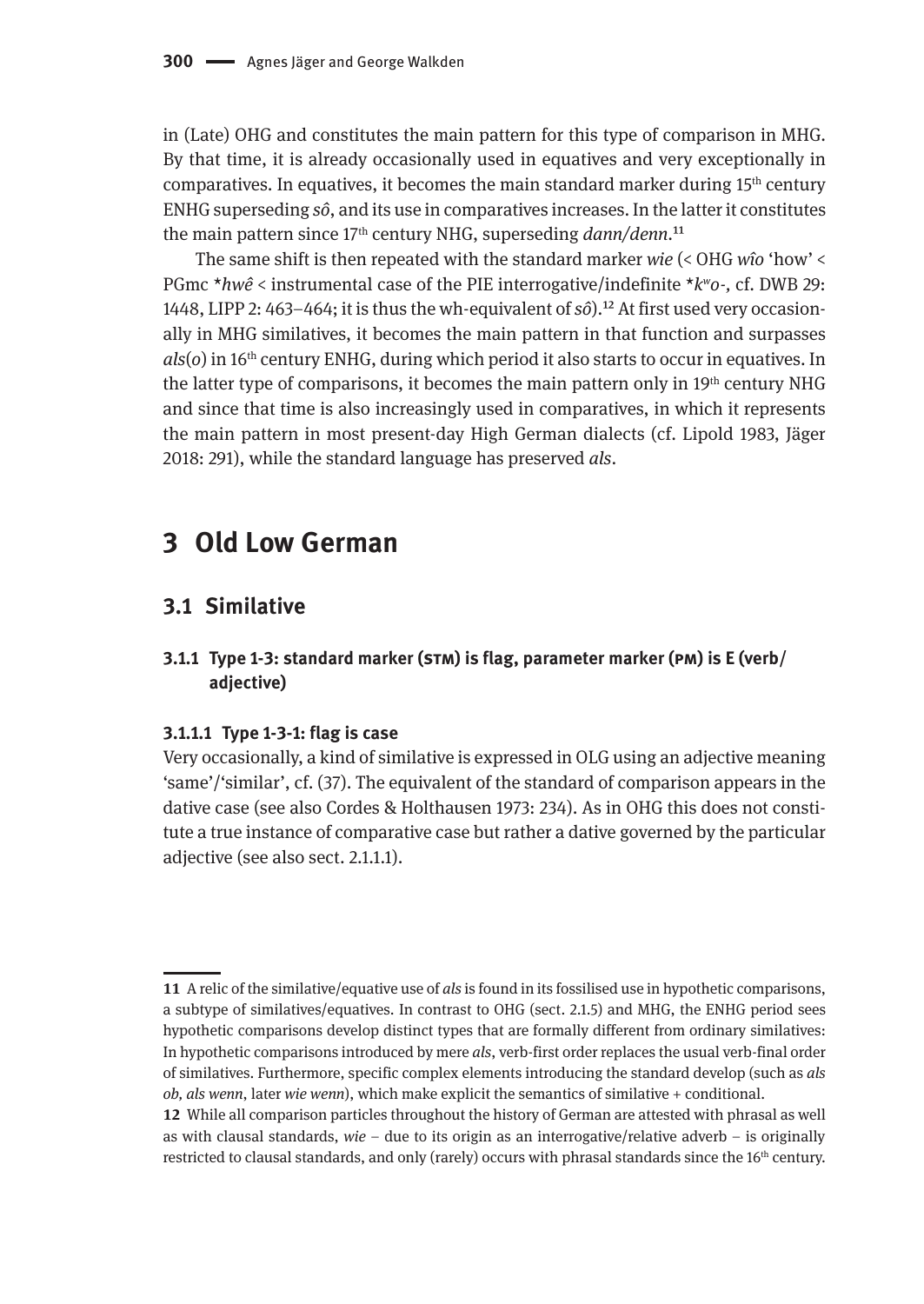| (37) | nis | hebanrîki                                                                  | gelîc | sulîcaro                                         | lôgnun    |
|------|-----|----------------------------------------------------------------------------|-------|--------------------------------------------------|-----------|
|      |     | NEG=be.PRS.3sG heavenly.kingdom similar such                               |       |                                                  | flame.DAT |
|      |     | <b>CPREE</b>                                                               |       | $PM$ $\longleftarrow$ STAND.STM $\longleftarrow$ |           |
|      |     | 'The heavenly kingdom is not similar to/like such flame.' (Genesis 559 f.) |       |                                                  |           |

# **3.1.2 Type 1-6: standard marker (stm) is particle, parameter marker (pm) is free morpheme**

This type represents the second most typical pattern in OLG similatives. In OS, the standard marker almost always consists of the comparison particle *sô*, cf. (38) and (41). Very occasionally, strengthened forms occur (as in OHG, see sect. 2.1.2), viz. *sô samo sô*, cf. (39), or *al sô,* cf. (40). As a parameter marker, too, *sô* is predominant, cf. (38), (39) and (40), but we also find *sulik*, cf. (41) (see Behaghel 1897: 315). In the OLFr psalms, there is only one potential example of this type, using *alsô* as standard marker and parameter marker, cf. (42).

| (38) | sô                                                          | mi         | thes                                                               | uundar |     | thunkit,                                       |        | huuô it sô |           |
|------|-------------------------------------------------------------|------------|--------------------------------------------------------------------|--------|-----|------------------------------------------------|--------|------------|-----------|
|      |                                                             |            | therefore 1sg. DAT that. GEN miracle. NOM seem. PRS. 3sg how it so |        |     |                                                |        |            |           |
|      |                                                             |            |                                                                    |        |     |                                                |        |            | <b>PM</b> |
|      | giuuerðan                                                   | mugi       |                                                                    | sô     | thu | mid                                            | thînun |            |           |
|      | happen.INF may.PRS.SBJV.3SG as 2SG.NOM with 2SG.POSS.DAT.PL |            |                                                                    |        |     |                                                |        |            |           |
|      |                                                             | -CPREE-    |                                                                    | STM    |     | <b>Learning the Community of the Community</b> |        | -STAND-    |           |
|      | uuordun                                                     | gisprikis. |                                                                    |        |     |                                                |        |            |           |
|      | word.DAT.PL Say.INF                                         |            |                                                                    |        |     |                                                |        |            |           |
|      |                                                             |            |                                                                    |        |     |                                                |        |            |           |

'Therefore it seems a wonder to me if it might happen as you say with your words.' (Heliand 157 f.)

| (39) |            | Sô samo sô that    |           |         | crûd    | endi thie |         | thorn              | that                                                                     |
|------|------------|--------------------|-----------|---------|---------|-----------|---------|--------------------|--------------------------------------------------------------------------|
|      | as         |                    |           | ART.NOM |         |           |         |                    | weed.NOM AND ART.NOM thorn.NOM ART.ACC                                   |
|      | <b>STM</b> |                    |           |         |         |           | -STAND- |                    |                                                                          |
|      | corn       |                    | antfâhat, |         | uueriat |           | im      | thena              | uuastom,                                                                 |
|      |            |                    |           |         |         |           |         |                    | corn. ACC seize. PRS. 3PL inhibit. PRS. 3PL he. DAT ART. ACC growth. ACC |
|      | sô         | duot               |           | thie    |         |           | uuelo   | manne              |                                                                          |
|      | as         | do.PRS.3SG ART.NOM |           |         |         |           |         | wealth.NOM man.DAT |                                                                          |
|      | <b>PM</b>  |                    |           |         |         |           |         |                    |                                                                          |

'Just as the weeds and the thorn entangle the corn and inhibit its growth: so does wealth to a man.' (Heliand 2522 f.)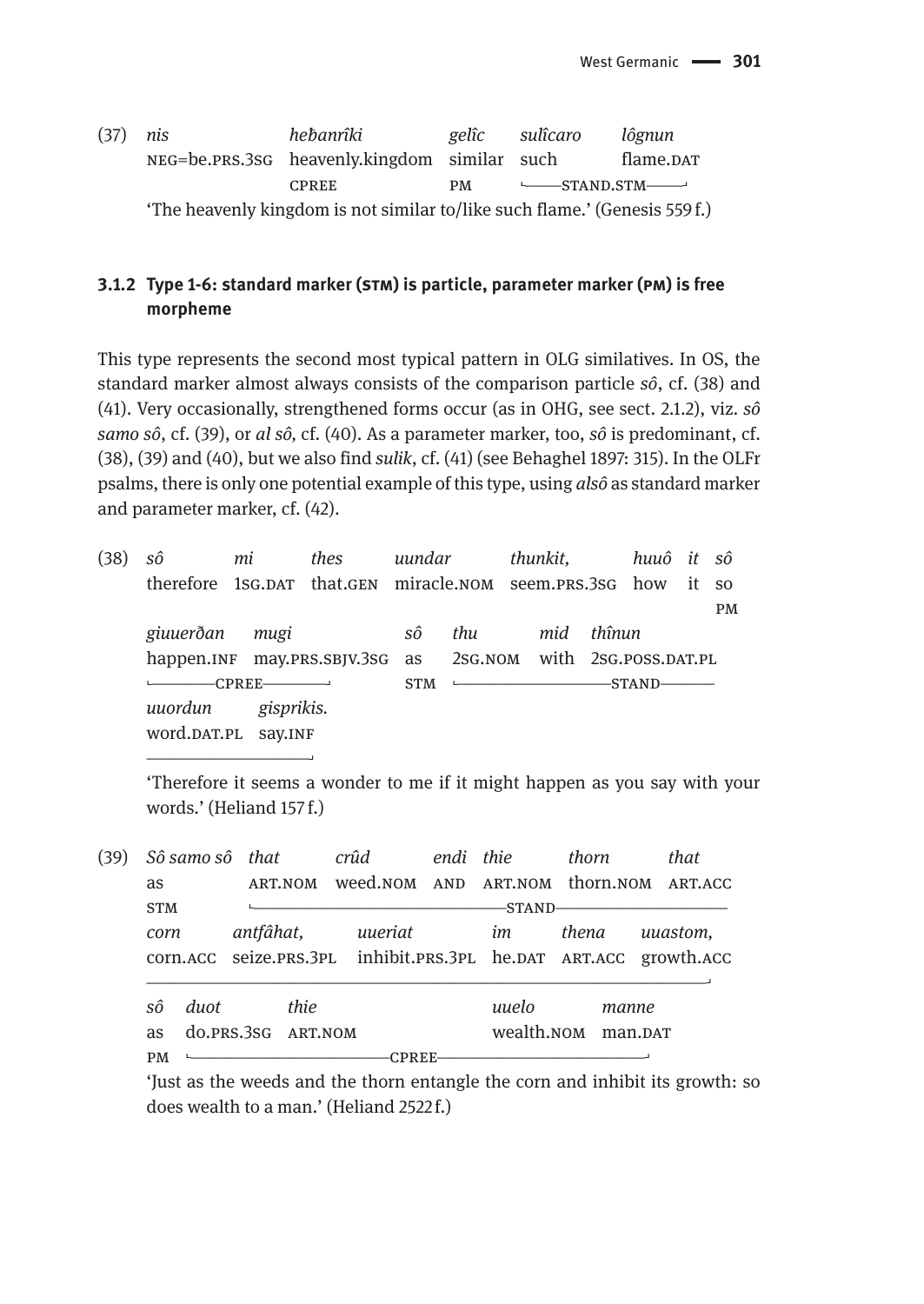| $(40)$ al sô $[C; sô]$ git hîr an Iordanes strôme           |     |           |        |  |          |  |                                                                                                                                                                                                                                                                                                                                                                                                                                                                                 |        | fiscos                               |
|-------------------------------------------------------------|-----|-----------|--------|--|----------|--|---------------------------------------------------------------------------------------------------------------------------------------------------------------------------------------------------------------------------------------------------------------------------------------------------------------------------------------------------------------------------------------------------------------------------------------------------------------------------------|--------|--------------------------------------|
| as                                                          | 2DU |           |        |  |          |  |                                                                                                                                                                                                                                                                                                                                                                                                                                                                                 |        | here at J.GEN stream.DAT fish.ACC.PL |
| <b>STM</b>                                                  |     |           |        |  |          |  | -STAND-                                                                                                                                                                                                                                                                                                                                                                                                                                                                         |        |                                      |
| fâhat,                                                      |     | sô        | sculun |  |          |  | git noh                                                                                                                                                                                                                                                                                                                                                                                                                                                                         |        | firiho                               |
| catch.PRS.2PL thus shall.PRS.2.PL 2DU henceforth man.GEN.PL |     |           |        |  |          |  |                                                                                                                                                                                                                                                                                                                                                                                                                                                                                 |        |                                      |
|                                                             |     | <b>PM</b> |        |  |          |  | $\overline{\phantom{a}}$ $\overline{\phantom{a}}$ $\overline{\phantom{a}}$ $\overline{\phantom{a}}$ $\overline{\phantom{a}}$ $\overline{\phantom{a}}$ $\overline{\phantom{a}}$ $\overline{\phantom{a}}$ $\overline{\phantom{a}}$ $\overline{\phantom{a}}$ $\overline{\phantom{a}}$ $\overline{\phantom{a}}$ $\overline{\phantom{a}}$ $\overline{\phantom{a}}$ $\overline{\phantom{a}}$ $\overline{\phantom{a}}$ $\overline{\phantom{a}}$ $\overline{\phantom{a}}$ $\overline{\$ |        |                                      |
| barn                                                        |     | halon     |        |  | te incun |  |                                                                                                                                                                                                                                                                                                                                                                                                                                                                                 | handun |                                      |
| children.acc.pl fetch.inf to 2DU.poss.dat                   |     |           |        |  |          |  |                                                                                                                                                                                                                                                                                                                                                                                                                                                                                 |        | hand.DAT.PL                          |

'As you catch fish here in the Jordan river, so shall you henceforth fetch the children of man with your hands' (Heliand 1159-1161)

 $(41)$  ac  $cumid$ fan alloro hâmo gehuilicumu sulic but come.PRS.3SG from all.GEN.PL tree.GEN.PL each.DAT such.NOM **PM** uuastom te thesero, uueroldi sô im fan is growth.NOM to this.DAT world.DAT as he.DAT from he.GEN **CPREE**  $-STAND$ **STM**  $\mathbf{L}$ gedregid, berht uurteon ettha ettha bittar. root.DAT.PL determine.PRS.3SG either brilliant or bitter

But from every tree only such fruit comes to this world as is determined by its roots, either good fruit or bitter.' (Heliand 1748-1750)

| (42) |                                                                            | (sicut viventes sic in ira absorbet eos)                        |           |  |  |                            |              |  |  |
|------|----------------------------------------------------------------------------|-----------------------------------------------------------------|-----------|--|--|----------------------------|--------------|--|--|
|      |                                                                            | Also libbende                                                   |           |  |  | also an abulge farsuuelgit | sia.         |  |  |
|      |                                                                            | like living.being.nom.pl so in rage.par devour.prs.3sg they.par |           |  |  |                            |              |  |  |
|      |                                                                            | STM STAND                                                       | <b>PM</b> |  |  |                            | <b>CPREE</b> |  |  |
|      | 'Like living beings, thus he devours them in his rage' (OLFr psalms 57.10) |                                                                 |           |  |  |                            |              |  |  |

## 3.1.3 Type 1-8: standard marker (STM) is particle, parameter marker (PM) is not expressed

This type constitutes the most typical pattern in OLG similatives (three times as common as the second most common type 1-6, cf. sect. 3.1.2, in Genesis and Heliand with  $n = 3$  vs. 1 and 125 vs. 41; more than twenty times as common in OLFr psalms with  $n = 24$  vs. 1; however less common than type 1-6 in the OS confession with  $n = 4$ vs. 9). Again, the standard marker most commonly consists of the comparison particle sô, cf. (43), less often of strengthened forms such as al sô, cf. (44) or sô samo sô, cf. (45) (see also Cordes & Holthausen 1973: 252; Behaghel 1897: 316 f.). This type occurs commonly with clausal standards, but also with phrasal standards, *i.e.* mere noun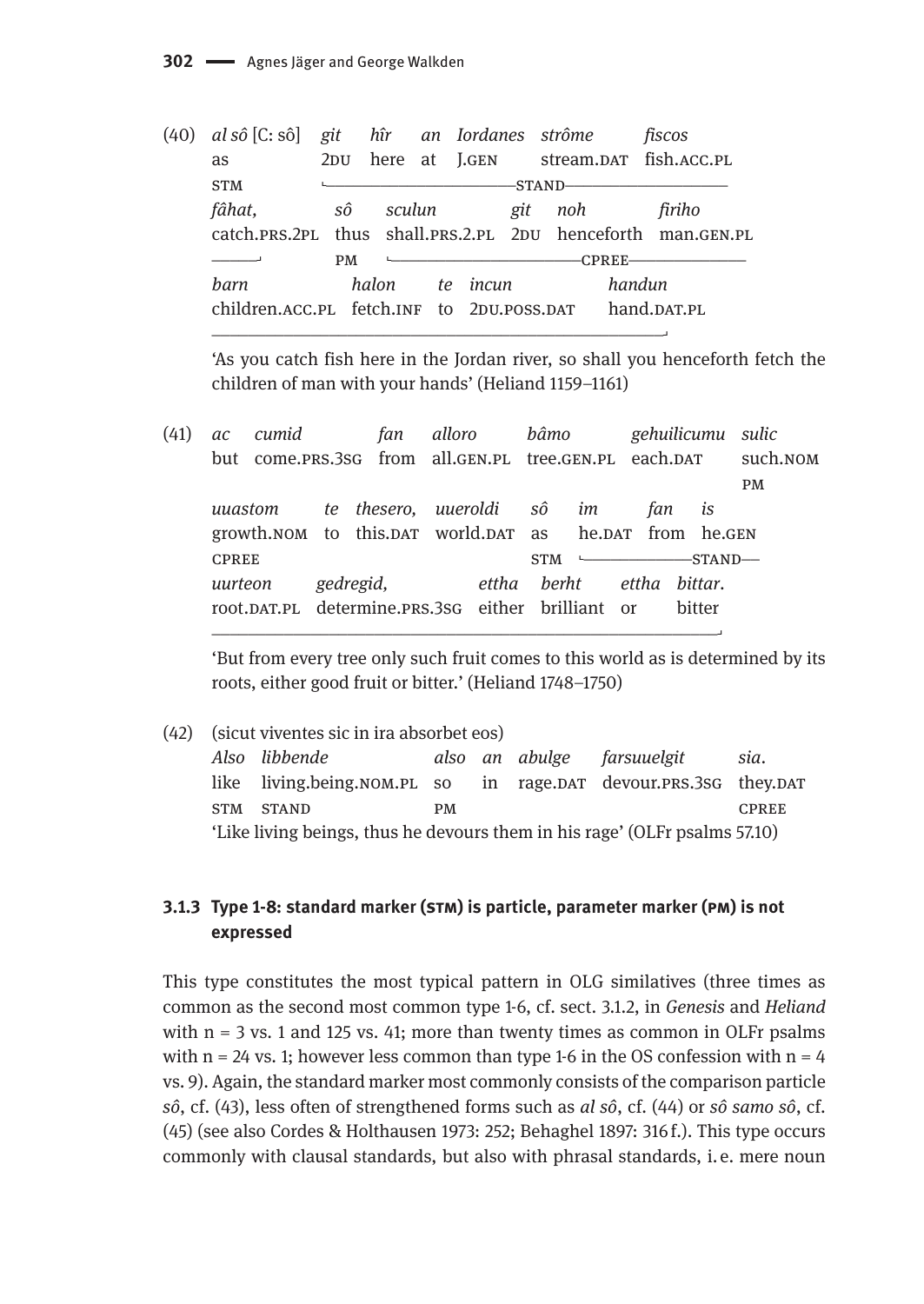phrases, prepositional phrases, adverb phrases etc. As typical of similatives in many languages, the parameter marker is optional in similatives in OLG and is missing in this particular type.

 $(43)$  godes engilos forđ sîđodun te Sodoma, sô god.GEN angel.NOM.PL forth go.PST.3PL to S.DAT as  $-CPREE$ — **STM** selbo gebôd im uualdand mid is uuordo they.DAT himself command.PST.3SG Lord.NOM with he.GEN word.INS  $-$ STAND $\mathbf{L}$ 

'God's angels went away to Sodom, as the Lord himself had ordered them to with his word' (Genesis 835-837)

 $(44)$  endi alât  $\hat{u}$ s [...] managoro mênsculdio, al sô and 1PL.DAT manifold.GEN sin.PL.GEN release.IMP as  $-CPREE-$ **STM** ôðrum dôan uue mannum 1PL.NOM other.DAT.PL man.DAT.PL do.SBJV.PRS.1PL STAND-

'and absolve us from manifold sins, as we do other people' (Heliand 1608f.)

| (45) | that gi                                            |  | іиииа                 |                                  |              | fîund | skulun minneon                                                    | an |
|------|----------------------------------------------------|--|-----------------------|----------------------------------|--------------|-------|-------------------------------------------------------------------|----|
|      |                                                    |  |                       |                                  |              |       | that 2PL.NOM 2PL.POSS.ACC.PL foe.ACC.PL shall.PRS.2PL love.INF in |    |
|      | ішиоти<br>2PL.POSS.DAT mind.DAT as<br>mâgos<br>dôt |  |                       |                                  | <b>CPREE</b> |       |                                                                   |    |
|      |                                                    |  |                       | môde,           sô samo sô    gi |              |       | ішииа                                                             |    |
|      |                                                    |  |                       |                                  |              |       | 2PL.NOM 2PL.POSS.ACC.PL                                           |    |
|      |                                                    |  |                       | <b>STM</b>                       |              |       |                                                                   |    |
|      |                                                    |  |                       |                                  |              |       |                                                                   |    |
|      |                                                    |  | kin.acc.pl do.prs.2pl |                                  |              |       |                                                                   |    |

'that you shall love your enemies in your mind just as you do your kin' (Heliand  $1454f.$ 

#### 3.1.4 Formal means of expressing similatives

The formal means used in OLG similatives and their etymology correspond to those in OHG, cf. sect. 2.1.6.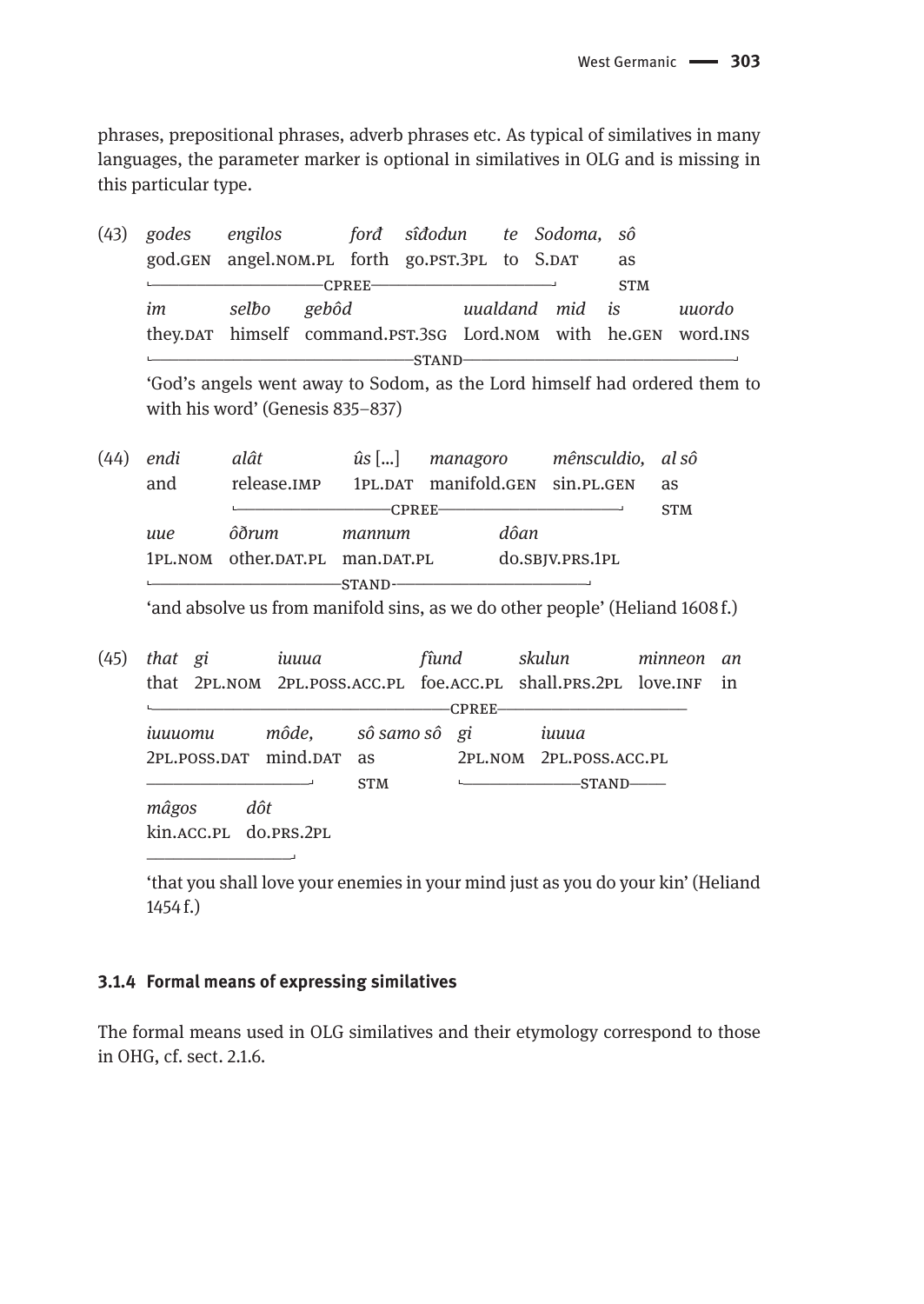# **3.2 Equative**

# **3.2.1 Type 2-6: standard marker (stm) is particle, parameter marker (pm) is free morpheme**

This type constitutes the typical pattern of equatives in OLG. The standard marker (comparison particle) is almost always the particle particle *sô*, cf. (46). The standard may be phrasal or clausal. Very occasionally, strengthened forms of the standard marker are also attested, viz. *al sô*, cf. (47), and *sô samo sô*, cf. (48). The parameter marker in all of these cases consists of the homophonous demonstrative adverb  $s\hat{o}$ <sup>13</sup> Another construction that could arguably be subsumed under type 2-6, viz. *than lang the* ('as long as'), is illustrated in (49). Inasmuch as these may be considered transparent equatives (alternatively one may analyse them as grammaticalized expressions introducing temporal clauses), the parameter marker here is *than*, which otherwise occurs as a standard marker in comparatives (see sect. 3.3.3), but also in parallel constructions in front of the parameter in comparatives (see (59), sect. 3.3.3). (Following Small (1929:84–88), it could arguably be analysed as a fossilised instrumental case form of the demonstrative, cf. sect. 4.3.1.1. on OE. Synchronically, in OLG, it corresponds to accusative singular or dative singular/plural forms of the demonstrative, however, rather than to the instrumental, cf. Galleé (1993: 238 f.).) In examples like the one in (49), the relative particle *the* is used as the potential standard marker. (Note that in many languages, similative/equative standard markers are also used as or diachronically developed into relative particles, testifying to the similarity of comparisons and relative constructions.)

- (46) *sô fast bist thu sô felis the hardo*. so firm be.prs.2sg 2sg.nom as rock.nom art.nom hard.nom PM PAR CPREE STM STAND 'You are as firm as a hard rock' (Heliand 3068)
- (47) *Hie uuas an is dâdion gelîc, an is* he be.pst.3sg in he.gen deed.DAT.PL similar in he.gen **CPREE** *ansiunion* […] *sô bereht endi sô blîði all sô* look.DAT.PL so radiant and so bright as pm par pm par stm

**<sup>13</sup>** On the basis of equatives such as *sô lango sô* ('as long as') new subjunctions may be grammaticalized so that it may be difficult to decide the status of these constructions. In fact, in *Genesis* this kind of construction constitutes the only potential evidence for equatives (*thar siu standan scal* […] *te êuuandage, sô lango sô thius erða lêƀot* 'She shall stand there […] until eternity, as long as the earth exists' Genesis 921–923).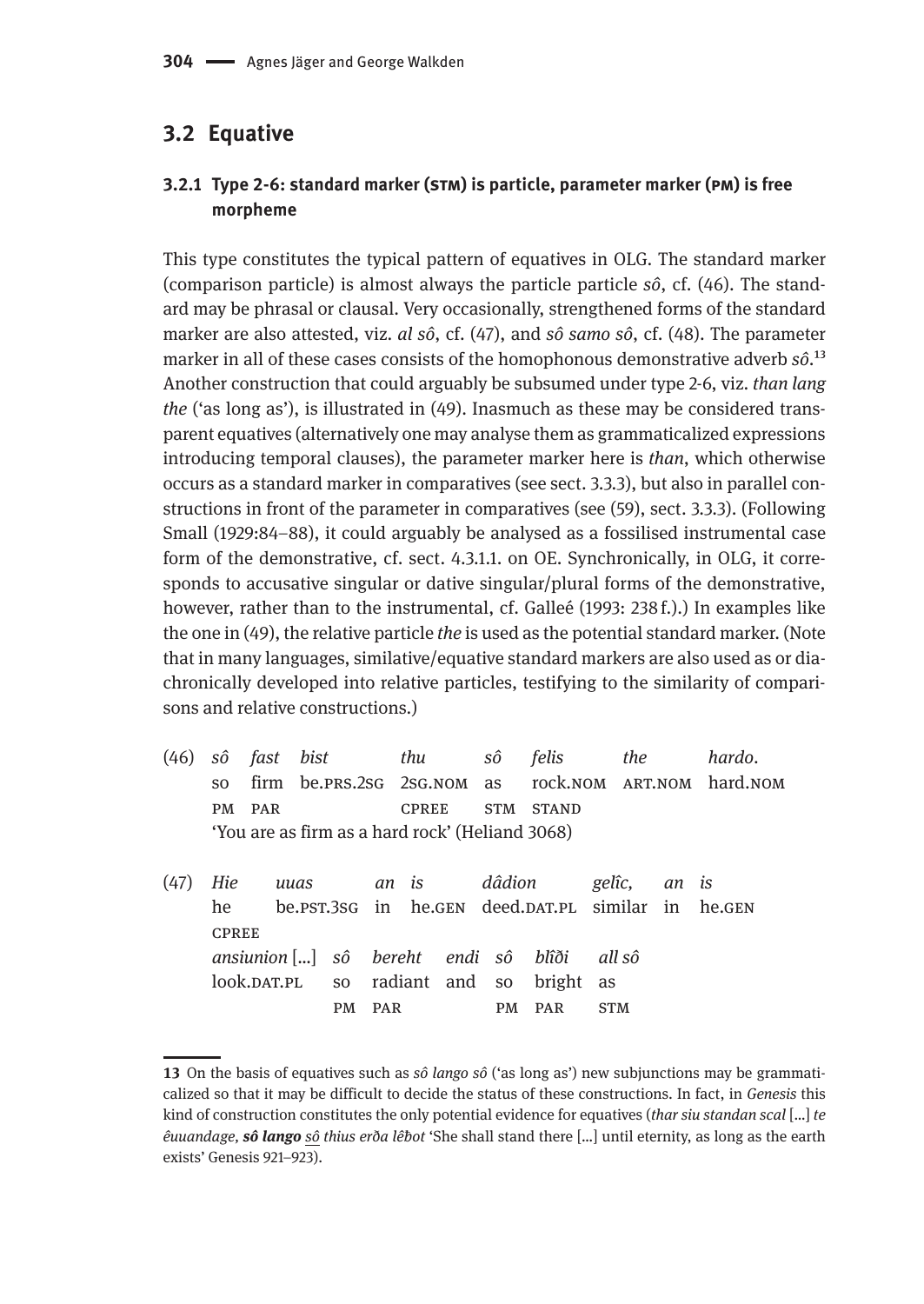*blicsmun* lioht lightning.GEN light.NOM  $STAND$ 

'In his deeds and in his looks, he was as bright and radiant as a bolt of lightning' (Heliand 5806-5808)

(48) Hebbead iuuuan  $m\hat{o}d$ uuiðar them  $s\hat{o}$ glauuan have.IMP.PL 2PL.POSS.ACC mind.ACC towards this.DAT.PL so wise.ACC **CPREE**  $PM$ PAR tegegnes, sô samo sô [C: sô samo] the geluuo  $$ against as ART.NOM yellow.NOM worm.NOM  $-STAND-$ **STM** 'Keep your minds toward them as clever as the bright-colored worm' (Heliand

1876f.)

 $(49)$  siu uuelde thera engilo lêra ni lêstian; angel.GEN.PL advice.ACC heed she.NOM NEG want.PST.3SG ART that uuas Loðas brûd. than lang the siu an that be.PST.3SG L.GEN wife.NOM as long PTCL she.NOM in  $PM$ PAR **STM**  $\mathbf{L}$ them landa libbian muosta ART country.DAT live.INF must.PST.3SG -STAND-

'She didn't want to heed the advice of the angels (this was Lot's wife) as long as she had to live in this country' (Genesis 917-919)

## 3.2.2 Type 2-10: standard marker (STM) and standard (STAND) are not expressed, parameter marker (PM) is free morpheme

As in OHG (sect. 2.2.2) this type is evidenced in contextual equatives, where the standard is deduced from the context, cf. (50), and arguably in constructions with a consecutive clause (see Behaghel 1897: 317), cf. (51). As in other equatives, the parameter marker is typically sô (see also Rauch 1992: 160), occasionally also sus.

(50) that undar aldun tuêm ôdan uurði sô old.pat.pl two.pat bestowed become.pst.3sG that among so PM PAR **CPREE** barn an giburdeon child, NOM for birth, DAT.PL 'That two such old ones would receive a child by birth' (Heliand 204 f.)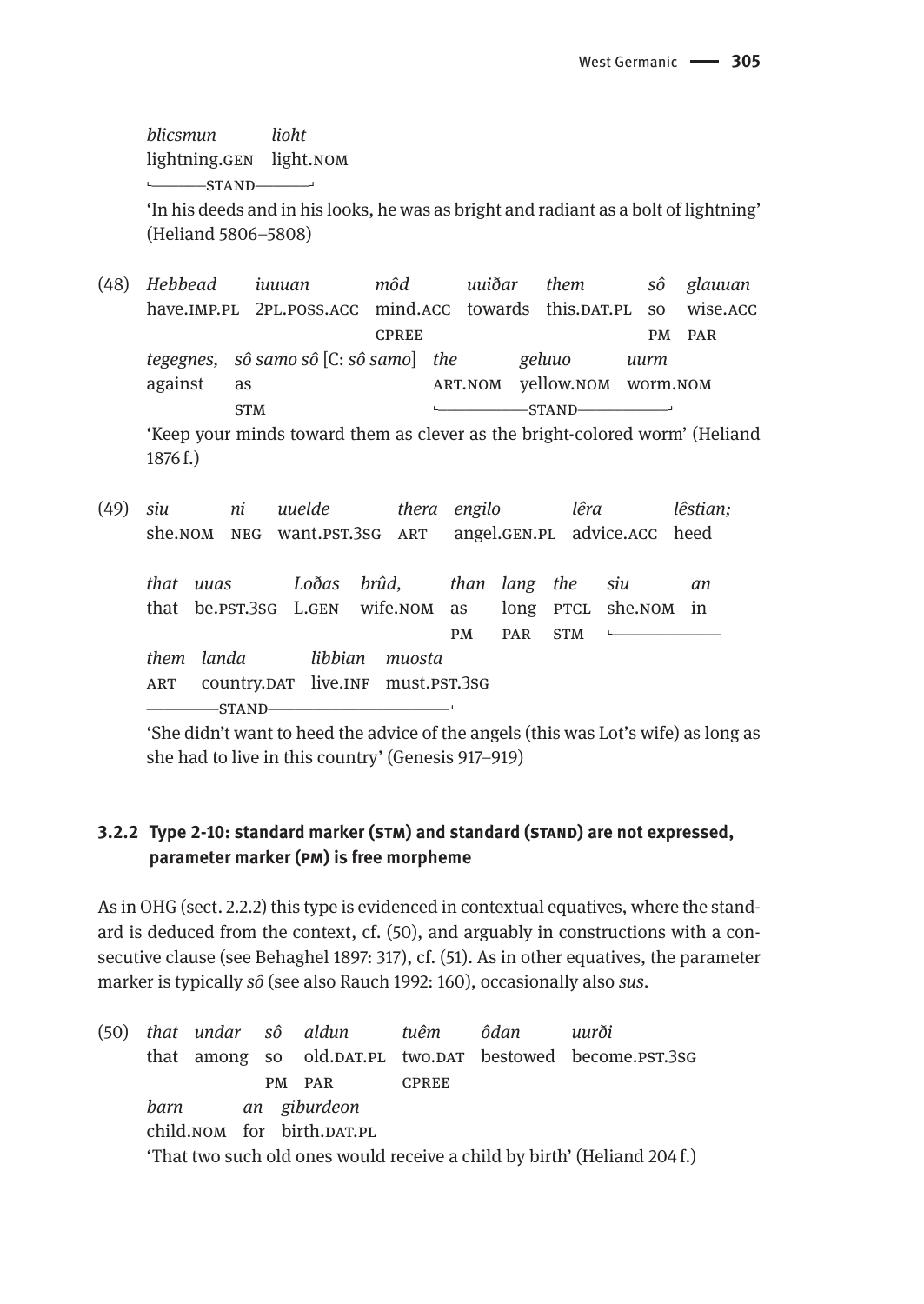$(51)$  $ni$ thiu fêmea gôd, that siu uuas gio sô good that she.NOM NEG be.PST.3SG ever ART woman.NOM so **CPREE** PM PAR mid them liudun libbien môsti leng with art.DAT people.DAT longer live.INF may.PST.SBJV.3SG 'There never was a woman so good that she could live for a longer while among the people' (Heliand 310f.)

## 3.2.3 Types not included in the questionnaire

The same semantically equative construction as described for OHG (see sect. 2.2.3) with the parameter in superlative form inside the standard is also rarely attested in OLG (in our corpus only twice in Heliand), cf. (52) (see also Behaghel 1897: 296).

| (52) | habdun mêðmo                     |  | filo | gisald                                                   | uuiðer |
|------|----------------------------------|--|------|----------------------------------------------------------|--------|
|      |                                  |  |      | have.PST.3PL treasure.GEN.PL much.ACC trade.PTCP.PST for |        |
|      | salbum.                          |  |      | silubres  endi goldes, uuerðes                           | uuiðer |
|      |                                  |  |      | ointment.DAT.PL silver.GEN and gold.GEN payment.GEN for  |        |
|      | uuurtion, sô sia mahtun auuinnan |  |      |                                                          | mêst   |
|      |                                  |  |      | root.DAT.PL as they.NOM can.PST.3PL gain.INF most        |        |
|      |                                  |  |      | $STM \longleftarrow STAND$ (incl. PAR) $\longleftarrow$  |        |
|      |                                  |  |      |                                                          |        |

'They had sold much treasure of silver and gold for ointments, much wealth for herbs, as much as they could gain' (Heliand 5784–5786)

## 3.2.4 Formal means of expressing equatives

On the etymology of the standard marker (particle  $s\hat{o}$ ) and the parameter marker  $(s\hat{o})$ , and on the origin of the 'strengthened' standard markers (univerbation with originally matrix-internal elements), see sect. 2.1.6 above.

# 3.3 Comparative

# 3.3.1 Type 3-1: standard marker (STM) is flag, parameter marker (PM) is bound morpheme

## 3.3.1.1 Type 3-1-1: flag is case

In OLG, this type with marking of the parameter by the inflectional comparative suffix and marking of the standard by comparative case dative has basically already disappeared, cf. Small (1929: 30), who mentions as the only exception idiomatic expres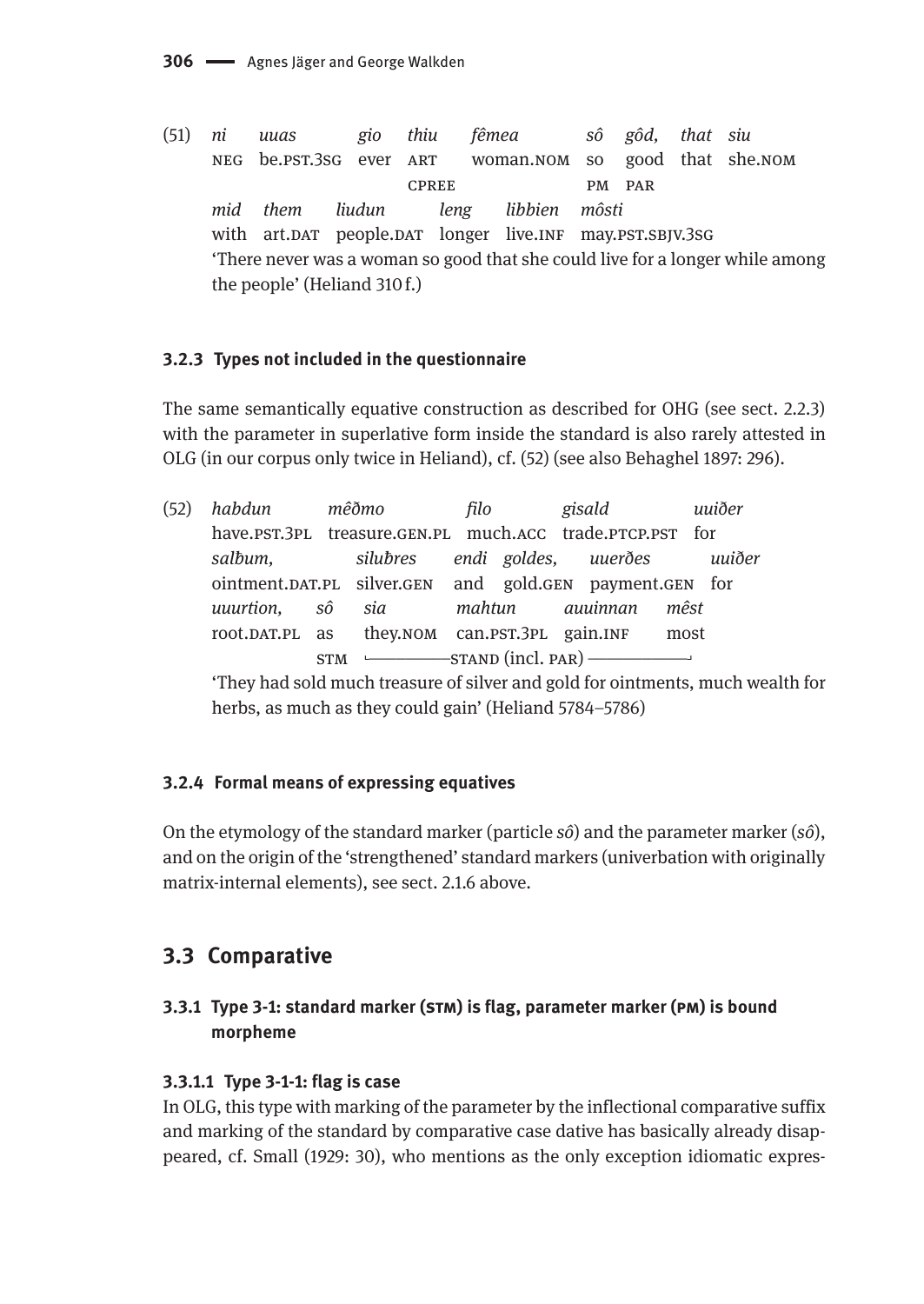sions with *êr* + dative. Note, however, that in cases with original phrasal standard of comparison, the comparative form *êr* 'earlier' can be argued to be in the process of being grammaticalized into a preposition 'before' governing dative (as in OHG, see sect. 2.3.1.1), cf. (53).<sup>14</sup>

(53) *that he an theru suartan naht êr* that he.nom in ART.DAT black.DAT night.DAT before/earlier par.pm *hanocrâdi is hêrron scoldi thrîuuo farlôgnien* cockcrow.DAT he.GEN lord.ACC shall.PST.SBJV.3sG three.times deny.INF **STAND** 'that he would deny his Lord three times during this black night before the cockcrow' (Heliand 4998–5000)

#### **3.3.1.2 Type 3-1-2: flag is adposition**

There are some rare loan syntactic occurrences of a construction of this type in OLG, cf. (54). The Latin preposition *super* is translated as *ouir/ouer* 'above/over' marking the standard of comparison. The parameter marker is the usual comparative suffix (see sect. 3.3.3).

(54) (et dulciora super mel et favum) *in suottera ouer honog in rata*. and sweeter over honey.acc and honeycomb.acc PAR.PM STM  $\longleftarrow$  STAND 'and sweeter than honey and honeycomb' (OLFr psalms 18.11)

## **3.3.2 Type 3-4: standard marker (stm) is flag, parameter marker (pm) is not expressed**

#### **3.3.2.1 Type 3-4-2: flag is adposition**

There is one loan syntactic occurrence of a kind of construction of this type in OLG (viz. in the OLFr psalms) where the Latin preposition *super* is translated as *ouir* 'above/over' marking the standard of comparison while the parameter marker is not expressed (adjective is in the positive form), cf. (55).

**<sup>14</sup>** With original clausal standards, *êr* is undergoing grammaticalization into a subjunction, see sect. 3.3.3.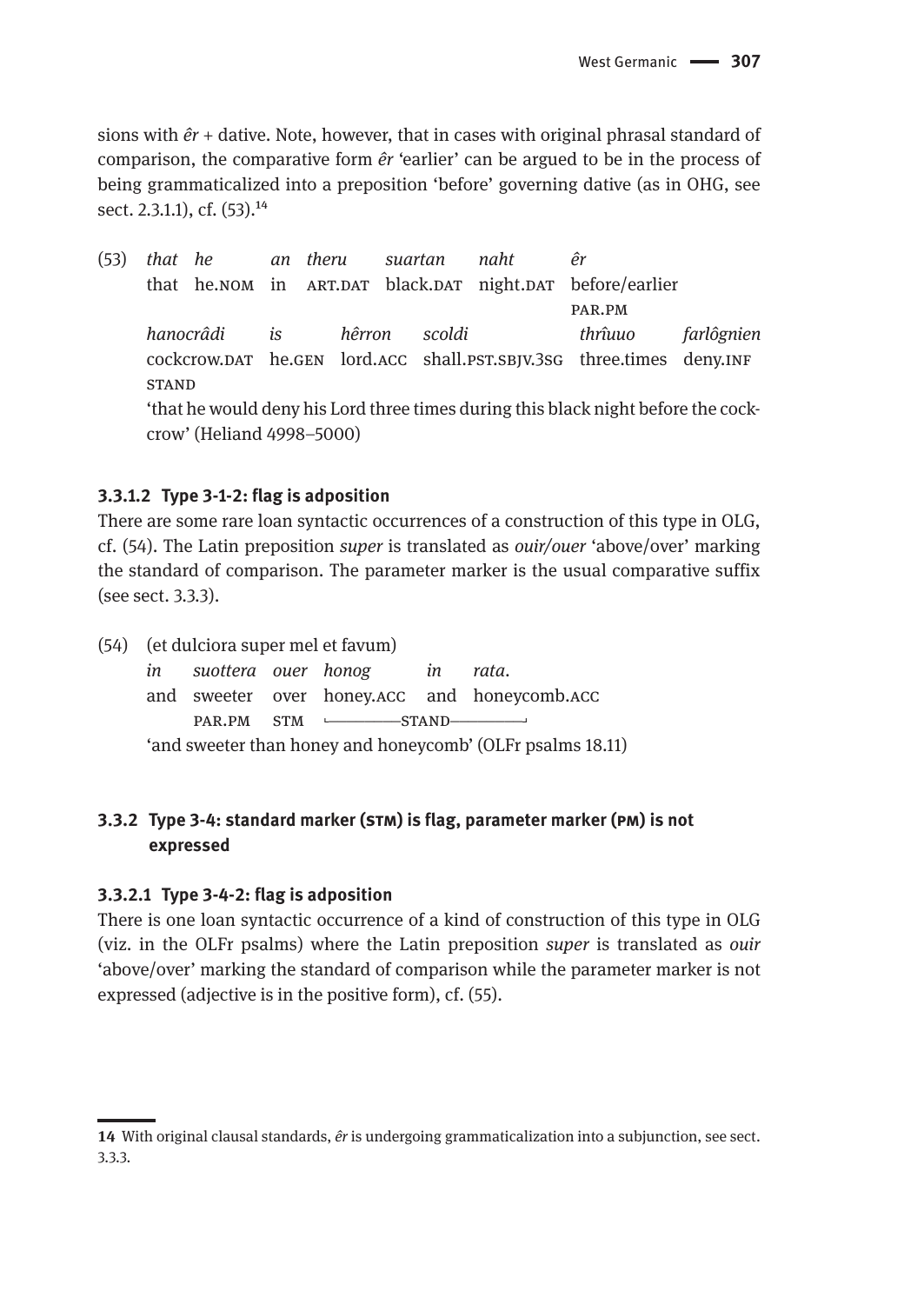(55) (Desiderabilia super aurum et lapidem pretiosum multum) *Begerlika ouir golt in stein durlikin uilo* desirable over gold.acc and stone.acc precious.acc many par stm ˻\_\_\_\_\_\_\_\_\_\_\_\_\_\_\_\_\_\_stand\_\_\_\_\_\_\_\_\_\_\_\_\_\_\_\_\_\_˼ 'more desirable than gold and many precious stones' (OLFr psalms 18.11)

#### **3.3.3 Type 3-5: standard marker (stm) is particle, parameter marker (pm) is bound morpheme**

This type represents the main pattern used in OLG comparatives. The parameter marker consists of the inflectional suffix -*ir*-/-*er*-/-*ar*-/-*or-*/*-r-*, on adverbs also *-ur-* (Galleé 1993: 230–233; Cordes & Holthausen 1973: 37). The suffix -*ir*- is less widely attested in OLG than in OHG. It only occurs with the adjectives *ald* ('old') – *aldiro*, *eng* ('narrow') – *engira*, *lang* ('long') – *lengira*, *mildi* ('mild') – *mildira*, *spâhi* ('wise') – *spâhira*, and in *furdiro* ('greater'), cf. Fulk (2018: 220), Cordes & Holthausen (1899: 136). Regarding the other comparative suffixes, one and the same adjective may show varying forms (for example *liof* 'dear' – *liobora*/-*ara*/-*era,* see Cordes & Holthausen 1899: 137; Cordes & Holthausen 1973: 161; Galleé 1993: 230 f.), and there is even variation among different manuscripts of the same text: Galleé (1993: 231) notes that manuscript C of *Heliand* favours -*er*-, whereas manuscript M favours -*or*-. The choice of the comparative suffix is, however, also partly conditioned by the inflection class of the adjective in so far as *ja*-stems usually take -*er*-.

The most common standard marker is the particle *than(na),* as in (56) and (57) (see also Cordes & Holthausen 1973: 252). It is used both with phrasal and (less frequently) with clausal standards.<sup>15</sup> A particularly common construction of this type is one including the parameter  $\hat{e}r$  'earlier', cf.  $(57)^{16}$  On the basis of this comparative construction, *êr* (*than*) is arguably beginning to be grammaticalized into a temporal subjunction/complementizer (see also sect. 2.3.4). The fact that *êr* also occurs without *than* in a few cases or with a doubled parameter *êr* in the preceding clause (*êr … êr than …* Heliand 3612 and 4346) could be interpreted as supporting this assumption (see also Behaghel 1897:  $311f.$ ). $^{17}$ 

**<sup>15</sup>** In the OS confession, *than* is the only stm used; in *Heliand*, it is by far the most common one (occurring in 30 of 38 comparatives of this type); in *Genesis*, two of the four comparatives of this type contain *than*.

**<sup>16</sup>** It occurs especially in *Heliand* (21 of 30 instances of the comparative with *than*).

**<sup>17</sup>** This assumption is also reinforced by Behaghel, whose edition of *Heliand* inserts punctuation and line breaks before *êr than* which are, however, not in the original manuscripts.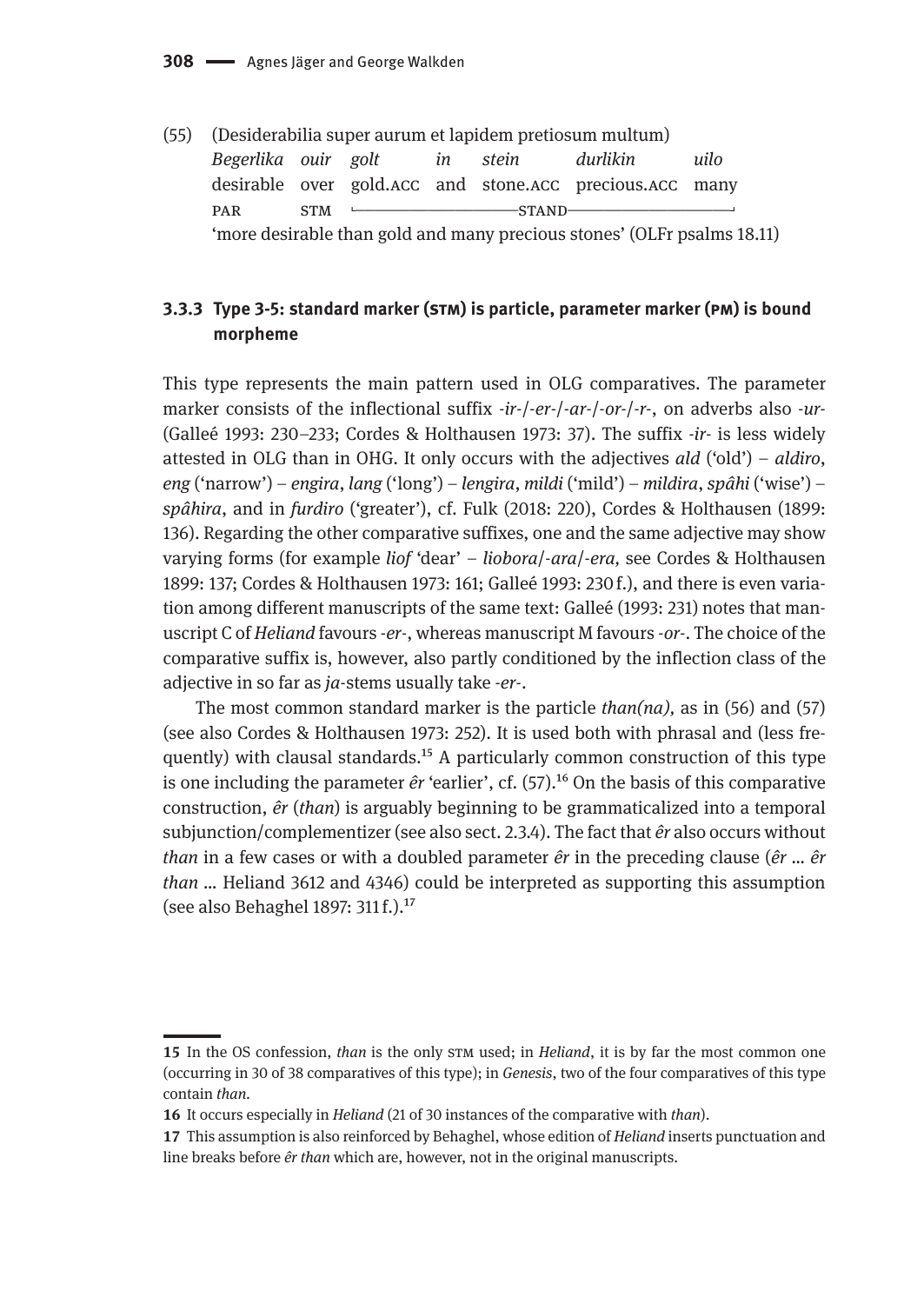| (56) | ak sind |  |                           | im |              | lâri              | uuord      | leoboron [C: liobara]                                                                                                                                                                                                              |
|------|---------|--|---------------------------|----|--------------|-------------------|------------|------------------------------------------------------------------------------------------------------------------------------------------------------------------------------------------------------------------------------------|
|      |         |  |                           |    |              |                   |            | yet be.prs.3pl they.par empty word.nom.pl dearer.nom.pl                                                                                                                                                                            |
|      |         |  |                           |    |              | <b>CPREE-</b>     |            | PAR.PM                                                                                                                                                                                                                             |
|      |         |  | mikilu, umbitharbi thing, |    |              |                   | thanna     | theotgodes                                                                                                                                                                                                                         |
|      | much    |  | useless                   |    |              | thing.NOM.PL than |            | almighty.god.GEN                                                                                                                                                                                                                   |
|      | -CPREE  |  |                           |    |              |                   | <b>STM</b> |                                                                                                                                                                                                                                    |
|      | uuerc   |  |                           |    | endi uuilleo |                   |            |                                                                                                                                                                                                                                    |
|      |         |  | work.NOM.PL and will.NOM  |    |              |                   |            |                                                                                                                                                                                                                                    |
|      | -STAND- |  |                           |    |              |                   |            |                                                                                                                                                                                                                                    |
|      |         |  |                           |    |              |                   |            | $\alpha_{l}$ and the contract of the contract of the contract of the contract of the contract of the contract of the contract of the contract of the contract of the contract of the contract of the contract of the contract of t |

Yet empty words and useless things are much dearer to them than the work and will of the almighty God.' (Heliand 1727-1729)

 $(57)$  Ic thoh gitellien, huilic hêr têcan mag  $\dot{u}$ tell.INF 1SG.NOM can.PRS.1SG 2PL.DAT vet which here sign.NOM.PL biforan giuuerðad uuunderlîc êr *than* [*than* missing in M] hefore happen.PRS.3PL wonderous before/earlier than **STM** PAR.PM  $h\rho$ an these uuerold kume an themu he.NOM this.DAT world.DAT come.PRS.SBJV.3SG at in ART.DAT -STANDmâreon daga bright.DAT day.DAT

'Yet I may tell you what wonderous signs shall happen here before (lit. earlier than) he will come to this world on that famous day.' (Heliand 4308-4310)

Besides than, biûtan/bûtan/bôtan occasionally functions as a standard marker in OLG (twice in Genesis, 7 times in *Heliand*), cf. (58) (see Behaghel 1897: 51). However, it is restricted to negated contexts 'no more than', 'none other than', and is often equivalent to 'except'. Very rarely (3 times in Heliand), newan/nevan occurs instead in the same kind of contexts (3 times in Heliand in the younger ms. C instead of biûtan/bûtan), as is also illustrated in  $(58)$ . The relative particle *the/thie* is also very rarely used as a standard marker in these comparatives as illustrated in (59) (see also Behaghel 1984, 289; Sehrt 1966: 592), underlining the close relation between comparisons and relative constructions.

Of particular note is the use of *than* before the parameter in the superordinate clause in all of these cases. In Referenzkorpus Altdeutsch, it is agnostically annotated as "than in Negativsätzen in Verbindung mit dem Komparativ" ('than in negated clauses in combination with the comparative'), taking up a formulation by Sehrt (1966: 549), who translates *than mêr the* as 'ebensowenig' ('just as little'); see also Cordes & Holthausen (1973: 252). At any rate, it is clearly not the standard marker than. According to Behaghel (1897: 154), than functions as an adverb here that refers anaphorically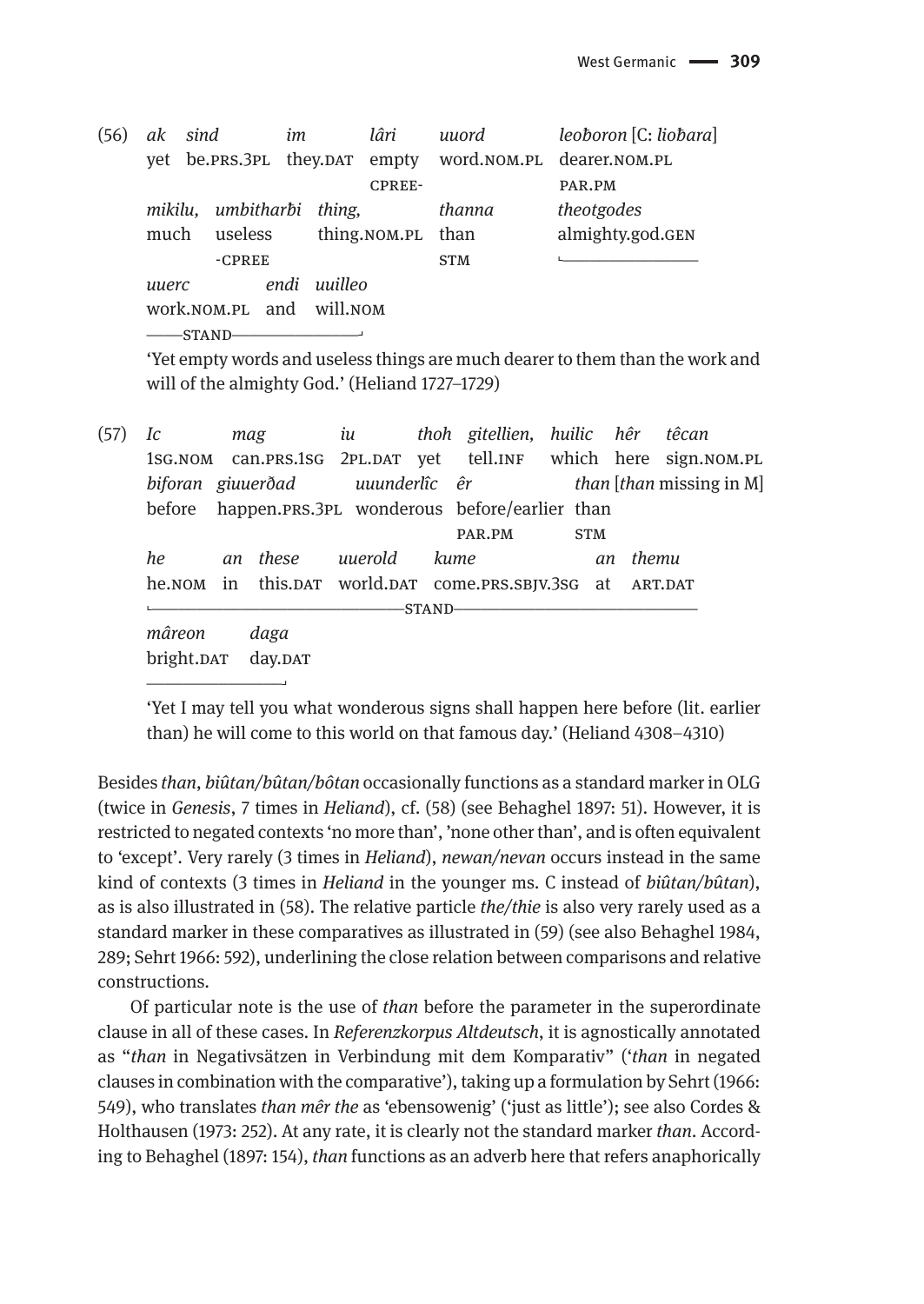to the comparee. For *than* in the same kind of construction in OE comparatives, Small (1929: 88–96) assumes, however, that than in front of the parameter constitutes an old comparative (instrumental) case form of the demonstrative meaning 'than that', which refers cataphorically to the standard (see discussion of (96), sect. 4.3.1.1). Note that the same kind of construction as in (59) with *than*-parameter-*the* is also used in OLG equatives, where *than* seems to function rather as a parameter marker (cf. (49), sect. 3.2.1). The occurrence of the same kind of construction in comparatives could be taken as evidence for an incipient shift of markers from equatives to comparatives, especially given the restriction to negated comparatives (Comparative Cycle, see sect. 2.7/3.7). Generally, *than* + parameter *(than mêretc.)* appears to be incompatible with the use of *than* as a standard marker.

 $(58)$  Ne skulun geuuâdeas gi than mêr shall.PRS.2PL 2PL.NOM clothing.GEN.PL than more  $NEG$ PAR.PM bûtan [C: newan] erlos êgan, sô gi than an noble.NOM.PL possess.INF than/except as 2PL.NOM then on **STM** -STANDhebbean have.PRS.SBJV.2PL

'You shall own no more clothes, noble ones, than those which you wear' (Heliand 1855 f.)

 $(59)$ ni mugun iuuua uuerk mikil biholan deed.NOM.PL big.NOM.PL hide.PTCP.PST  $NEG$ may.PRS.3PL your -CPREEhuuilicogi gi uuerðan mid sea hugi cûðeat become.INF with which 2PL.NOM they.ACC mind.INS show.PRS.2PL than mêr the thiu burg ni thiu mag  $\mathfrak{a}$ than more **PTCL** ART town.NOM NEG can.PRS.3SG REL.NOM  $\Omega$ PAR.PM **STM**  $-$ STANDberge stâð hôh holmklibu biholen mountain.DAT stand.PRS.3SG high.NOM rock.NOM hide.PTCP.PST

uuerðen become.INF

'Your big deeds cannot be hidden with which you disclose your minds any more than the town may be hidden that is situated on a mountain, a high rock.' (Heliand 1395 f.)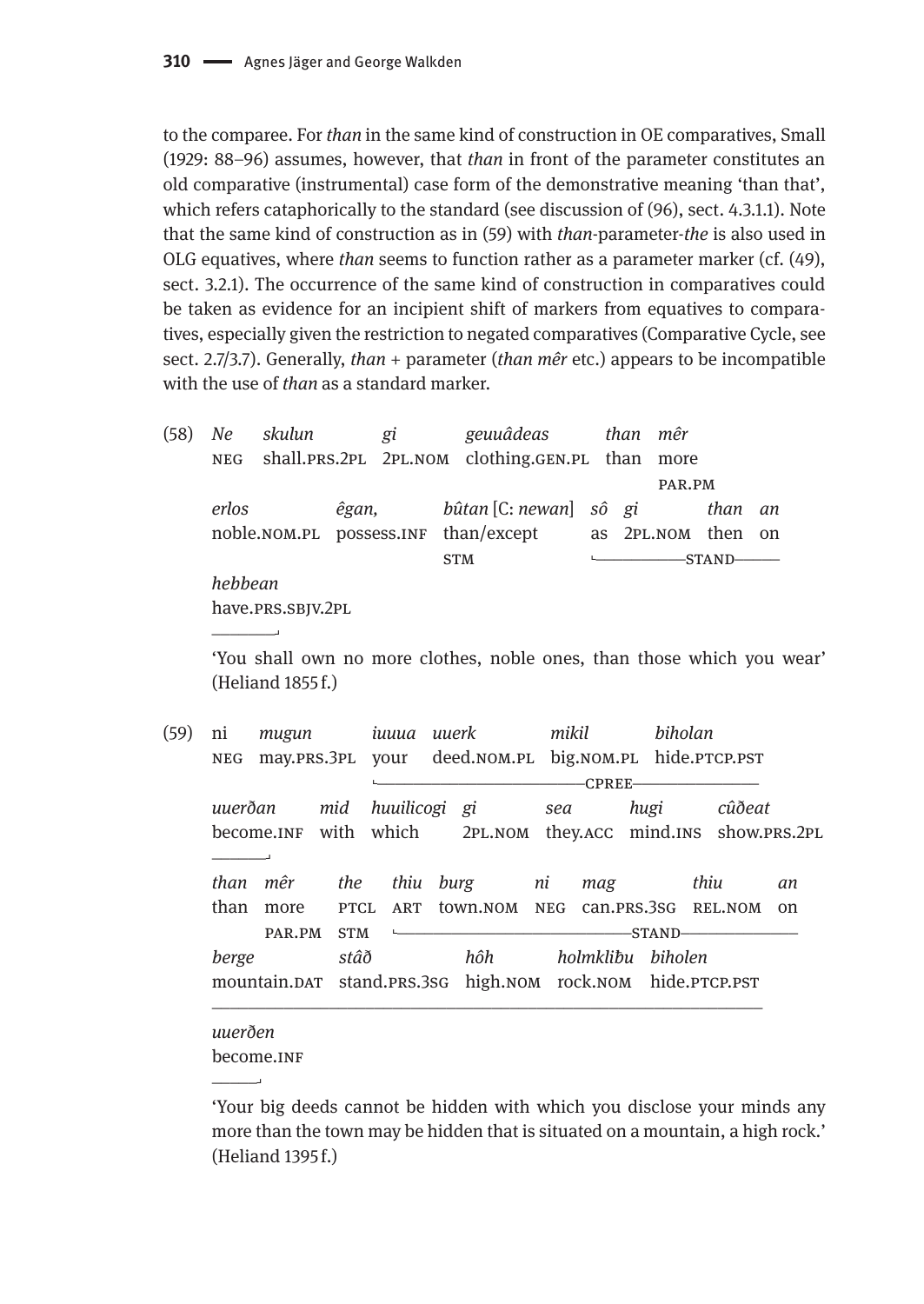# **3.3.4 Type 3-9: standard marker (stm) and standard (stand) are not expressed, parameter marker (pm) is bound morpheme**

This type is attested in OLG in contextual comparatives, i. e. those where the standard is inferred from the context, as in (60).

(60) *that uuas thiu uuirsa giburd, kuman fan Kaina* that be.pst.3sg ART worse birth.nom come.ptcp.pst from K.DAT par.pm cpree 'That was the worse lineage, stemming from Kain' (Genesis 711)

#### **3.3.5 Formal means of expressing comparatives**

The parameter marker in OLG comparatives consists of the bound comparative morpheme -*ir*- (-*er*-)/*ar*-/-*or-*/*-r-,* on adverbs also *-ur-* (see Galleé 1993: 230–233; Cordes & Holthausen 1973: 37). On the distribution of these variants see sect. 3.3.3. Regarding etymology cf. sect. 2.3.6 on the corresponding OHG comparative morpheme. Similarly, a couple of adjectives show suppletive comparative forms, e. g. *gôd* 'good' – *betara* 'better', *ubil* 'bad' – *wirsa* 'worse', *luttil* 'little/ few' – *minnera* 'less' (Galleé 1993: 232 f.). A few other adjectives/adverbs have short comparative forms, e. g. *lango* 'long' – *leng* 'longer'. Furthermore, Galleé (1993: 233) lists the following irregular adverbial comparative forms: *bet* 'better'*, hald* '(much) more'*, lês* 'less'*, leng* 'longer'*, mêr* 'more'*, wirs* 'worse'*, êr* 'earlier', *sith* ('later', new comparative *siðor*).

On the etymology of the standard marker *than* see sect. 2.3.6. The less frequently used standard marker *biûtan/bûtan* derives from *bî* + *ûtan* 'separate from, except, without' (cf. Sehrt 1966: 67, EWA I: 139). *Newan* represents a combination of the negative particle and *hwanne* (< PGmc \**hwan-nai*, i. e. interrogative/indefinite + locative particle, cf. Schmidt 1962: 95 f., or modal instrumental/emphatic particle, cf. LIPP 2: 60 f.), which besides the temporal meaning 'when' could also have a modal meaning 'how'. Etymologically, *wan* thus represents the wh-counterpart of *than.*

# **3.4 Superlative**

## **3.4.1 Type 4-1: standard marker (stm) is flag, parameter marker (pm) is bound morpheme**

#### **3.4.1.1 Type 4-1-1: flag is case**

In OLG superlative constructions, the parameter is marked by the inflectional suffix -*ist*-/-*ôst*- (see Galleé 1993: 231–233; Cordes & Holthausen 1973: 39). As in OHG (sect. 2.4.1.1) the 'standard', or rather the set of which the comparee possesses the relevant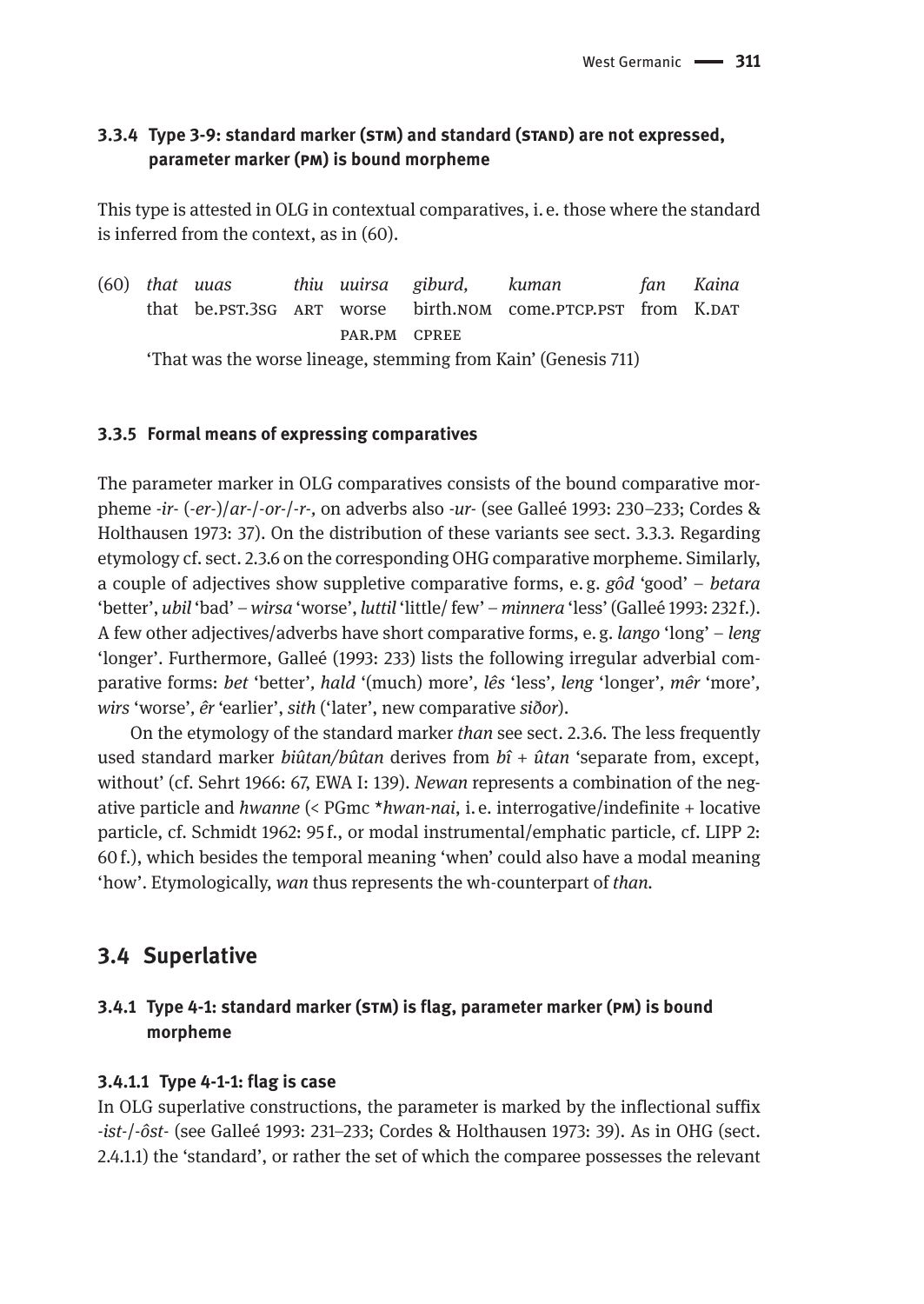property to the highest degree, is marked by the usual means expressing partitivity including partitive genitive (not a genuine comparative case), cf. (61).

| $(61)$ he |              | im | uuâri                                                         | allaro    | barno | lioħost |
|-----------|--------------|----|---------------------------------------------------------------|-----------|-------|---------|
|           |              |    | he.nom he.par be.pst.sbjv.3sg all.gen.pl child.gen.pl dearest |           |       |         |
|           | <b>CPREE</b> |    |                                                               | S TANDSTM |       | PAR.PM  |

'He was dearest to him of all children' (Heliand 993)

#### **3.4.1.2 Type 4-1-2: flag is adposition**

Another means of marking partitivity, though only applied very rarely in OLG superlatives (once in *Heliand*), is the preposition *undar* 'under/among', cf. (62). The parameter is marked by the usual superlative suffix.

| (62) |                                                                     |  | huilic thar rîki | man                                                        |            |  | undar themu folcskepi furista                      |  |  |  |  |
|------|---------------------------------------------------------------------|--|------------------|------------------------------------------------------------|------------|--|----------------------------------------------------|--|--|--|--|
|      |                                                                     |  |                  | which PTCL rich.NOM man.NOM under ART.DAT folk.DAT highest |            |  |                                                    |  |  |  |  |
|      |                                                                     |  | -CPREE———————    |                                                            | <b>STM</b> |  | $\longleftarrow$ STAND.STM $\longleftarrow$ PAR.PM |  |  |  |  |
|      | uuâri                                                               |  |                  |                                                            |            |  |                                                    |  |  |  |  |
|      | be.pst.sbJv.3sG                                                     |  |                  |                                                            |            |  |                                                    |  |  |  |  |
|      | 'which rich man was the highest among the people' (Heliand 3554 f.) |  |                  |                                                            |            |  |                                                    |  |  |  |  |

# **3.4.3 Type 4-9: standard marker (stm) and standard (stand) are not expressed, parameter marker (pm) is bound morpheme**

The 'standard' in superlatives may also be inferred from the context, which is only rarely attested in OLG (twice in *Heliand*), cf. (63). The parameter is again marked by the usual superlative suffix.

(63) *that than the lazto dag liudiun nâhid* that then ART.NOM last.NOM day.NOM people.DAT approach.PRS.3sG par.pm cpree 'that then, the last day is approaching to the people' (Heliand 4335)

#### **3.4.4 Formal means of expressing superlatives**

On the etymology of the superlative suffix see sect. 2.4.3. Some OLG adjectives/adverbs show suppletive superlative forms, e. g. *guot* 'good' – *bezt/betst/best* 'best', *luttil* 'less/ few' – *minnist* 'fewest', *mikil* 'big' – *mêst/mêsta* 'biggest' (see Galleé 1993: 232 f.)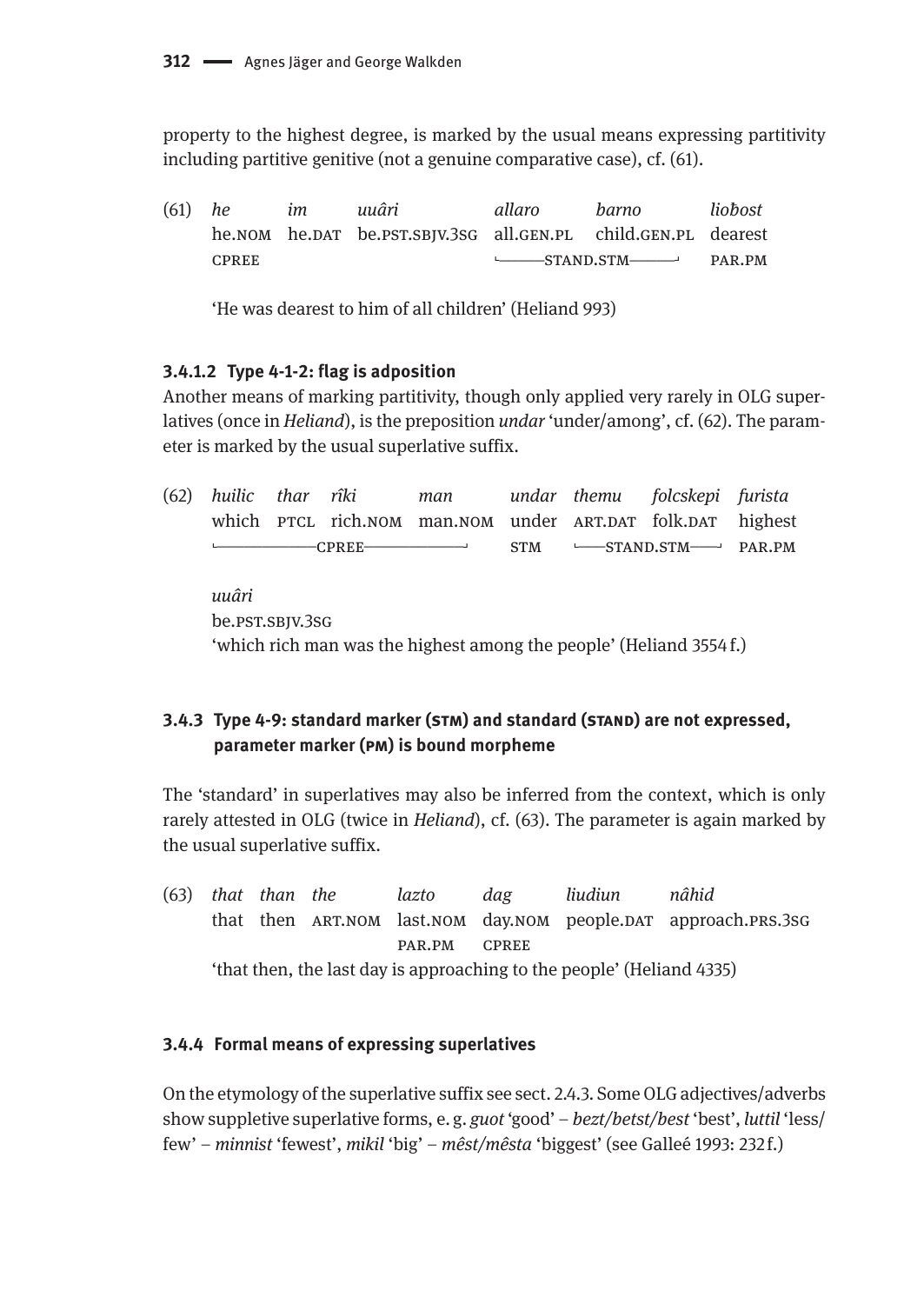# **3.5 Elative**

#### **3.5.1 Type 5-10: standard marker (stm) and standard (stand) are not expressed, parameter marker (pm) is free morpheme**

As in OHG, the elative does not constitute a grammatical category in OLG. The semantic equivalent is usually expressed lexically by various free morphemes, notably adverbs such as *swîðo* 'severely/very', cf. (64), *tulgo* 'much/very', cf. (65), *filu* 'much/ very', cf. (66), *hardo* 'firmly/very', cf. (67), or *unmet* 'immeasurably', cf. (68) (see also Behaghel 1897: 154).

(64) *thar sie uualdand god suuîðo theolîko thiggean* there they.nom might.wielding.acc god.acc very humbly beg.inf pm par *scoldun* shall.pst.3pl. 'where they should beg the almighty God very humbly' (Heliand 98 f.)

- (65) *Habda im sô bihalden hêlag barn godes* have.pst.3sg he.pat so keep.ptcp.pst holy.nom child.nom god.gen *uuord endi uuîsdôm ende allaro giuuitteo mêst,* word.acc and wisdom.acc and all.gen.pl wit.gen.pl most.acc *tulgo spâhan hugi* very wise.acc thought.acc pm par cpree 'He had kept it to himself, God's holy child, the word and wisdom and all his great wit, his very wise mind.' (Heliand 847–849)
- (66) *endi im sagda filu langsamna râd.* and they.DAT say.PST.3sG very long-lasting.ACC counsel.ACC pm par cpree 'and told them very long-lasting counsel' (Heliand 4527)

(67) *"that haƀad sô bidernid", quað he,* that.ACC have.PRS.3SG so conceal.PTCP.PST say.PST.3SG he.NOM *"drohtin the gôdo jak sô hardo farholen* Lord ART good.nom and so very conceal.PTCP.PST pm par *himilrîkies fader* heavenly.kingdom.gen father.nom '"The good Lord has keept it so secret," he said, "the father of the heavenly kingdom has so very much concealed it' (Heliand 4296 f.)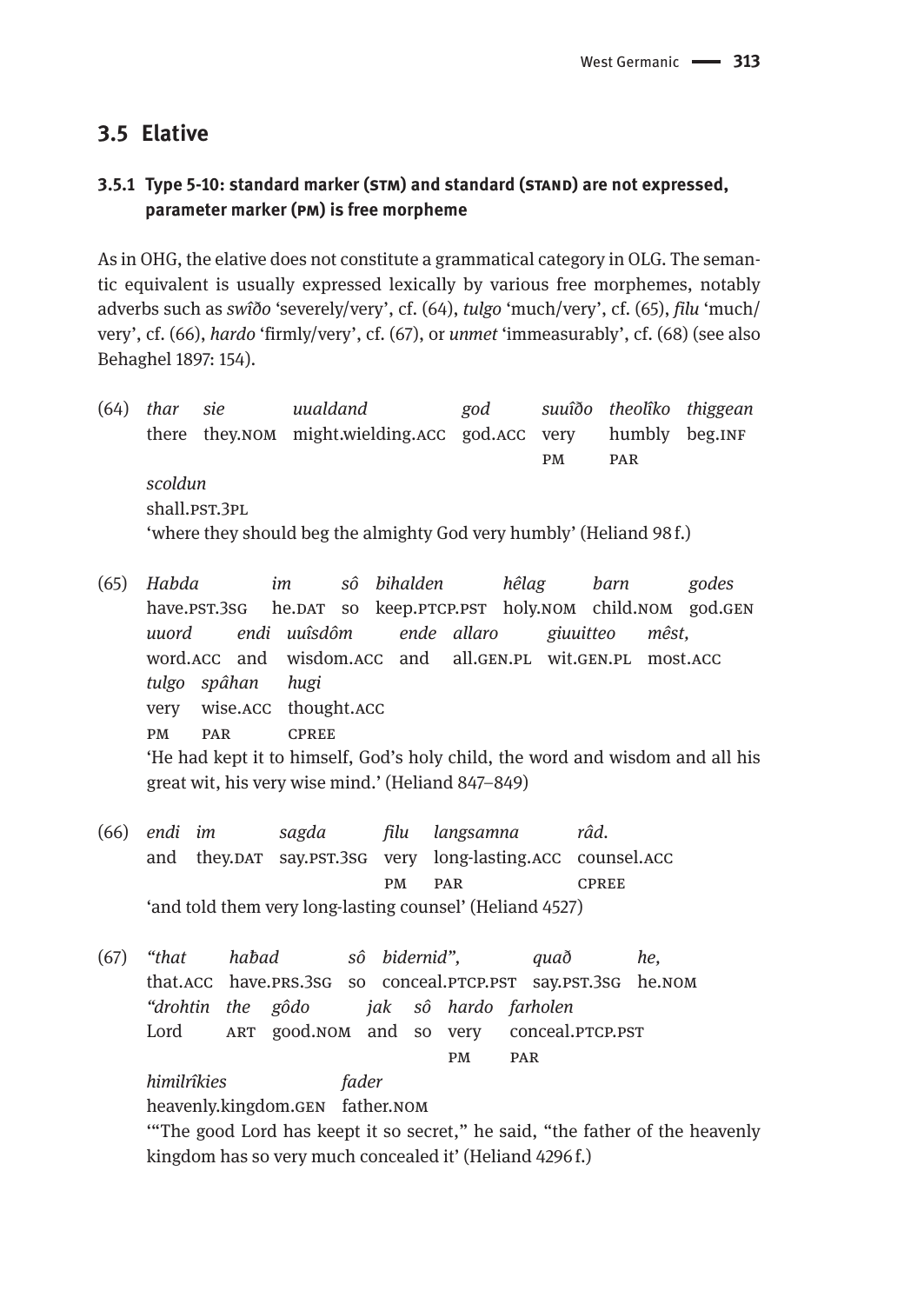(68) *ferid unmet grôt hungar hetigrim oƀar* travel.prs.3sg immeasurable big.nom hunger.nom grim.nom over PM PAR CPREE *heliðo barn, metigêdeono mêst* man.gen.pl child.acc.pl famine.gen.pl greatest.nom

'An immeasurably big and grim hunger comes over the children of men, the greatest famine.' (Heliand 4329–4331)

#### **3.5.2 Types not included in the questionnaire**

Elative semantics may also be expressed by word formation in OLG, viz. composition with e. g. *filu* 'much', cf. (69), *bar* 'bare', cf. (70), *ên* 'single/one', cf. (71). Rauch (1992: 187) furthermore mentions the possibility of intensification by the prefix *gi-/ge*-, cf. *wirdig* 'valuable' – *giwirdig* 'precious'.

| (69)                              |                                                                          | Than was thar ên                  |  |               |       | giuuittig    | man,                                                                     |         |      |  |
|-----------------------------------|--------------------------------------------------------------------------|-----------------------------------|--|---------------|-------|--------------|--------------------------------------------------------------------------|---------|------|--|
|                                   | then                                                                     | be.pst.3sG there one.nom wise.nom |  |               |       |              | man.NOM                                                                  |         |      |  |
|                                   |                                                                          |                                   |  |               |       |              | <b>CPREE</b>                                                             |         |      |  |
|                                   | frôd                                                                     |                                   |  | endi filuuuîs |       |              |                                                                          |         |      |  |
|                                   |                                                                          | experienced.NOM and much.wise.NOM |  |               |       |              |                                                                          |         |      |  |
|                                   |                                                                          |                                   |  | PM.PAR        |       |              |                                                                          |         |      |  |
|                                   |                                                                          |                                   |  |               |       |              | 'There was a wise man there, experienced and very wise' (Heliand 569 f.) |         |      |  |
| (70)                              | Thô.                                                                     | sprak                             |  | imu ên        | thero |              | manno                                                                    | angegin | obar |  |
|                                   |                                                                          |                                   |  |               |       |              | there say. PST.3SG he.DAT one ART. GEN. PL man. GEN. PL opposite         |         | over |  |
|                                   | bord                                                                     | skipes                            |  | baruuirðig    |       | gumo,        | Petrus the                                                               |         |      |  |
|                                   |                                                                          |                                   |  |               |       |              | board.ACC ship.GEN bare.worthy.NOM man.NOM P.NOM                         | ART.NOM |      |  |
|                                   |                                                                          |                                   |  | PM.PAR        |       | <b>CPREE</b> |                                                                          |         |      |  |
|                                   | gôdo                                                                     |                                   |  |               |       |              |                                                                          |         |      |  |
|                                   | good.NOM                                                                 |                                   |  |               |       |              |                                                                          |         |      |  |
|                                   | Then, one of the men spoke to him from upon the ship, a most worthy man, |                                   |  |               |       |              |                                                                          |         |      |  |
| Peter the good' (Heliand 2931 f.) |                                                                          |                                   |  |               |       |              |                                                                          |         |      |  |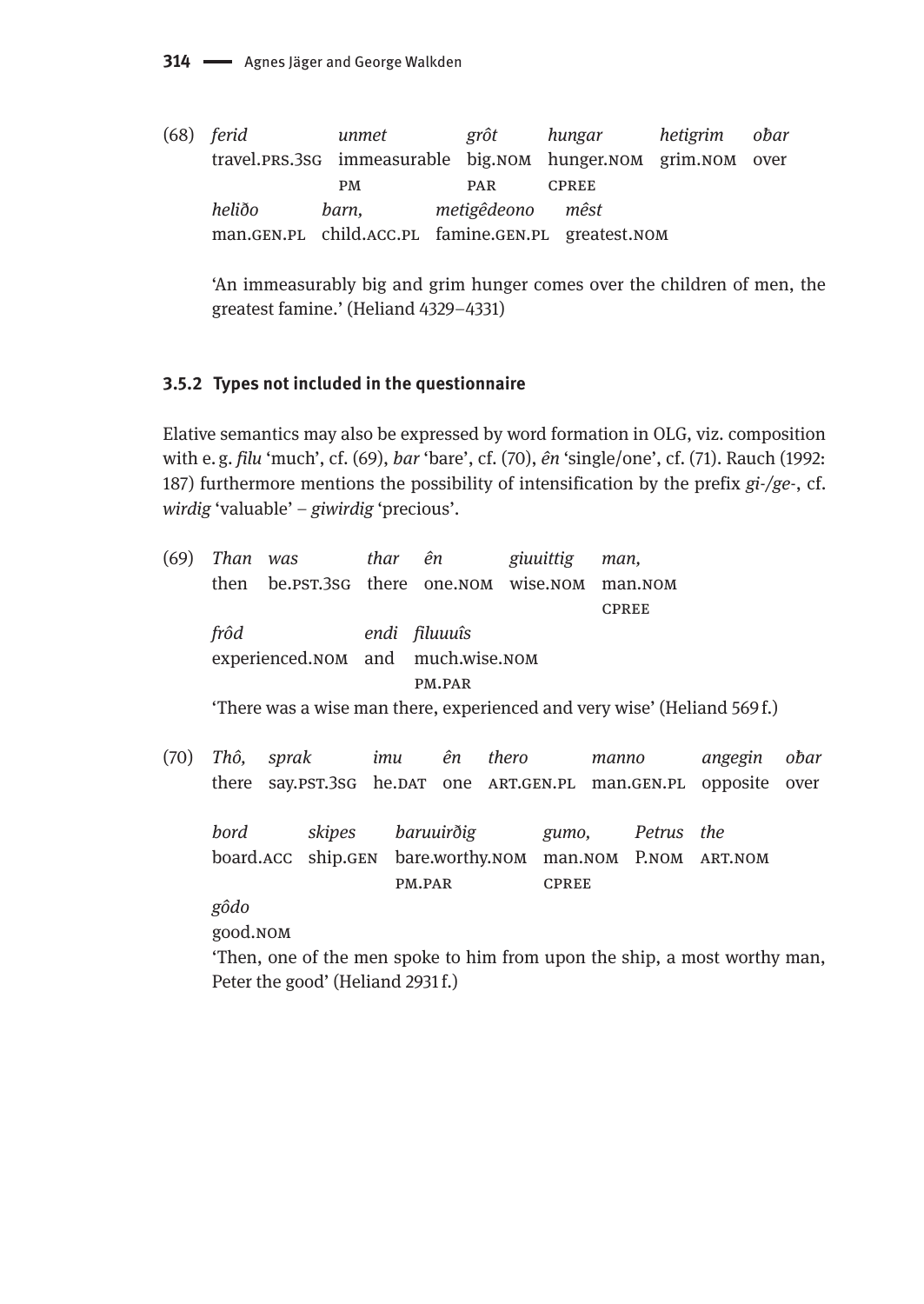(71) *Uuarð thar êosago an morgantîd manag* become.pst.3sg there scribe.nom at morning.acc many cpree *gisamnod irri endi ênhard* gather.ptcp.pst angry and one.hard pm.par 'And in the morning, many scribes gathered, angry and hardened' (Heliand 5058–5060)

# **3.6 Excessive**

# **3.6.1 Type 6-10: standard marker (stm) and standard (stand) are not expressed, parameter marker (pm) is free morpheme**

In OLG, the excessive is expressed by means of the particle *te* 'too' preceding the parameter, cf. (72).

|                                               | (72) ne forhugi thu sie te hardo       |  |  |  |        |  |  |  |  |
|-----------------------------------------------|----------------------------------------|--|--|--|--------|--|--|--|--|
|                                               | NEG scorn.IMP 2SG.NOM she.DAT too hard |  |  |  |        |  |  |  |  |
|                                               |                                        |  |  |  | PM PAR |  |  |  |  |
| 'Do not scorn her too sternly.' (Heliand 320) |                                        |  |  |  |        |  |  |  |  |

#### **3.6.2 Types not included in the questionnaire**

A special type of excessive are constructions where a kind of 'standard' is added to the parameter marker (particle *te*) and the adjective/adverb, expressing what the comparee has too high a degree of the relevant property for ('too … for/to …'). This 'standard' may take the form of a clause, incl. infinitival clauses as in (73).

(73) *it is unc al te lat sô te giuuinnanne* it be.PRS.3SG 1DU.DAT all too late so to receive.INF.DAT PM PAR <del>\_\_\_\_\_\_\_\_</del>STAND\_ 'It is too late for us to receive thus (= to have a child)' (Heliand 142 f.)

#### **3.6.3 Formal means of expressing excessives**

On the etymology of *te* see sect. 2.6.3.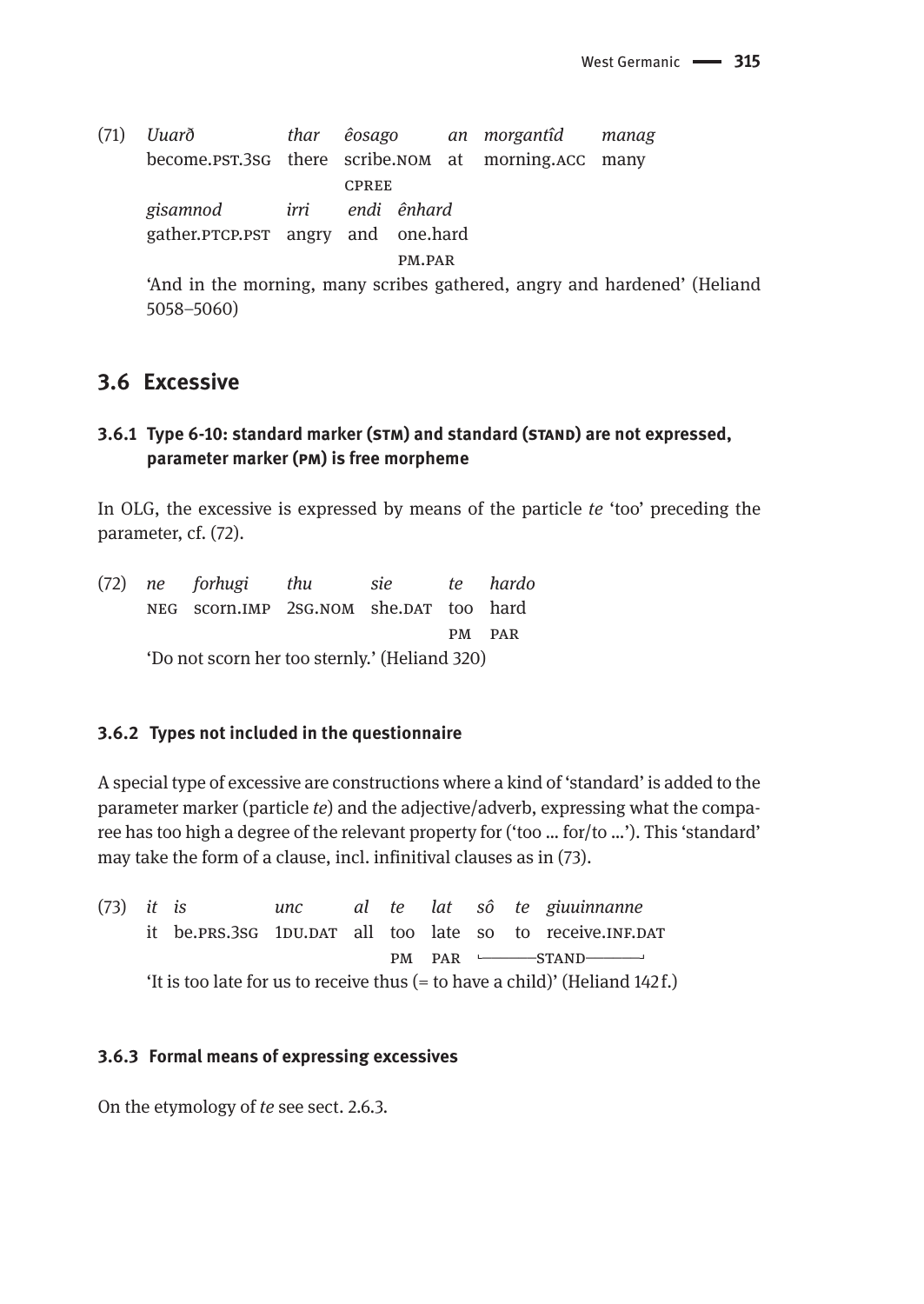# **3.7 Further remarks**

As in High German (see sect. 2.7) there is evidence for the Comparative Cycle in the further development of Low German, i. e. a shift of standard markers (comparison particles) from similatives to equatives to comparatives. This development, however, takes place at a much slower pace than in High German. Thus, *than > dann > denn* represents the main pattern of standard marking also in Middle Low German (MLG) comparatives and is still preserved in a few present-day Low German dialects (cf. Lipold 1983). However, the standard marker *also > as*, which first succeeded the earlier standard marker *so* in similatives, became the main standard marker used in equatives, too, in MLG. It is considered typical of Low German (in contrast to High German) equatives until today. In most Low German varieties it has subsequently also become the main standard marker in comparatives so that *as* largely constitutes a uniform comparison particle in similatives, equatives and comparatives in present-day Low German, cf. Appel (2007: 125–127), Lindow et al. (1998: 300), and Sass (2002: 33, 243, 430). Only recently, *wie* and its Low German counterpart *wo/wu* (< 'how') are also used in similatives, equatives and in some Low German dialects occasionally already in comparatives, repeating the shift observed for *also/as* (cf. Jäger 2018: 316, 337).

Likewise, there is evidence for the Comparative Cycle in Dutch (see Jäger 2018: 377–380), which continues OLFr: *als*(*o*) took over as the main standard marker in similatives and equatives in Middle Dutch. During the 14<sup>th</sup>/15<sup>th</sup> century, the first, rare, attestations of *also* in comparatives are found. In the latter type of comparisons it largely superseded *dan* (< *than*) during the 16<sup>th</sup> century (cf. van der Horst 2008: 728). Due to conservative-normative pressure, however, *dan* became the usual standard marker in comparatives again since the 18<sup>th</sup> century (van der Horst 2008: 1442, Hubers/de Hoop 2013: 90). While *dan* represents a kind of shibboleth for correct standard Dutch today, *als/as* is widely used in comparatives in present-day dialects, especially in Southern varieties (cf. SAND 2005: 13, map 15b).

# **4 Old English**

## **4.1 Similative**

#### **4.1.1 Type 1-3: standard marker (stm) is flag, parameter marker (pm) is E (verb/ adjective)**

#### **4.1.1.1 Type 1-3-1: flag is case**

As in OHG and OLG, OE may make use of an adjective *gelīc* or *anlīc* meaning 'same'/'similar' (assumed here, as above, to be the parameter marker) together with dative case to form a similative, as in (74) (cf. Mitchell 1985, I: 569–570, Nevanlinna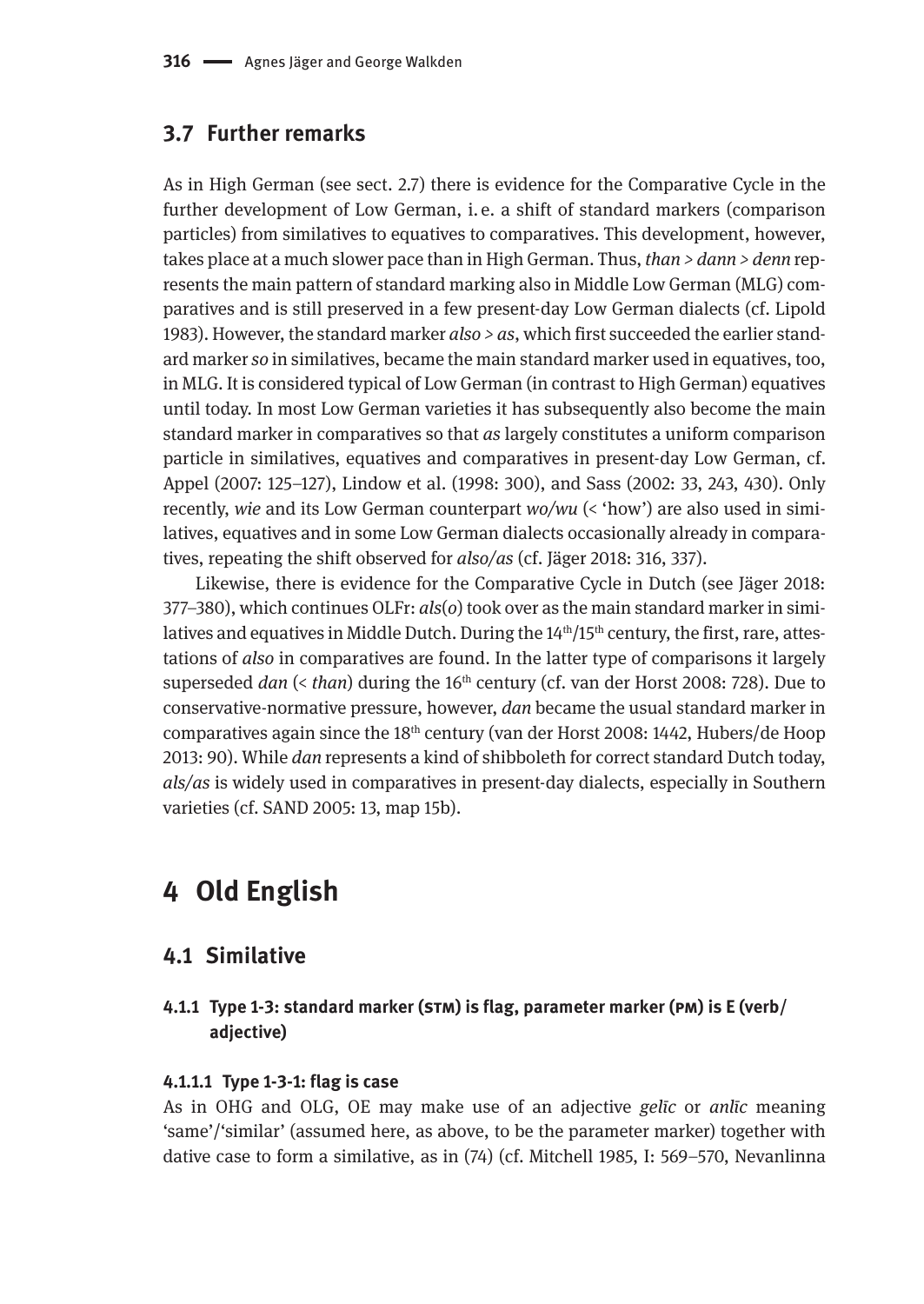1993: 140, and references cited there). The adjective *anlīc*, as in (75), is very rare in this use in early OE.

(74) *on his life & on his gelærednesse he wæs* in his life.dat and in his learnedness.dat he.nom be.pst.3sg **CPREE** *his foregengum gelic* his predecessors.PL.DAT similar stand.stm pm 'In his life and in his learning he was similar to his predecessors.' (cobede,Bede\_ 3:12.194.1.1951)

(75) *þis is swiðe riht racu … & swiðe anlic* this.nom be.prs.3sg very right tale.nom and very similar CPREE PM *þæm þe þu ær reahtes* that.DAT REL 2SG.NOM before tell.PST.2SG stand.stm 'This is a very good telling, and very similar to the one you previously told' (coboeth,Bo:38.123.4.2449)

## **4.1.2 Type 1-6: standard marker (stm) is particle, parameter marker (pm) is free morpheme**

The most commonly occurring similative construction in OE involves *swā* 'so' both as standard marker and as parameter marker, as in (76). The same structure may occur with different standard markers (strengthened forms of *swā*), such as *efne* (or *emne*) *swā*, as in (77), and *gelīce swā*, as in (78). The univerbated form *ealswā* is not attested in the pre-950 texts in the YCOE, but is found in later texts such as the works of Wulfstan, as in (76) (see Mitchell 1985, II: 652 and references cited there). We also find *swilc/ swelc*, which also occurs as a parameter marker, as in (80).

|                                                     |  |  |  |  |                             |  | (76) pa wolde he don ymbe hine swa swa           |           |                |
|-----------------------------------------------------|--|--|--|--|-----------------------------|--|--------------------------------------------------|-----------|----------------|
|                                                     |  |  |  |  |                             |  | then want.PST.3SG he.NOM do.INF about him.ACC so |           | S <sub>O</sub> |
|                                                     |  |  |  |  | $\longleftarrow$ CPREE      |  |                                                  | <b>PM</b> | <b>STM</b>     |
| he                                                  |  |  |  |  | ymbe manigne cuman exr dyde |  |                                                  |           |                |
| he.NOM about many.ACC visitor.ACC before do.PST.3SG |  |  |  |  |                             |  |                                                  |           |                |
|                                                     |  |  |  |  |                             |  |                                                  |           |                |

'then he wanted to treat him as he had treated many previous visitors' (coboeth,Bo:16.37.1.669)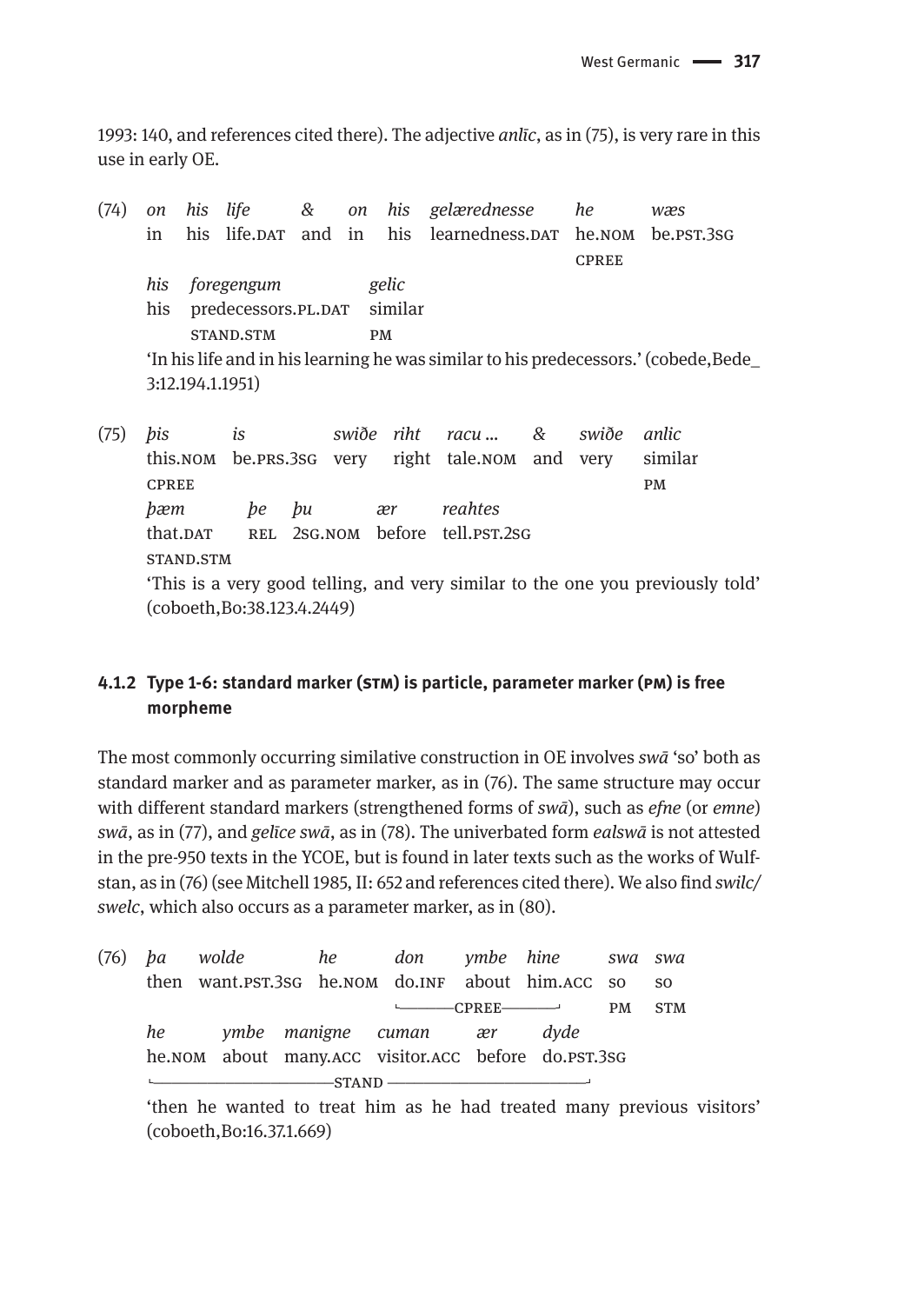$(77)$ efne swa wind swibor slogon bone se ART.NOM wind.NOM stronger beat.PST.3PL ART.ACC even so **STM**  $\mathbf{L}$  $-STAND$ leg he swibor swa bræc ongean *b*æm flame.ACC  $SO<sub>2</sub>$ break.PST.3SG he.NOM stronger against ART.DAT and the company  $PM$  $\mathbf{L}$  $-CPREE$ winde wind.DAT 

'lust as the wind beat the flame more strongly, the flame fought more strongly against the wind' (coblick, LS 17.1 [MartinMor[BlHom 17]]: 221,175, 2825)

 $(78)$  swa he ba mid soðe gefylde. gelice swa he he.NOM then with truth.DAT fill.PST.3SG similar so SO. he.<sub>NOM</sub>  $-$ CPREE $-$ **PM**  $\mathbf{L}$  $\overline{a}$ **STM**  $ba$ *browunge* dyde ær before ART.ACC passion.ACC do.PST.3SG  $STAND$ 

'He filled them with truth, just as he did before the passion' (coblick, HomS\_8\_ [BlHom 2]:17.34.211)

| (79) |             | And witodlice ealswa flod |            |                                                                                                                                                                                                                                | com |         | hwilum              | ær  |
|------|-------------|---------------------------|------------|--------------------------------------------------------------------------------------------------------------------------------------------------------------------------------------------------------------------------------|-----|---------|---------------------|-----|
|      |             | and truly                 | as         | flood, NOM come, PST, 3sG for-a-time before                                                                                                                                                                                    |     |         |                     |     |
|      |             |                           | <b>STM</b> | have a strategic control of the strategic control of the strategic control of the strategic control of the strategic control of the strategic control of the strategic control of the strategic control of the strategic contr |     |         | -STAND <sup>.</sup> |     |
|      | for         |                           |            | synnum, swa cymð   eac for synnum                                                                                                                                                                                              |     |         |                     | fyr |
|      | for         |                           |            | sin.par.pl so come.prs.3sg also for sin.par.pl fire.nom                                                                                                                                                                        |     |         |                     |     |
|      |             |                           | <b>PM</b>  |                                                                                                                                                                                                                                |     | -CPREE- |                     |     |
|      | <i>ofer</i> | mancynn                   |            |                                                                                                                                                                                                                                |     |         |                     |     |
|      |             | over mankind.ACC          |            |                                                                                                                                                                                                                                |     |         |                     |     |

'And truly, just as the flood came before (to punish us) for our sins, now the fire is coming (to punish us) for our sins.' (cowulf, WHom 3:7.52)

folc (80) Suelc ðæt bið, suelc bið se as ART.NOM people.NOM be.PRS.3SG  $SO<sub>2</sub>$ be.PRS.3SG ART.NOM **STM STAND** PM **CPREE** sacerd priest.NOM 'As the people are, so is the priest' (cocura, CP: 18.133.5.899)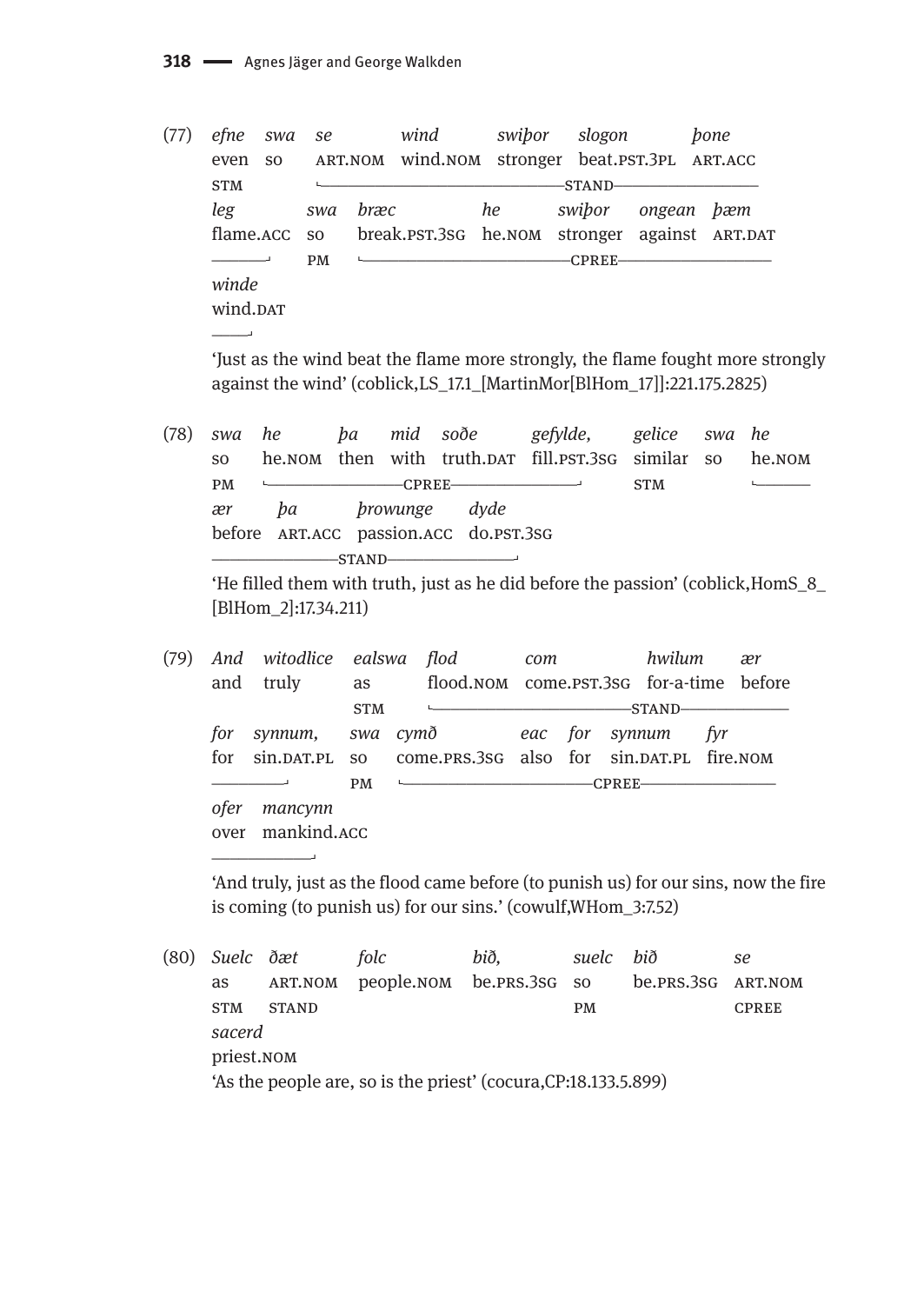# **4.1.3 Type 1-7: standard marker (stm) is particle, parameter marker (pm) is E (verb/ adjective)**

The construction with both the adjective *gelīc* 'same'/'similar' and stm *swā* is rarely attested in OE (cf. Mitchell 1985, II: 663–665). An example is given in (81).

(81) *he bead þæt man on gelice to him*  he.nom ask.pst.3sg that man.nom on same.par to he.par  $PM$   $\longrightarrow$  CPREE $\longrightarrow$ *onbugan sceolde swa to Gode* bend.INF should.pst.3sg so to God.DAT stm stand 'He asked that people should bow to him as they do to God.' (coorosiu,Or\_ 6:9.139.6.2927)

# **4.1.4 Type 1-8: standard marker (stm) is particle, parameter marker (pm) is not expressed**

The standard markers that are found with this type seem to be the same as found with type 1-6. It is not possible to consistently distinguish *swā swā*, with stm and pm, from a possible strengthened and univerbated stm *swāswā*; all such instances could also be treated as type 1-6, where the two *swā* are pm and stm respectively (as in (76) above). stm *swā* is illustrated in (82), stm *efne/emne swā* in (83), stm *gelīc swā* in (84) (from a late 10<sup>th</sup>-century text), and *ealswa* in (85) (from Wulfstan, early 11<sup>th</sup> century); a possible instance of stm *swāswā* is given in (86). On type 1-8 see also Mitchell (1985, II: 652–654).

|           |  | (82) & he us bonne-forgyldeb swa-we                       |                            | nu | her |
|-----------|--|-----------------------------------------------------------|----------------------------|----|-----|
|           |  | and he.NOM 1PL.ACC then repay.PRS.3SG as 1PL.NOM now here |                            |    |     |
|           |  | <b>CPREE</b>                                              | $STM \longleftarrow STAND$ |    |     |
| dob       |  |                                                           |                            |    |     |
| do.PRS.PL |  |                                                           |                            |    |     |
|           |  |                                                           |                            |    |     |

'and he then repays us like (=in the same way as) we behave at present' (coblick,HomS\_14\_[BlHom\_4]:51.226.644)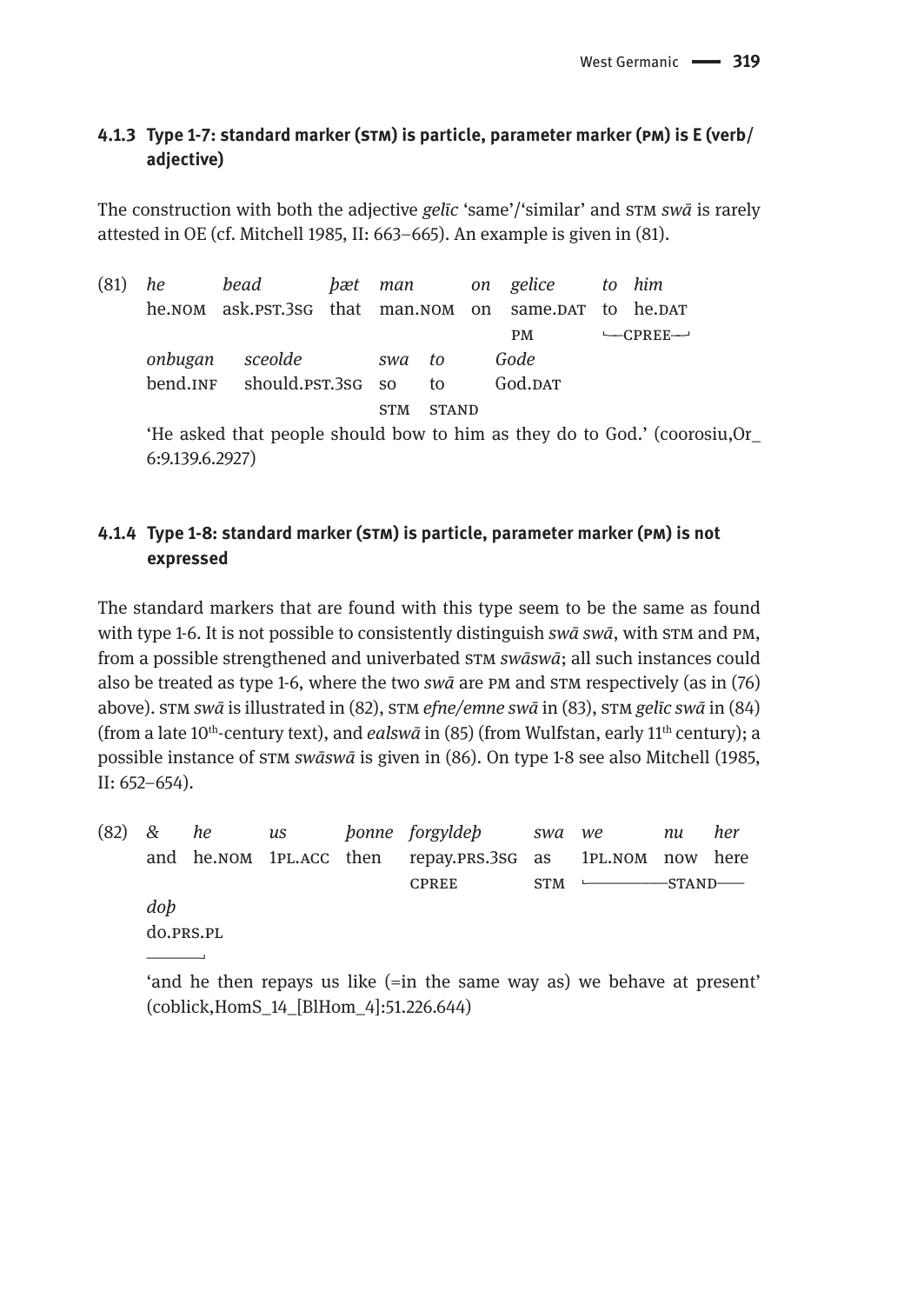| (83) | hi               | forðferdon ælc mæfter oðrum, emne swa<br>they.NOM die.PST.3PL one.NOM after other.DAT even so<br>CPREE |                                                                                                                                                  |                                                    | <b>STM</b>       |                                                                                |
|------|------------------|--------------------------------------------------------------------------------------------------------|--------------------------------------------------------------------------------------------------------------------------------------------------|----------------------------------------------------|------------------|--------------------------------------------------------------------------------|
|      | hi               | ær<br>they.NOM before name.PTCP.PST and written.PTCP.PST be.PST.PL                                     | genemde & awritene                                                                                                                               |                                                    |                  | wæron                                                                          |
|      |                  | (cogregdC,GDPref_and_4_[C]:27.298.18.4422)                                                             |                                                                                                                                                  | <u> 1989 - Johann John Harry Hermann (f. 1989)</u> |                  | 'they died one after another, just as they had been named and written down'    |
| (84) | Emne hit<br>even | bið<br>it. NOM be. PRS. 3SG similar so<br><b>CPREE</b>                                                 | <b>STM</b>                                                                                                                                       | gelice swa man                                     |                  | mid wætere<br>man.NOM with water.DAT<br>STAND                                  |
|      |                  | pone weallendan wylm agiote<br>ART.ACC surging.ACC.WK flame.ACC quench.PRS.SBJV.SG                     |                                                                                                                                                  |                                                    |                  |                                                                                |
|      |                  | [ScraggVerc_10]:129.1462)                                                                              |                                                                                                                                                  |                                                    |                  | 'It is just like putting out a surging flame with water' (coverhom, HomS_40.3_ |
| (85) | ealle<br>all.nom | cyrican belimpað to<br>churches.NOM belong.PRS.3PL to                                                  |                                                                                                                                                  | anre,<br>one.DAT                                   | as<br><b>STM</b> | ealswa                                                                         |
|      | we               | cwedan<br>ær<br>we.NOM before say.PST.PL<br>STAND                                                      |                                                                                                                                                  |                                                    |                  |                                                                                |
|      |                  |                                                                                                        |                                                                                                                                                  |                                                    |                  | 'All churches belong to one, as we said before' (cowulf, WHom_18:124.1493)     |
| (86) | $\&$             | hof his honda<br>and lift.PST.3sG his hands.ACC up<br>CPREE                                            |                                                                                                                                                  | upp swaswa he<br>as<br><b>STM</b>                  |                  | foroft<br>he.NOM very.often                                                    |
|      | used             | gewunade bet he dyde<br>$-STAND-$                                                                      | that he.NOM do.PST.3SG<br><u> La Carlo Carlo Carlo Carlo Carlo Carlo Carlo Carlo Carlo Carlo Carlo Carlo Carlo Carlo Carlo Carlo Carlo Carlo</u> |                                                    |                  |                                                                                |
|      |                  | 'and lifted his hands up, as was his custom' (cochad, LS_3_[Chad]:108.69)                              |                                                                                                                                                  |                                                    |                  |                                                                                |

#### 4.1.5 Types not included in the questionnaire

OE hypothetic comparisons, as in OHG, behave like normal similatives and equatives: the standard marker is typically swa or a strengthened form of swa, and the hypothetical nature of the comparison is marked by the use of the subjunctive mode in the standard clause. See also Mitchell (1985, II: 696-701). (87) is an example with efne/ emne swā.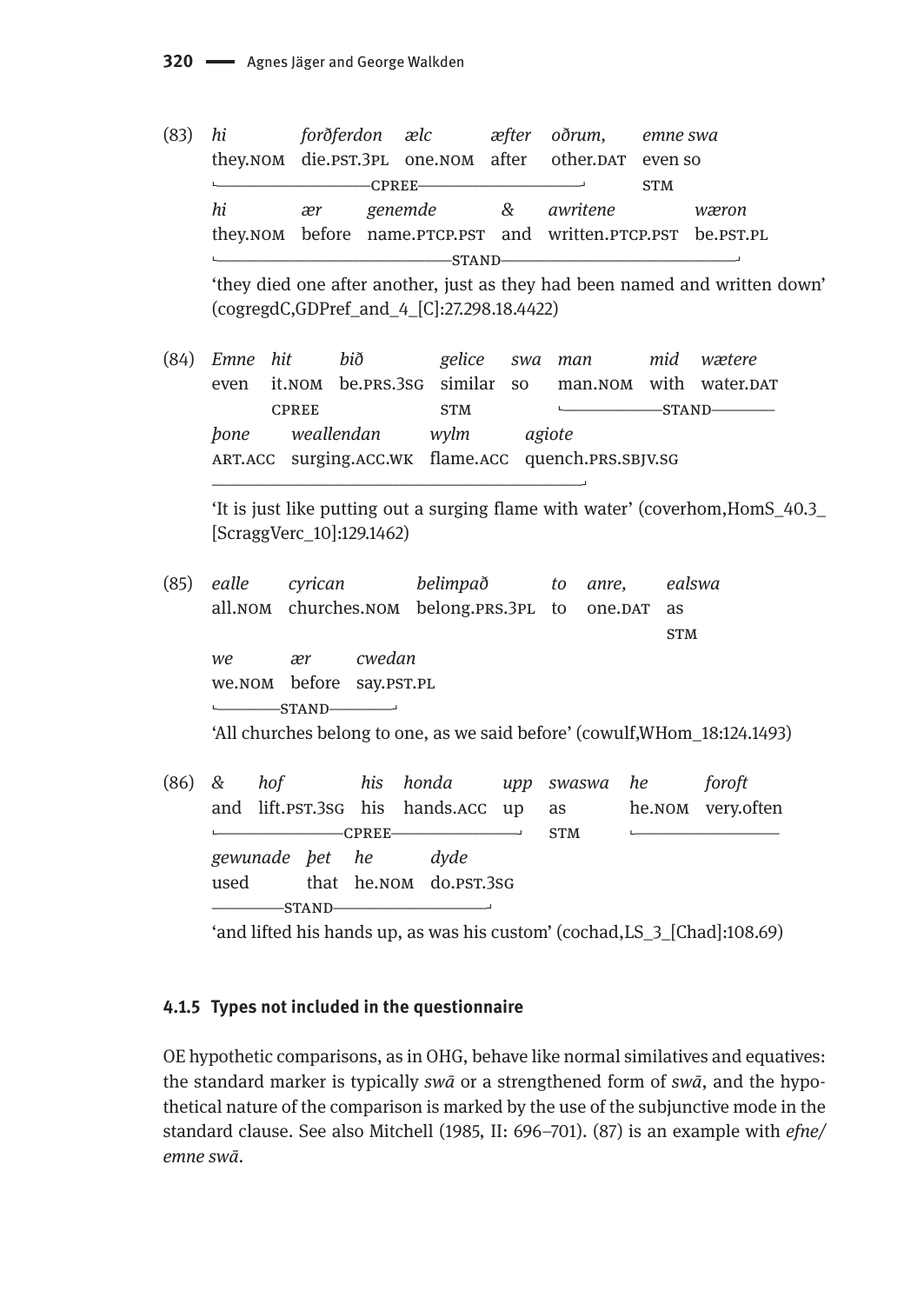$(87)$  ba he to bæt word bines geecte bær then add.pst.3sg he.NOM there to ART.SG word.SG 2SG.POSS.GEN CPREEmuðes. emne swa he openlice cwæde mouth.GEN even as he.NOM openly say.PRS.SBJV.SG  $\mathcal{L}_{\mathcal{A}}$ **STM**  $-STAND-$ 'then he added the words "of your mouth", as if he were to openly say: ...'  $(cogregdC, GD 2 [C]:16.139.7.1671)$ 

Word-formation can also be used to form specific similatives: for instance, compounds with efen- are relatively frequent, e.g. efenblide 'similarly happy', as in (88).

 $(88)$  Ne git wepað me  $na$ swa  $ic$ dead  $SV<sub>2</sub>$ NEG Weep.IMP.PL 2DU.NOM 1SG.ACC not so 1sG.NOM dead be  $ac$ bið me efenbliðe but be.IMP.PL 1SG.DAT even.happy [CPREE] STAND.STM PM.PAR 'Do not weep for me now that I am dead, but be happy, like me' (comart3, Mart 5 [Kotzor]:Ja21,A.16.204 and comart3,Mart 5 [Kotzor]:Ja21,A.16.205)

#### 4.1.6 Formal means of expressing similatives

The main standard and parameter marker,  $sw\bar{a}$ , is cognate with the forms found in OHG, OLG, and OFri, and ultimately descended from the PIE pronominal stem \*swe/ swo- (OED Online s.v. so, LIPP 2: 763f.). The observations made in section 2.1.6 for OHG also hold true here: other forms are recruited as reinforcement and undergo grammaticalization.

# 4.2 Equative

# 4.2.1 Type 2-6: standard marker (STM) is particle, parameter marker (PM) is free morpheme

This is the typical pattern for equatives in OE. Usually the particle/adverb swā is both parameter marker and standard marker, as in (89); cf. Mitchell (1985, II: 654–656). Just as with similatives, other standard markers are also found: for instance, a double swa swā, as in (90), or swelc(e) as either PM or STM (cf. Mitchell 1985, II: 675-680).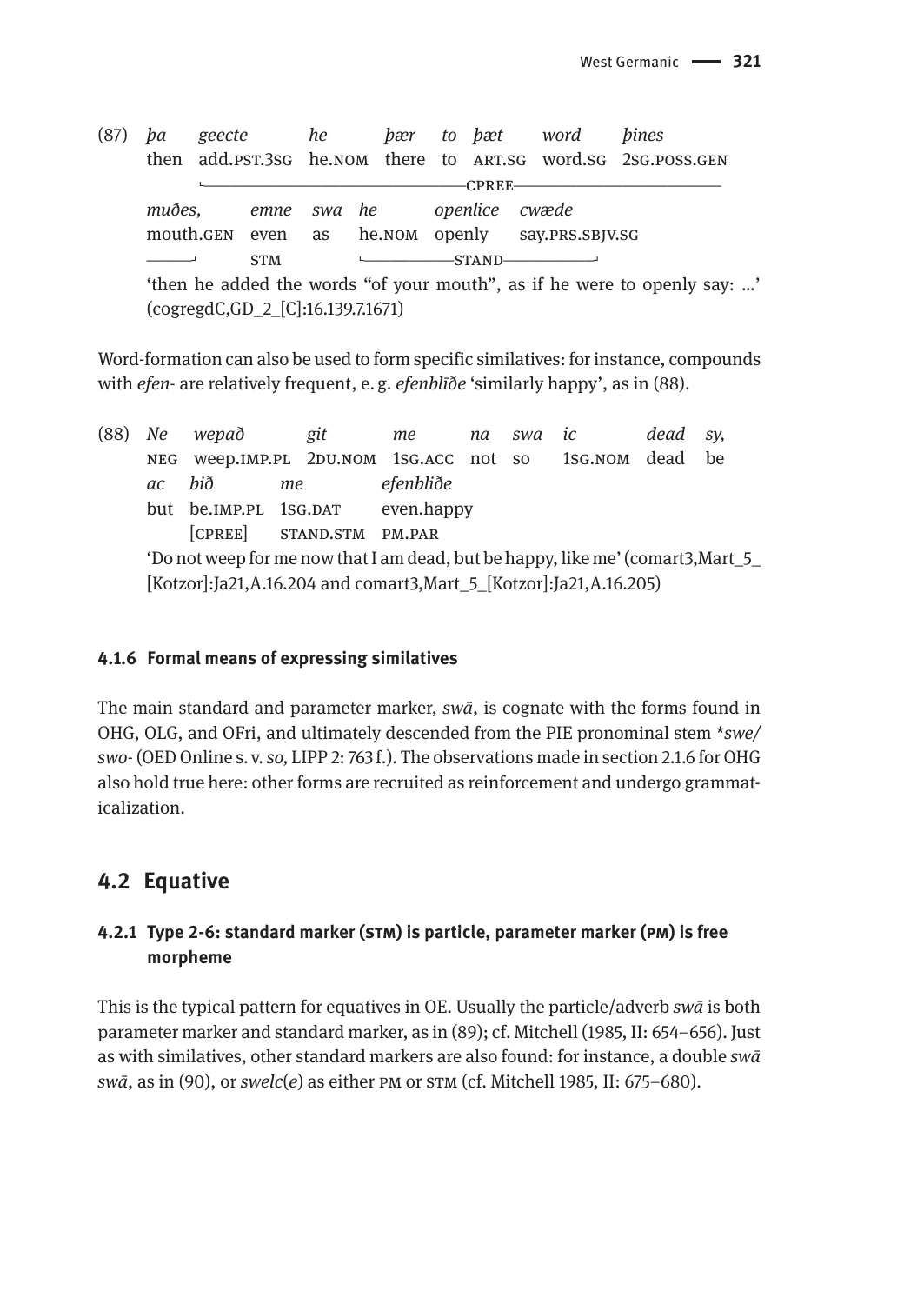$(89)$  swa swiðe swa ba neowan Cristnan ART.NOM.PL new.NOM.PL.WK Christians.NOM S<sub>O</sub> much <sub>SO</sub> **PM** PAR **STM**  $-STAND$  $\mathbf{L}$ ba get hit neoman meahton then yet it.ACC take.INF may.PST.PL

'to the extent to which the new Christians were capable of it' (cobede, Bede 3:16.226.26.2325)

 $(90)$  & Leden him wæs  $swa$  $cu\delta$  $\mathcal{R}_{r}$  $swa$ gemimor and Latin.NOM he.DAT be.PST.3SG so thorough known and so **CPREE PM** PAR PAR **PM** swa swa Englisc English SO. S<sub>O</sub> **STAND STM** 'and Latin was as thoroughly familiar to him  $as$ English' (cobede, Bede 5:18.464.29.4689)

#### 4.2.2 Type 2-10: standard marker (STM) and standard (STAND) are not expressed, parameter marker (PM) is free morpheme

The standard can be unexpressed in contextual equatives in OE (Mitchell 1985, II: 652– 654), as in the other early West Germanic languages, cf. (91). This type also includes instances with a consecutive/consequent clause, as in (92).

- $(91)$ be bam life swa haliges fæder of ART.DAT life.DAT SO holy.GEN father.GEN **PM** PAR **CPREE** 'of the life of such a holy father' (cogregdC,GD\_2\_[C]:3.110.26.1267)
- (92) *donne* yfele gerade sume menn swa when some.PL.NOM evil.PL.NOM.STR men.NOM so disposed  $-CPREE-$ **PM** PAR beoð ðæt hie ne magon godum monnum derian be.PRS.PL that they.NOM NEG may.PRS.PL good.DAT men.DAT harm.INF 'When some evil men are so disposed that they cannot harm good men' (cocura, CP: 47.363.15.2461)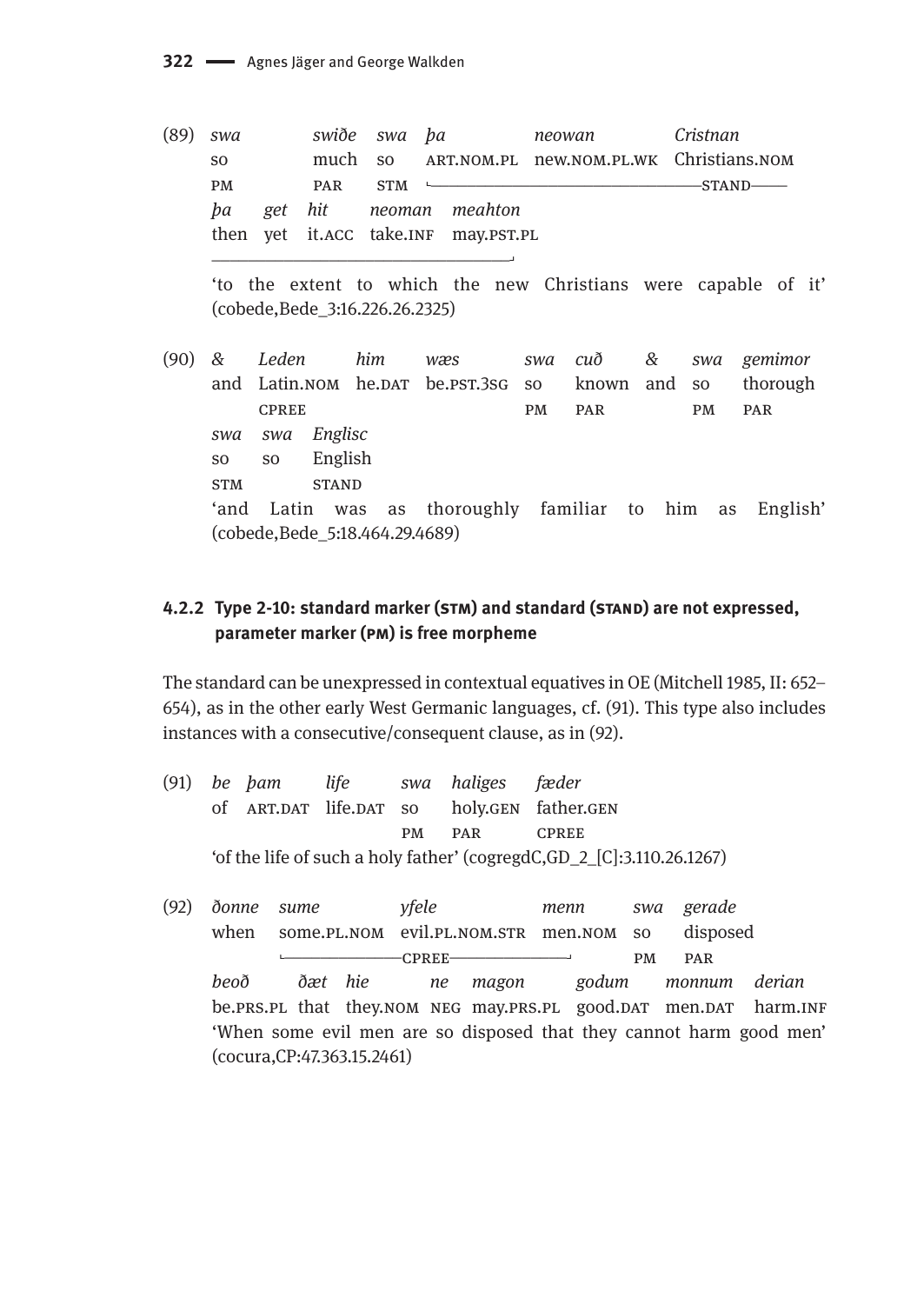#### **4.2.3 Types not included in the questionnaire**

Mitchell (1985, II: 666–671, 680) deals with another type involving *swā* or *swelce* as the particle marking the standard, but without a parameter or parameter marker in the main clause (see also sect. 2.2.3 and 3.2.3). The parameter is a superlative form found within the standard clause, and it most often occurs with a form of the verb *magan*  'to be able to' (Mitchell 1985, II: 669–671). An example is given in (93). According to Mitchell (1985), this construction is most typically found in legal and instructional texts.

| (93) | bæt                                                                         | hie                            | simle      | gegripen      |        |              | bæs               | licgendan                                                  |
|------|-----------------------------------------------------------------------------|--------------------------------|------------|---------------|--------|--------------|-------------------|------------------------------------------------------------|
|      | that                                                                        |                                |            |               |        |              |                   | they.NOM always grasp.PRS.SBJV.3PL ART.GEN lying.GEN.SG.WK |
|      |                                                                             |                                |            |               |        | CPREE-       |                   |                                                            |
|      | feos                                                                        |                                | swa        | hie           | mæst   | mehten       |                   |                                                            |
|      |                                                                             | treasure.GEN SO                |            | they.NOM most |        |              | might.PST.SBJV.PL |                                                            |
|      |                                                                             |                                | <b>STM</b> |               | PAR.PM | <b>STAND</b> |                   |                                                            |
|      | 'that they should get hold of the treasure lying around as best they could' |                                |            |               |        |              |                   |                                                            |
|      |                                                                             | (coorosiu, Or_6:5.137.19.2894) |            |               |        |              |                   |                                                            |

See Mitchell (1985: II, 687–695) for examples of other, more controversial and/or less well attested constructions that may express equative semantics.

#### **4.2.4 Formal means of expressing equatives**

The etymology of *swā* is dealt with in sect. 4.1.6 above.

# **4.3 Comparative**

## **4.3.1 Type 3-1: standard marker (stm) is flag, parameter marker (pm) is bound morpheme**

#### **4.3.1.1 Type 3-1-1 flag is case**

The use of the dative as case of comparison (i. e. standard marker) is relatively common in OE. In comparative constructions, it occurs with a parameter marked by the comparative suffix -*r*-. Small (1929: 38–55) studies the poetic occurrences of comparative dative and finds that overall it is used in 50 of 112 instances where it would have been possible (45 %), including (94). As for prose, the comparative dative is used in 55 % of possible instances in the OE translation of Bede's Ecclesiastical History (15 of 27, including example (95)), but no more than 27 % of the time in any other text, and the two best-known OE prose writers of late (post-950) OE – Wulfstan and Ælfric – do not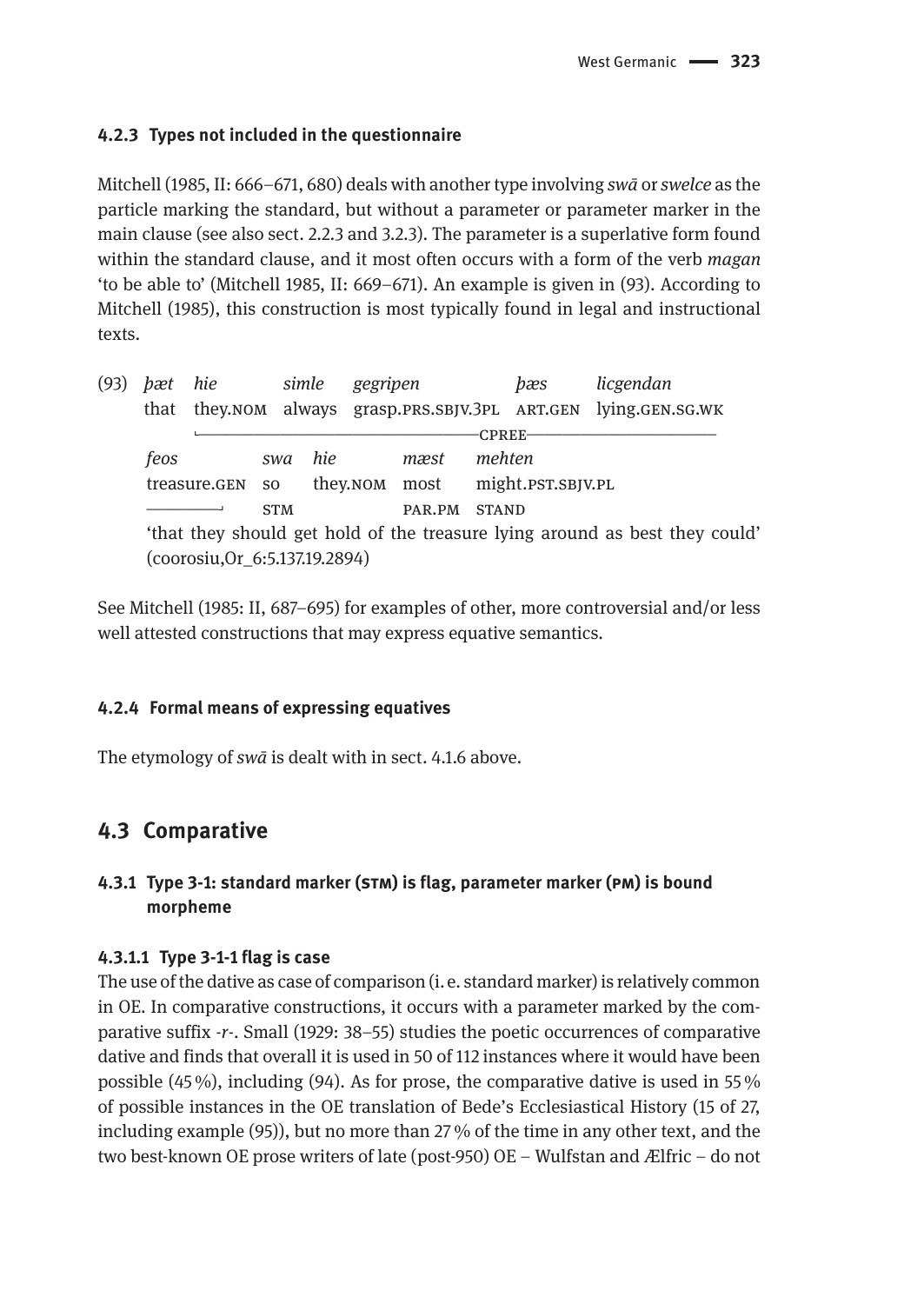use it at all (Small 1929: 56–83). Mitchell (1985, I: 571–572) provides a concise summary of Small's findings.

- (94) *þæt þe Sægeatas selran næbben* that you.DAT Sea-Geats.nom better NEG=have.PRS.SBJV.3PL stand.stm par.pm 'that the Sea-Geats have no one better than you (to choose as king)' (cobeowul,57.1845.1529)
- (95) *Wæs þis gefeoht wælgrimre & strengre eallum*  was this.nom fight.nom crueler and stronger all.DAT.PL —CPREE——→ PAR.PM PAR.PM ←STAND.STM *þam ærgedonum* ART.DAT.PL before.done.DAT.PL  $\overline{\phantom{a}}$  , and the set of the set of the set of the set of the set of the set of the set of the set of the set of the set of the set of the set of the set of the set of the set of the set of the set of the set of the s

'This battle was greater and more destructive than all those that came before' (cobede,Bede\_1:9.46.21.410)

Small (1929: 84–88) argues, *contra* earlier writers starting with Grimm, that there are no convincing examples of genitive serving as case of comparison in OE (nor in other Old Germanic languages, cf. sect. 2.3.1.1 for OHG): the few examples that have been adduced all involve nominalization of the comparative adjective and (possessive) modification by a genitive (Small 1929: 84–88; cf. also Mitchell 1985, II: 646–647). In these cases we are thus dealing with a case that expresses comparatives, but only coincidentally so, as a byproduct of a more generally available structure (genitive possession marking). By contrast, the instrumental preserves what Small (1929: 88–96) views as a genuine use as case of comparison, though this is limited to forms of the demonstrative pronoun *se* 'that' and only in negative clauses (e. g. (96)), leading Small to conclude that it is not productive. Examples like (96) can be analysed as involving a clause introduced by the relative particle *þe* (orthographic variant: *ðe*) to which the instrumental demonstrative, meaning 'than that', refers cataphorically; it would thus be a sort of bipartite standard. (Cf. also Mitchell 1985, II: 638–644, 681–687, and the discussion of *than mêr* in sect. 3.3.3 on OLG above.)

(96) *ac him þæt no ne derede ðon ma ðe* but he.acc that.nom neg neg harmed that.ins more ptcl CPREE STAND.STM PAR.PM (STM) *ceald wæter* cold.nom water.nom (stand) 'but that did not harm him any more than cold water' (comart3,Mart\_5\_[Kotzor]:My8,B.9.778)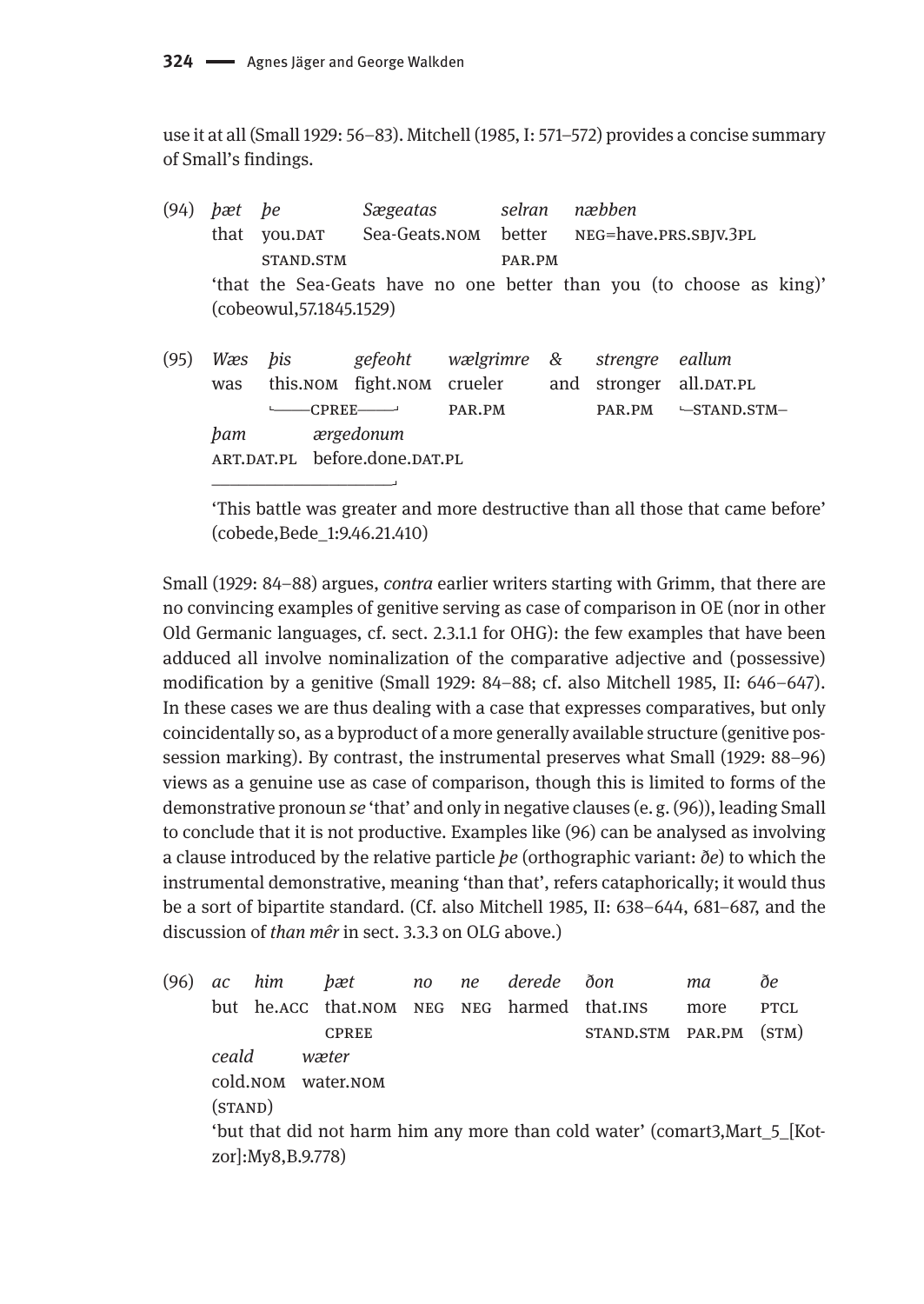# **4.3.2 Type 3-3: standard marker (stm) is flag, parameter marker (pm) is E (verb/ adjective)**

#### **4.3.2.1 Type 3-3-1: flag is case**

As in OHG, a verb with the prefix *ofer*- meaning 'surpass' can serve as a parameter marker in OE, as in (97). In all instances the case is that which an ordinary object would take (i. e. there is no true comparative case here, and hence no grammaticalized standard marker).

(97) *þæt hi … hæfden ðone cræft þæt hi* that they.nom have.pst.sbjv.3pl art.acc strength.acc that they.acc stand.stm *mon ne meahte oferswiðan* man.nom NEG could.pst.3sG surpass.INF CPREE PM 'that they had such strength that no one could surpass them' (coboeth,Bo:39.134.2.2656)

#### **4.3.3 Type 3-4: standard marker (stm) is flag, parameter marker (pm) is not expressed**

#### **4.3.3.1 Type 3-4-2: flag is adposition**

As in OHG, OE translations from Latin sometimes have the preposition *ofer* marking the standard of comparison, with no expressed parameter marker, as in (98) (cf. Mitchell 1985, II: 646).

(98) (et super nivem dealbabor) *and eac ofer snawe self scinende* and also over snow.DAT self shining stm stand cpree par 'and I will be washed whiter than snow' (Kentish Psalm 50: 8)

# **4.3.4 Type 3-5: standard marker (stm) is particle, parameter marker (pm) is bound morpheme**

The most common way of forming comparatives in OE is the comparative form of the adjective in -(V)*r*- as parameter (and parameter marker) together with the standard marker *þonne* (or an orthographic variant), as in (99). This is true both for comparatives of majority/superiority, such as (99), and comparatives of minority/inferiority, as in (100). See Mitchell (1985, II: 618–635). In example (101), *betera* is the regular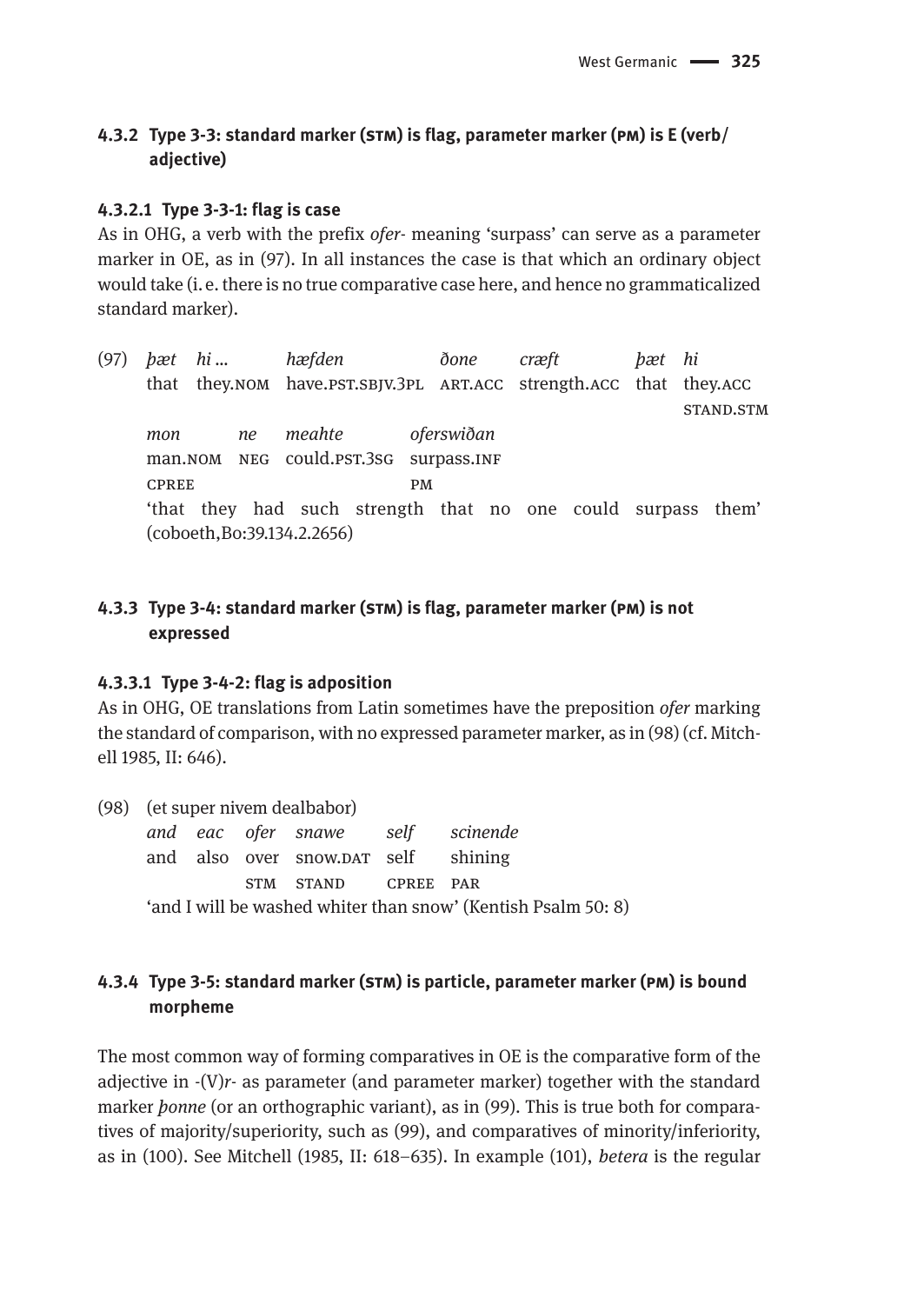comparative derived from the adjective *bet*, but functions as part of the suppletive paradigm of the adjective *gōd* 'good', just as in present-day English.

(99) *se wæs betera ðonne ic* art.nom be.pst.3sg better than 1sg.nom cpree par.pm stm stand 'he was better than me' (cobeowul,16.465.391) (100) *Ond ic sperlicor mid wordum sægde þonne* and 1sg.nom more.sparingly with word.DAT.PL say.PST.1sg than par.pm ˻\_\_\_\_\_\_\_\_cpree\_\_\_\_\_\_\_\_˼ stm *hie mid dædum gedon wærun* they.nom with deed.pat.pl do.ptcp.pst be.pst.3pl  $STAND$ 

'and I have described things more sparingly with words than they were actually done' (coalex,Alex:4.3.16)

# **4.3.5 Type 3-6: standard marker (stm) is particle, parameter marker (pm) is free morpheme**

It is often stated (e. g. by Kytö 1996) that the free morpheme pm, corresponding to present-day English *more* X (*than …*), is an innovation in the Middle English period. González Díaz (2003, 2006, 2008), however, has shown that this type can be found during the Old English period (picking up earlier suggestions by Knüpfer 1921 and Mitchell 1985, I: 84–85). Before 950 these are incredibly rare, though: (101) is one of only three examples of a free pm from this period that González Díaz (2006) is able to find in the Helsinki Corpus, as against ten from the period 950–1050. (Interestingly, the H version of Gregory's Dialogues has *beteran* 'better' here rather than *ma gode.*) The particle *mā* 'more' is not the only pm found with this construction: *bet* (lit. 'well'; the adverbial stem corresponding to *better*) is also found (see 4.3.7), though this particle dies out in Middle English.<sup>18</sup>

**<sup>18</sup>** González Díaz (2006) suggests that *swīðor* (lit. 'more severely') also functions as a pm. However, the two examples of this construction she gives from OE both involve an adjective that is inflected with the comparative morpheme (bound pm). Moreover, one case is taken from an interlinear gloss (*Rushworth*) and in the other case (cocathom1,+ACHom\_I,\_34:471.191.6834) *swīðor* occurs some distance from the adjective. This suggests to us that *swīðor* is not a true pm.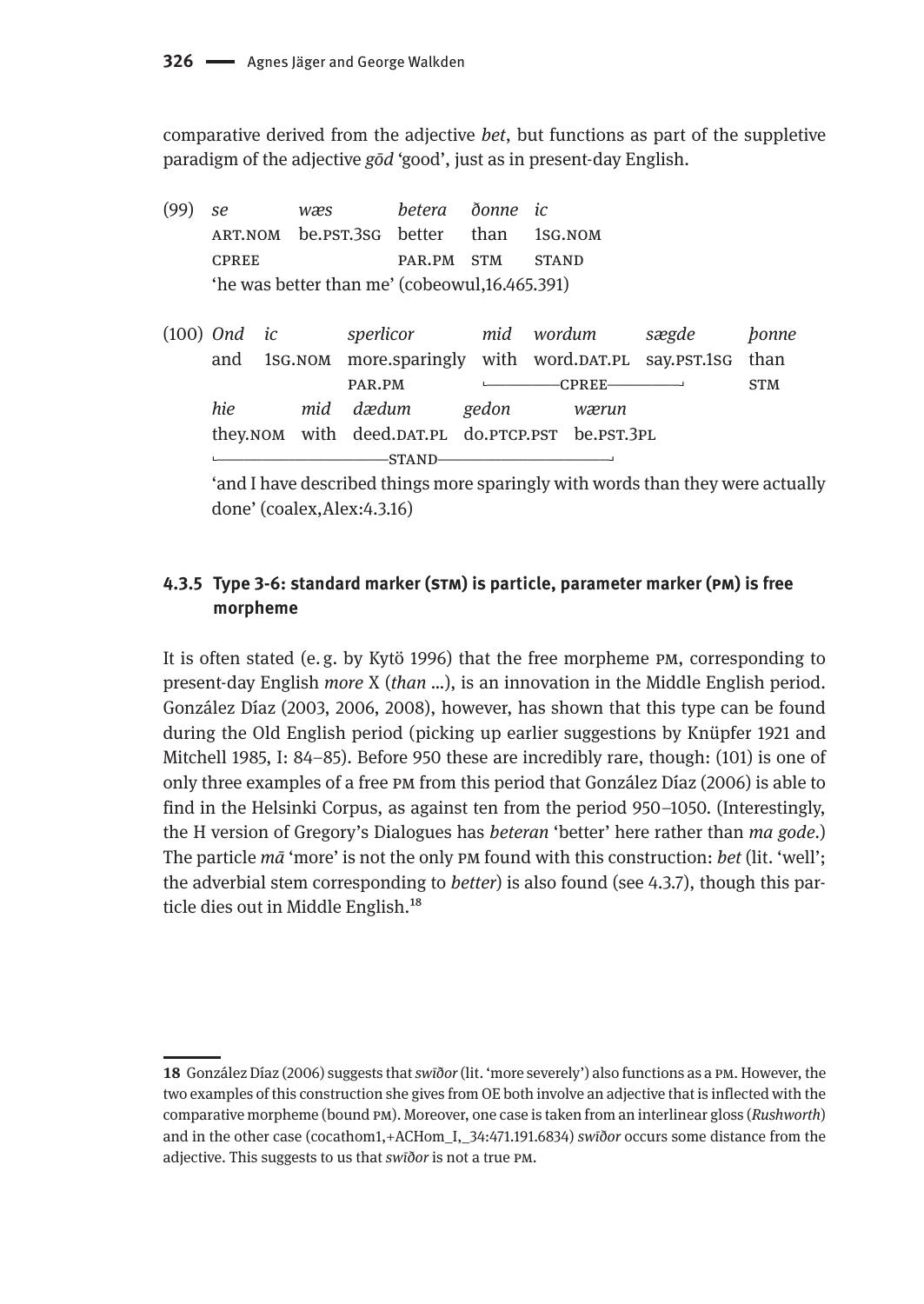(101) *þæt hi syn sylfe ma gode þonne oðre men* that they.nom are self more good than other.nom.pl men.nom CPREE PM PAR STM STAND 'that they themselves are better [literally 'more good'] than other men' (cogregdC,GD\_2\_[C]:23.151.21.1809)

#### **4.3.6 Type 3-9: standard marker (stm) and standard (stand) are not expressed, parameter marker (pm) is bound morpheme**

Type 3-9 is found in OE with the bound pm -*r*- when the standard can be inferred from context, as in (102).

(102) *He gesette under him gingran casere* he.nom set.pst.3sg under he.par younger.acc.wk emperor.acc par.pm cpree 'He placed under him a younger emperor' (coorosiu,Or\_6:30.146.20.3087)

#### **4.3.7 Type 3-10: standard marker (stm) and standard (stand) are not expressed, parameter marker (pm) is free morpheme**

Like type 3-6, this type is found in OE, as in (103), but is incredibly rare, especially before 950 (González Díaz 2003, 2006, 2008).

(103) *Ne fleah he ðy rice ðy his ænig*  neg flee.pst.3sg he.nom art.ins kingdom.acc art.ins his any.nom **CPREE** *monn bet wyrðe wære* man.nom more worthy be.pst.sBJV.3sG pm par 'He did not abandon the kingdom because any man was more worthy of it' (cocura,CP:3.33.16.155)

#### **4.3.8 Formal means of expressing comparatives**

On the bound comparative morpheme as parameter marker, see the corresponding sections 2.3.6 and 3.3.5 above for OHG and OLG. The form of the main comparative morpheme in OE is a puzzle with no satisfactory solution (Hogg & Fulk 2011: 175– 176): From PGmc \*-*ōz*- we would expect -*ar*- by regular sound change, but this is not attested. Instead we find -*r*-, with apparently obligatory syncope of the vowel – which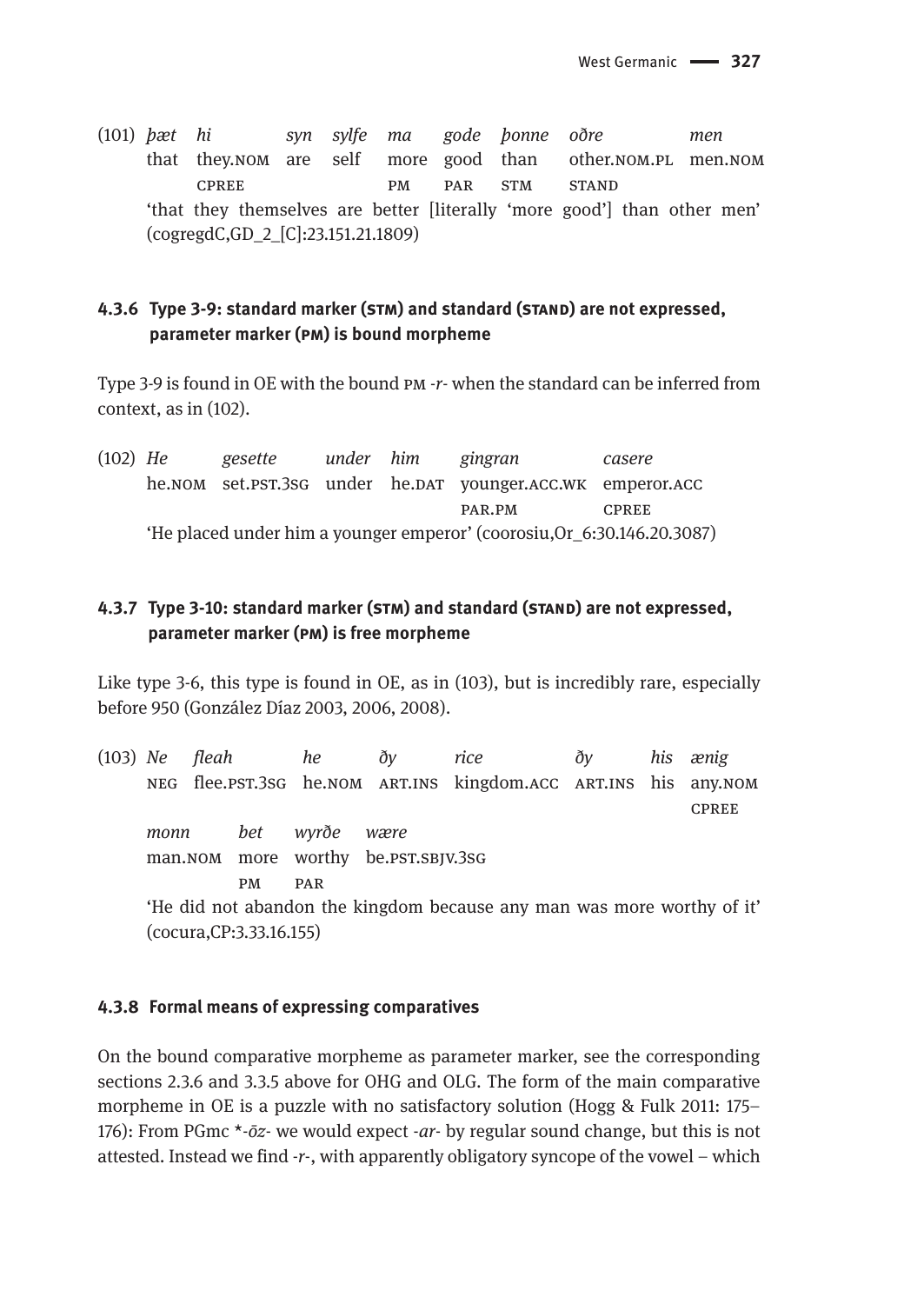is otherwise unheard of for historically long vowels. A restricted, apparently lexically idiosyncratic, set of adjectives form their comparative and superlative with a reflex of PGmc \*-*iz*- (cf. the form *betera* 'better' above'); here -*r*- is the expected reflex in many contexts due to syncope of short vowels. Analogy to these frequently-occurring adjectives (Campbell 1959) may be the best explanation of the lack of *a* in this morpheme.

The free parameter markers *mā* and *bet* grammaticalize as PMs from lexical adverbs. According to González Díaz (2003, 2006, 2008), the key bridging context is the construction with *bēon* 'be' or *weorðan* 'become' plus past or present participle, e. g. *ðu bist ma gegladod* 'you are more gladdened'. Verbal participles could not take adjectival inflection, and hence intensification was only possible using a (free) adverb. These constructions with adverbs were then ambiguous between the verbal reading and the adjectival reading (in which the adverb serves as a parameter marker for the adjective). The periphrastic comparative with *more* is sometimes suggested to be a borrowing from Latin or French, but González Díaz argues convincingly against both these possibilities, although the influence of these languages may have played a facilitating role in the later spread of periphrastic comparison.

The etymology of the standard marker *þonne* corresponds to that of *thanne*, see sect. 2.3.6.

## **4.4 Superlative**

#### **4.4.1 Type 4-1: standard marker (stm) is flag, parameter marker (pm) is bound morpheme**

#### **4.4.1.1 Type 4-1-1: flag is case**

The parameter marker in OE superlative constructions is the inflectional suffix -*ist*- /-*ōst*-, as in the other early West Germanic languages (cf. Hogg & Fulk 2011: 174–183; Ringe & Taylor 2014: 120); in OE, -*ist*- is found with a few high-frequency adjectives, and -*ōst*- elsewhere. As discussed for OHG above, superlatives have no true standard of comparison, but the equivalent of the standard is a partitive genitive (Mitchell 1985, I: 83, 559–560). A superlative of majority/superiority is given in (104), and a superlative of minority/inferiority in (105). With adjectives derived from adverbs, a superlative suffix -*mēst* is attested, as in (106).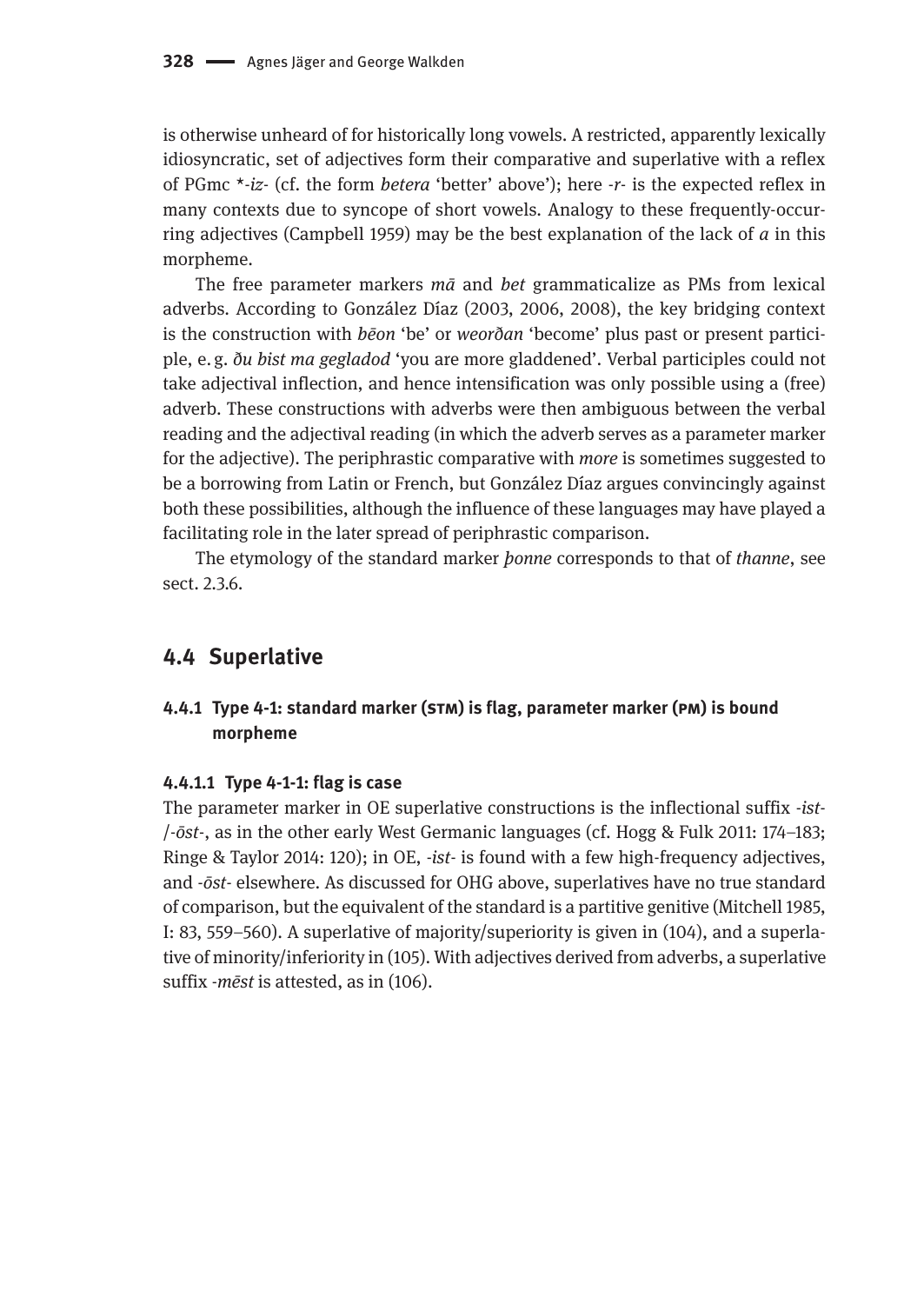- (104) *& Seleucus hæfde ealle þa æðelestan*  and S.nom have.pst.3sg all.acc art.acc.pl noblest.acc.wk par.pm *men Alexandres heres* man.acc.pl A.gen army.gen cpree stand.stm 'and Seleucus had all the noblest men of Alexander's army' (coorosiu,Or\_3: 11.77.30.1525)
- (105) *ara me ungesæligost ealra wifa* forgive 1sg.acc unhappiest all.gen.pl woman.gen.pl PAR.PM STAND.STM 'Forgive me, the unhappiest of all women' (coblick,HomS\_26\_[BlHom\_7]: 89.120.1144)
- (106) *þæt he ealra Norðmonna norþmest bude* that he all.gen.pl Northman.gen.pl northmost lived stand.stm par.pm 'that he lived the furthest north of all Northmen' (coorosiu,Or\_1:1.13.29.222)

#### **4.4.1.2 Type 4-1-2: flag is adposition**

With OE superlatives the set of relevant entities can also be specified by a prepositional phrase, as in (107), rather than a partitive genitive, although this option seems to be rare.

(107) *& he hire cyþde þæt heo wæs seo* and he.nom her.dat say.pst.3sg that she.nom be.pst.3sg ART.NOM **CPREE** *eadgeste ofer eall wifa cynn* happiest.nom.wk over all woman.GEN.PL kind.DAT PAR.PM STM  $S T M$  STM STAND 'and he told her that she was the most blessed of all women' (coblick,HomU 18\_ [BlHom\_1]:13.173.153)

# **4.4.2 Type 4-2: standard marker (stm) is flag, parameter marker (pm) is free morpheme**

#### **4.4.2.1 Type 4-2-2: flag is adposition**

Mitchell (1985, I: 84) suggests that (108) is an early example of a periphrastic adjectival superlative. However, participles like the one in this example are ambiguous between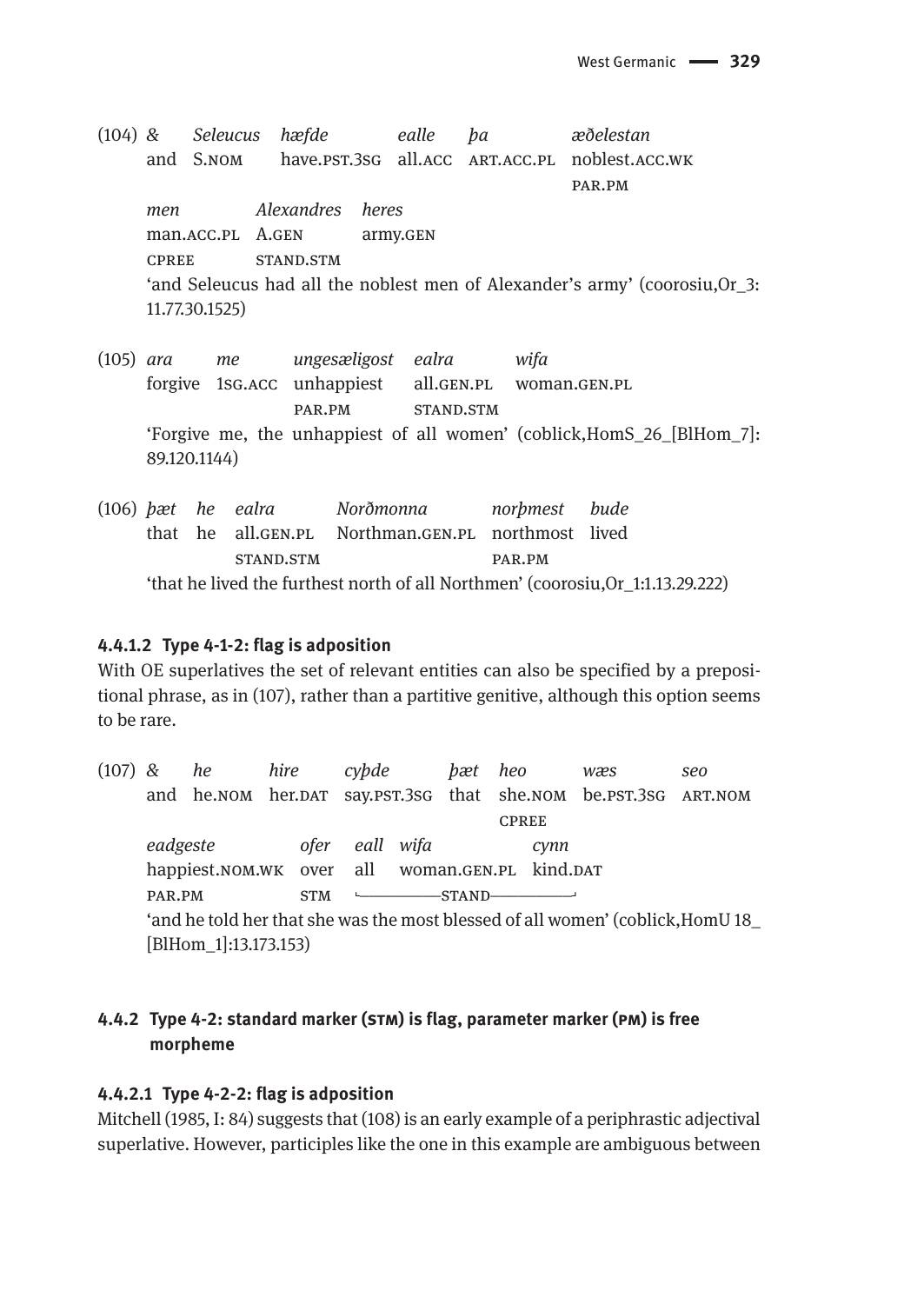a verbal and an adjectival reading (see sect. 4.3.8 above), and hence this example is not conclusive. We do not know of any unambiguous examples, and thus cannot decide with confidence whether type 4-2-2 was a possibility in (early) OE.

(108) *& wæs betst gelæred on Angelcynne* and be.pst.3sg best learned in Angle.kin.DAT [CPREE] PM STM STAND 'and (he) was the most learned among the Angles' (cobede,BedePref:2.16.157)

# **4.4.3 Type 4-9: standard marker (stm) and standard (stand) are not expressed, parameter marker (pm) is bound morpheme**

The set of relevant entities in OE superlatives may be left out entirely, as in (109), in which case it must be inferred from context.

(109) *& … þu me eart se leofesta* and 2sg.nom 1sg.dat be.prs.2sg ART.nom dearest.nom.wk CPREE PAR.PM *freond* friend.nom 'and you are my dearest friend' (coalex,Alex:2.1.5)

#### **4.4.4 Formal means of expressing superlatives**

The origin and behaviour of the OE superlative suffixes is identical to that of OHG and OLG. The suffix -*mēst* mentioned in 4.4.1.1 is derived, according to Hogg & Fulk (2011: 181–183), from a reanalysis of adjectives ending in *-ma* (e.  g. *forma* 'first', *meduma* 'middling') to which the normal superlative suffix had been added: the *m* was analysed as part of the suffix. Orthographic evidence suggests that confusion with *mǣst* 'most' was prevalent, especially in later texts, and so this word probably exerted some analogical pull.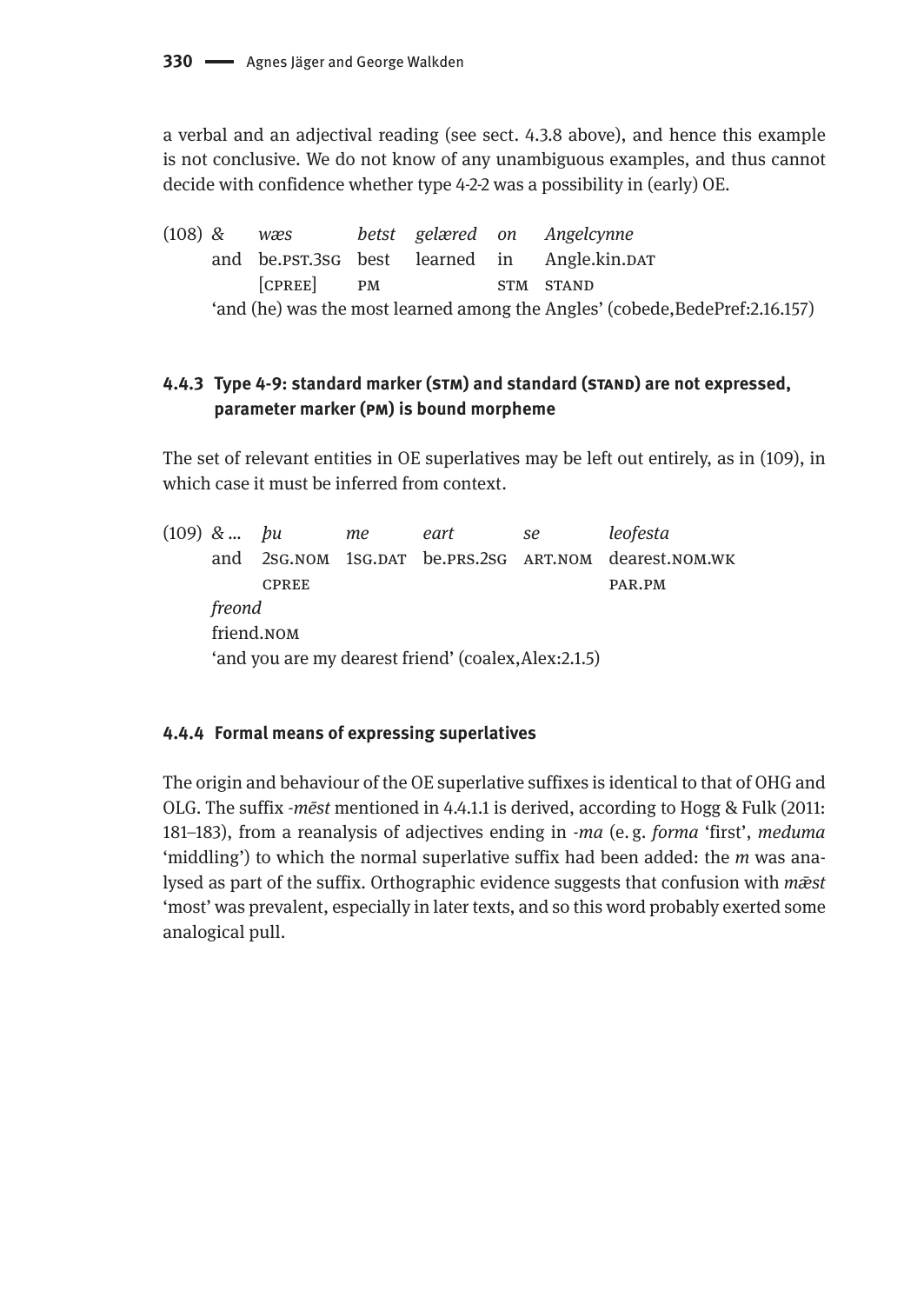# **4.5 Elative**

# **4.5.1 Type 5-10: standard marker (stm) and standard (stand) are not expressed, parameter marker (pm) is free morpheme**

Like the other Old West Germanic languages, OE does not have a formally distinct grammatical category of elative. Various lexical items convey the conceptual content of elativity, in particular adverbs such as *swīþe* 'very', as in (110), *ful* 'fully'/'very', as in (111), and *wel* 'well'/'very', as in (112); see Peltola (1971), Mitchell (1985, I: 481–482), Peters (1993) and Méndez-Naya (2003; 2017: 254–255). Elative items can be iterated (as in (113)) and may co-occur with one another (Méndez-Naya 2017).

(110) *bið se slæp to fæst … bona swiðe neah* is art.nom sleep.nom too fast killer.nom very near cpree pm par 'The sleep is too sound, the killer (is) very near' (cobeowul,54.1741.1441) (111) *of þære adle cymð ful oft wæter*  from ART.DAT disease.DAT come.PRS.3sG very often water.NOM pm par *bolla* bowl.nom 'Dropsy very often results from that disease' (colaece,Lch\_II\_[2]:19.1.6.2398)

- (112) *& þær wæron eac fyr wel monigo onæled* and there be.PST.3PL also fire.NOM.PL well many light.PTCP.PST pm par 'and there were also very many fires lit' (coalex,Alex:30.1.364)
- (113) *swiðe swiðe swete to bealcetenne* very very sweet to belch.INF pm pm par 'very very sweet to belch' (coboeth,Bo:22.51.2.929)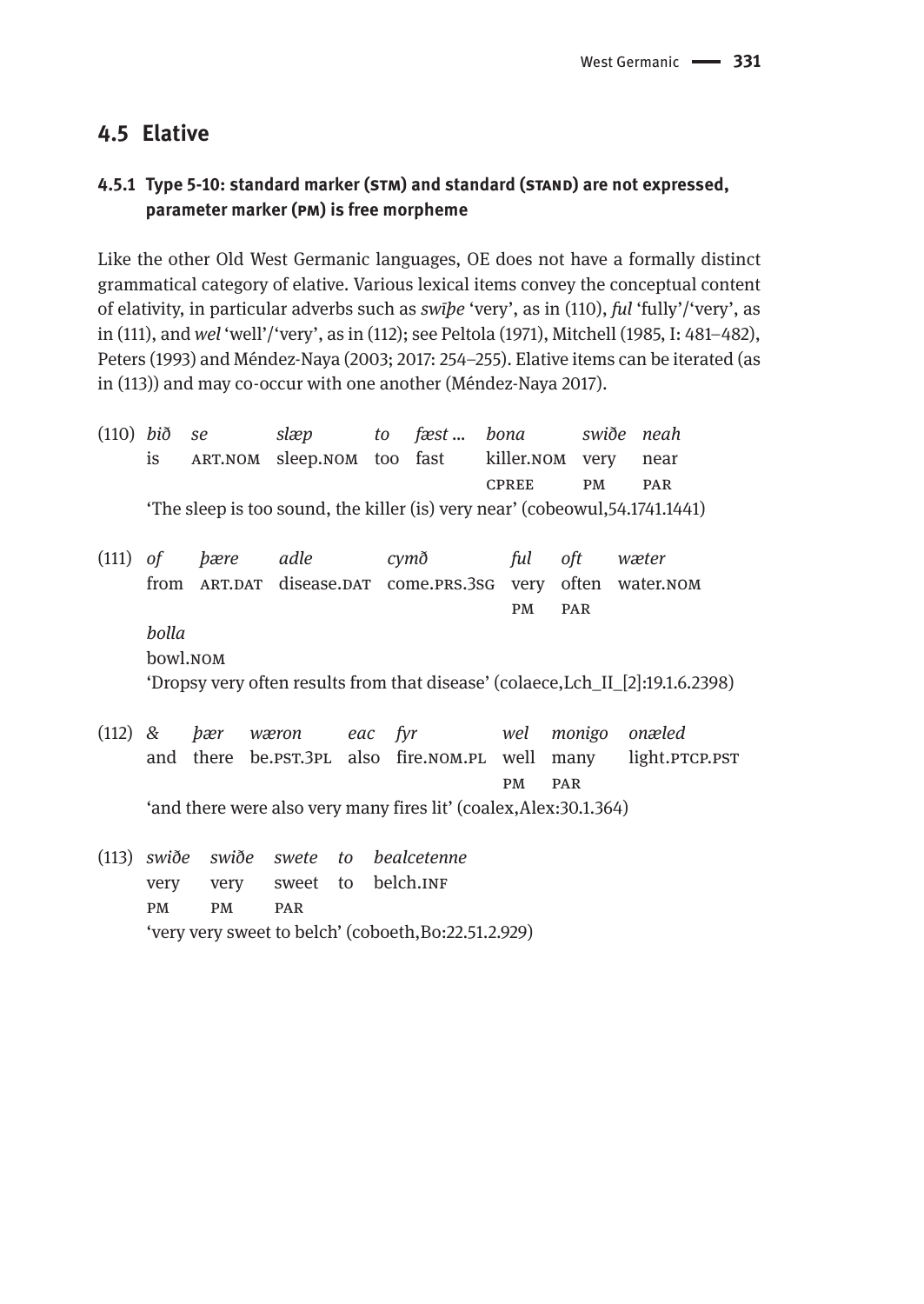#### **4.5.2 Types not included in the questionnaire**

Certain derivational prefixes, such as *ofer*- (which can also be used for the excessive; see sect. 4.6.2), *for-*, *fr* $\bar{x}$ -, *heah*-, and *or*-<sup>19</sup> (Lenker 2008: 249–256 and references cited there), are used to express elative semantics, as in (114) and (115).

- (114) *geald þone guðræs Geata dryhten…* paid art.acc assault.acc Geat.gen.pl lord.nom *Iofore ond Wulfe mid ofermaðmum* 1sg.par and W.par with over.treasure.par.pl. 'The lord of the Geats paid Eofor and Wulf for the assault with a lot of treasure' (cobeowul,92.2991.2418)
- (115) *oððe hit nan god nis … oððe þeah*  or it.nom no good neg=be.prs.3sg or though *forlytel god wið eow to metane* very.little good against you.acc to measure.inf 'Either it is no good compared to you, or it is very little good' (coboeth,Bo:13.29.3.496)

# **4.6 Excessive**

## **4.6.1 Type 6-10: standard marker (stm) and standard (stand) are not expressed, parameter marker (pm) is free morpheme**

The OE excessive construction involves *tō* 'too' preceding the parameter (Mitchell 1985, I: 484), as in (116). The adverb *ungemetlīce* 'immoderately' is also often used with excessive meaning, most commonly in combination with *tō*, as in (117).

(116) *wæs þæt gewin to strang* be.pst.3sg art.nom strife.nom too strong  $\longleftarrow$  CPREE $\longleftarrow$  PM PAR

'That strife was too strong' (cobeowul,7.129.104)

**<sup>19</sup>** Despite appearances, *ofer-* and *or-* are not related: the latter is historically derived from PGmc \**uz*- 'out', and its non-elative meaning is 'original' (cf. modern German *ur*- 'original').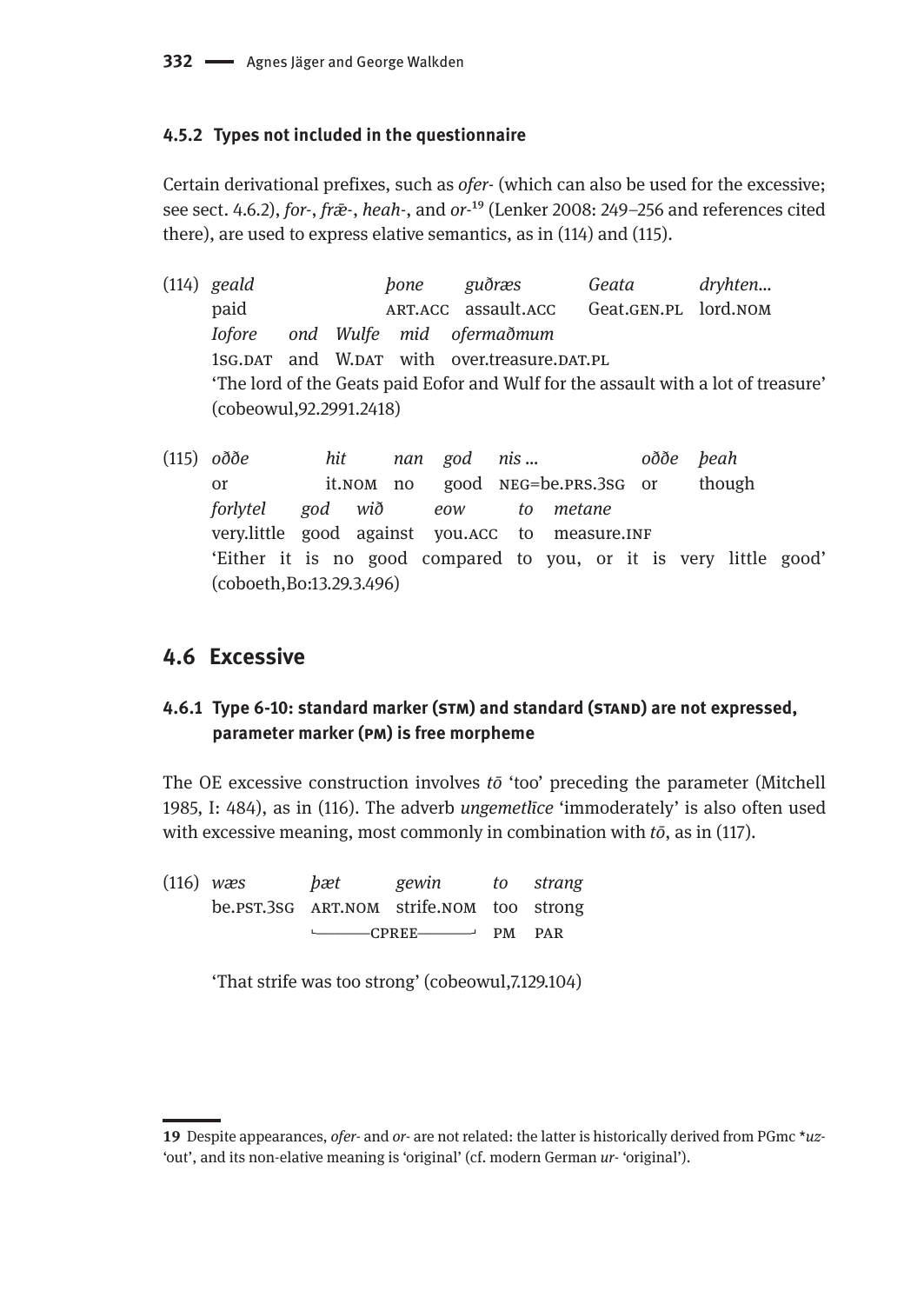$(117)$  & hið hwilum  $to$ ungemetlice smeðe, hwilum be.prs.3sG sometimes immoderately smooth sometimes and too **PM** PAR ungemetlice reðe  $t_0$ too immoderately severe **PM** PAR 'and is sometimes too excessively smooth, sometimes too excessively severe' (cocura, CP: 19.143.4.965)

#### 4.6.2 Types not included in the questionnaire

As in OLG, in OE there are examples of excessives with a clausal 'standard' expressing the relevance of the excessive degree, such as (118) (see Mitchell 1985, II: 476-477).

| $(118)$ ba |                                          | beoda |     | wæren                                                        | to           | swiðe | hie  |    |
|------------|------------------------------------------|-------|-----|--------------------------------------------------------------|--------------|-------|------|----|
|            |                                          |       |     | ART.NOM.PL people.NOM.PL be.PST.SBJV.PL too greatly they.ACC |              |       |      |    |
|            | $\longleftarrow$ CPREE— $\longleftarrow$ |       |     |                                                              | PM           | PAR   |      |    |
|            | gestrongade                              |       | bæt | hie                                                          | mon          |       | leng | ne |
|            | strengthen.PTCP.PST that                 |       |     | they.ACC one.NOM long NEG                                    |              |       |      |    |
|            |                                          |       |     |                                                              | <b>STAND</b> |       |      |    |
|            | mehte<br>oferswipan                      |       |     |                                                              |              |       |      |    |

could.psT.3sG overcome.INF

'the peoples ... were too powerful for anyone to overcome them ... for long' (coorosiu, Or\_6:35.153.18.3255)

OE also frequently indicates excessive semantics morphologically through word-formation, in particular using the prefix ofer-'over', as in (119).

| $(119)$ ba |  | oferhygdlican                           |  | gedyrstignesse                                    | bæs                                                                             |
|------------|--|-----------------------------------------|--|---------------------------------------------------|---------------------------------------------------------------------------------|
|            |  | elreordgan<br>barbarian.GEN.WK king.GEN |  | the.NOM over.proud.NOM.WK presumption.NOM ART.GEN |                                                                                 |
|            |  |                                         |  |                                                   |                                                                                 |
|            |  |                                         |  |                                                   |                                                                                 |
|            |  |                                         |  |                                                   | 'the over-arrogant presumption of the barbarian king' (coalex, Alex: 24.24.293) |

#### 4.6.3 Formal means of expressing excessives

The excessive particle *t* $\bar{o}$  is common to all the West Germanic languages. Downs (1939) and Mitchell (1968: 191–198; 1985, I:  $484-485$ ) argue that this particle grammaticalized from the preposition in the bridging context of negative understatements. These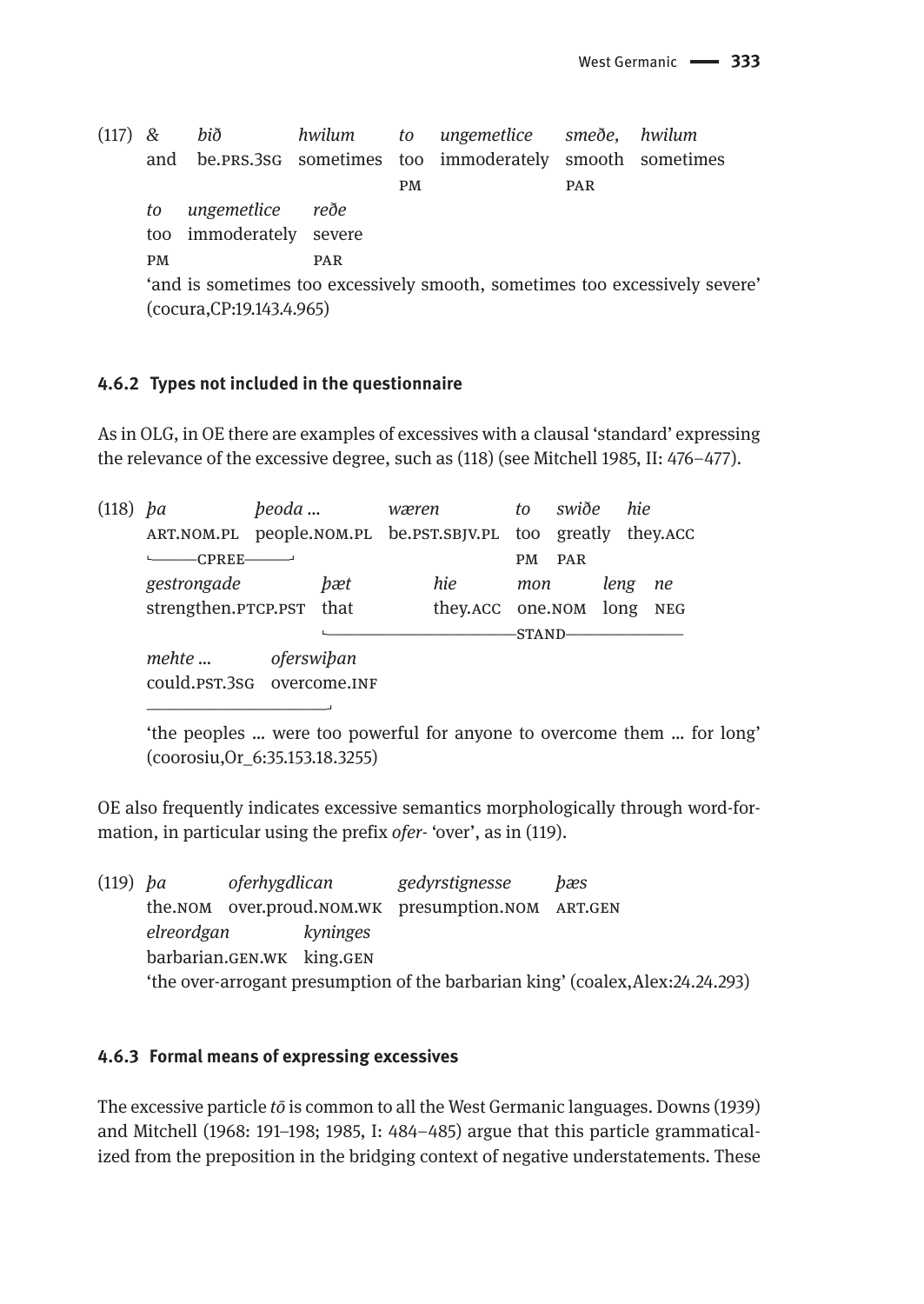authors observe that, in negative contexts such as 'Don't be *to* X' in the early West Germanic languages, '*tō* X' usually had the reading 'X at all', and suggest that  $t\bar{\sigma}$  + adjective originally meant 'to the point of X-ness', with the excessive semantics developing from here (presumably through pragmatic inference). Whether or not this explanation is correct, it is hard to doubt that there is some connection between the preposition and the excessive particle.

# **4.7 Further remarks**

As in High and Low German (see sect. 2.7 and 3.7), there is evidence for developments according to the Comparative Cycle in the history of English, although somewhat less markedly (cf. Jäger 2018: 373–375). Thus, the strengthened form *ealswā* > *as* has superseded the original standard marker *swā* in similatives as well as in equatives. Since early Middle English, it is also attested in comparatives (cf. Small 1924: 43; OED with examples from 1300 to the  $20<sup>th</sup>$  c.). Today, however, the use of *as* in comparatives is restricted to certain regional varieties of English (Scottish English, Irish English, Yorkshire English, some American-English varieties, cf. Small 1929: 22; OED), whereas the standard language preserves the archaic standard marker *than* (< *þonne*).

The fact that new standard markers are commonly grammaticalized in similatives is evident in the development of English not only in the case of *ealswā* > *as*, but also with OE *gelīc* … *swā* > 15th/16th c. *like as*, which formed the basis for the use of simple *like* as a standard marker in similatives since the 16<sup>th</sup> c. (cf. OED).

# **5 Old Frisian**

# **5.1 Similative**

**5.1.1 Type 1-3: standard marker (stm) is flag, parameter marker (pm) is E (verb/ adjective)**

#### **5.1.1.1 Type 1-3-1: flag is case**

Similatives with an adjective *līk* meaning 'same'/'similar' and governing the dative case occur rarely in OFri, as in (120).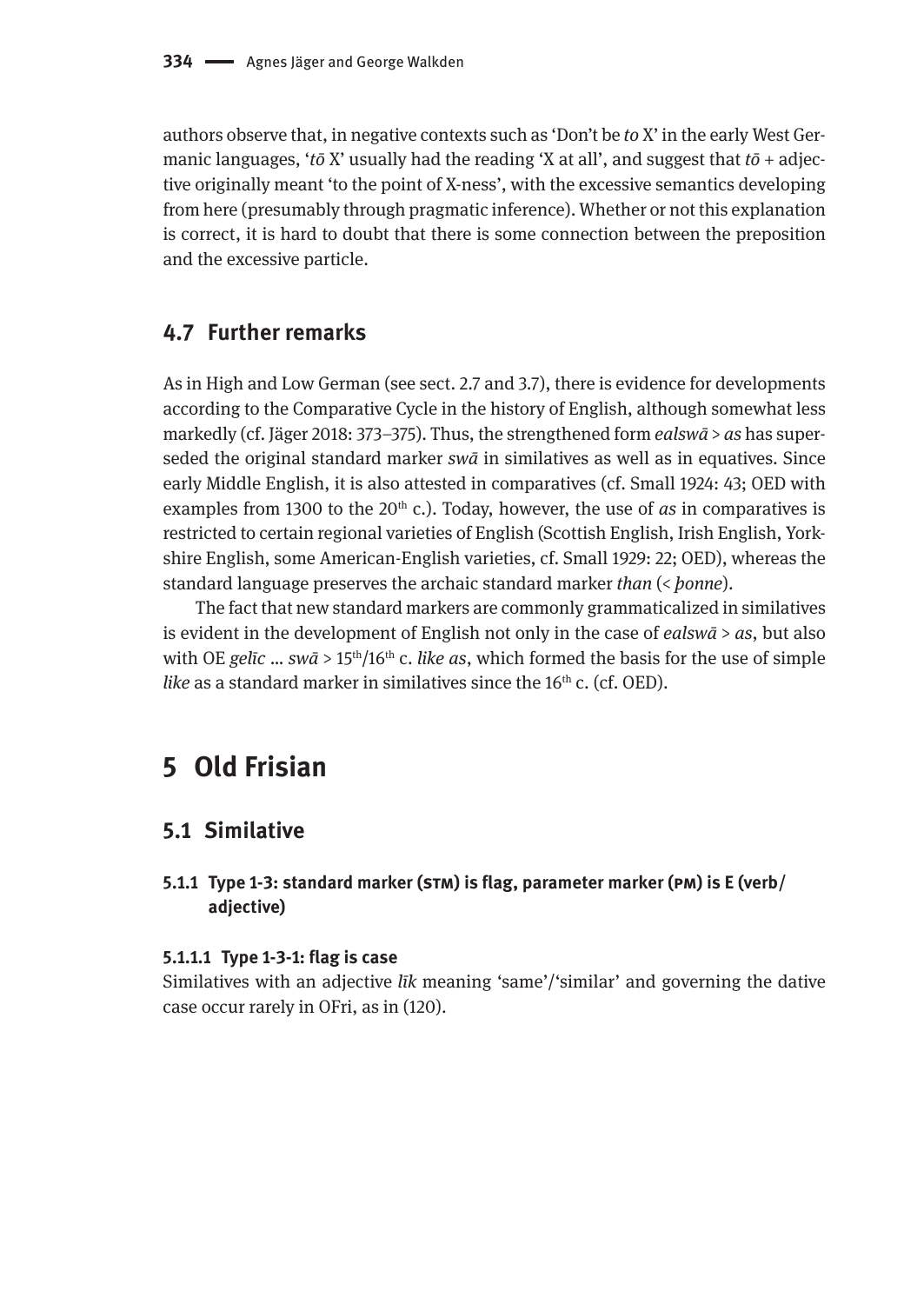$(120)$  Thes otheres dis. sa werthath se  $_{\text{lik}}$ ART.GEN second.GEN day.GEN so become.PRS.3PL they.NOM like  $PM$ there selua skipnese ART.DAT same.DAT.WK shape.DAT STAND.STM 'On the second day, they take on a similar shape' (R1, Fifteen Signs of Doomsday)

# 5.1.2 Type 1-6: standard marker (STM) is particle, parameter marker (PM) is free morpheme

Like the other early West Germanic languages, OFri has a construction in which the PM is a free morpheme ( $als\bar{a}$  in (121)) and the STM is a particle ( $al$ ) $s\bar{a}$ .

 $(121)$  mith alsa dena rivchte, alsa mi thi asyga with so ART.DAT law.DAT as me ART.NOM lawspeaker.NOM  $PM$ CPREE STM - $-$ STAND $$ delt. judge.PRS.3SG **Contract** 'with that same law as the lawspeaker judges' (R1, Dike Statutes of Oterdum)

## 5.1.3 Type 1-8: standard marker (STM) is particle, parameter marker (PM) is not expressed

The PM can be left out, as in (122).

| (122) | skilu<br>Nu   |  | wi<br>should.PRS.1PL We.NOM Frisians.NOM hold.INF |         |                                                          | frisa                                        | halda     |  | usera   |           |            |          |  |
|-------|---------------|--|---------------------------------------------------|---------|----------------------------------------------------------|----------------------------------------------|-----------|--|---------|-----------|------------|----------|--|
|       | now           |  |                                                   |         |                                                          |                                              |           |  |         |           | OUT.GEN.PL |          |  |
|       | <b>CPREE-</b> |  |                                                   |         |                                                          |                                              |           |  |         |           |            |          |  |
|       | aldera        |  |                                                   | kest    |                                                          |                                              | and kera. |  |         | and thera |            |          |  |
|       |               |  |                                                   |         | older.GEN.PL choices.ACC and statutes.ACC and ART.GEN.PL |                                              |           |  |         |           |            |          |  |
|       | kininga       |  |                                                   |         |                                                          |                                              |           |  |         | thi       |            | kinig    |  |
|       |               |  |                                                   |         | king.GEN.PL privileges.ACC so it.ACC 1PL.DAT ART.NOM     |                                              |           |  |         |           |            | king.NOM |  |
|       |               |  |                                                   |         |                                                          | <b>STM</b>                                   |           |  |         |           |            |          |  |
|       | kerl an tha   |  |                                                   |         | fria                                                     |                                              | stole     |  | bi fel. |           |            |          |  |
|       | Κ.<br>in      |  |                                                   |         |                                                          | ART.DAT free.DAT.WK court.DAT charge.PST.3SG |           |  |         |           |            |          |  |
|       |               |  |                                                   | -STAND- |                                                          |                                              |           |  |         |           |            |          |  |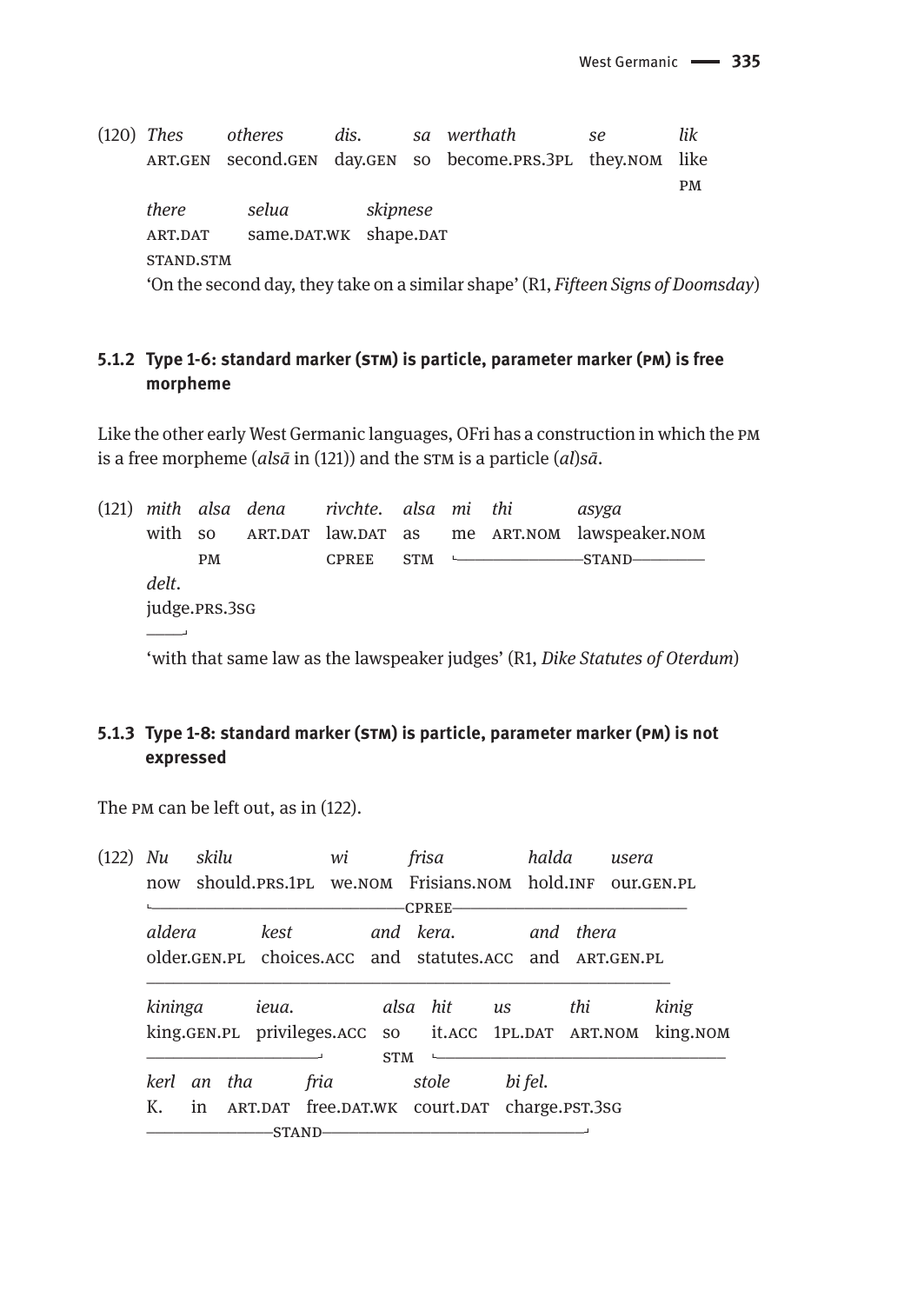'Now we Frisians should keep the laws and statutes of our forefathers, and the privileges of the kings, as King Charlemagne charged us in the free court' (R1, Seventeen Statutes)

#### 5.1.4 Types not included in the questionnaire

Hypothetic comparisons behave like other similatives and equatives, as in OHG. The standard marker is typically alsā, and the subjunctive mood is used to mark the hypothetical nature of the comparison, as in (123).

|  | so own. SBJV.SG he.NOM that.ACC pay.INF with fine.DAT and with |                | (123) so ach bi thet beta mith frethe and mith |  |                                                      |  |  |                 |  |  |
|--|----------------------------------------------------------------|----------------|------------------------------------------------|--|------------------------------------------------------|--|--|-----------------|--|--|
|  |                                                                |                |                                                |  |                                                      |  |  |                 |  |  |
|  |                                                                |                |                                                |  |                                                      |  |  | -CPREE ———————— |  |  |
|  |                                                                |                |                                                |  | festa, also hise mith sinre hand                     |  |  |                 |  |  |
|  |                                                                |                |                                                |  | fasting.DAT as he.NOM=her.ACC with REFL.DAT hand.DAT |  |  |                 |  |  |
|  |                                                                |                |                                                |  | $STM$ $\longleftarrow$ $STAND$                       |  |  |                 |  |  |
|  |                                                                | forslain hede. |                                                |  |                                                      |  |  |                 |  |  |
|  | slay.PTCP.PST had                                              |                |                                                |  |                                                      |  |  |                 |  |  |
|  |                                                                |                |                                                |  |                                                      |  |  |                 |  |  |

'Then he should pay for that with a fine and with fasting, as if he had slain her with his own hand' (Law of the Magistrates)

#### 5.1.5 Formal means of expressing similatives

On the etymology of  $(al)$ sa, see section 2.1.6 on the OHG cognate  $(al)$ so.

# 5.2 Equative

## 5.2.1 Type 2-6: standard marker (STM) is particle, parameter marker (PM) is free morpheme

OFri equatives are typically formed with  $(al)s\bar{a}$  as PM and  $(al)s\bar{a}$  as STM, as in (124) and (125).

(124) alsa longe sa lifde. wi SO<sub>1</sub> long SO 1PL.NOM live.PST.1PL  $STM$   $\longleftarrow$   $STAND$   $\longleftarrow$ PAR **PM** 'as long as we lived' (R1, *Prologue*)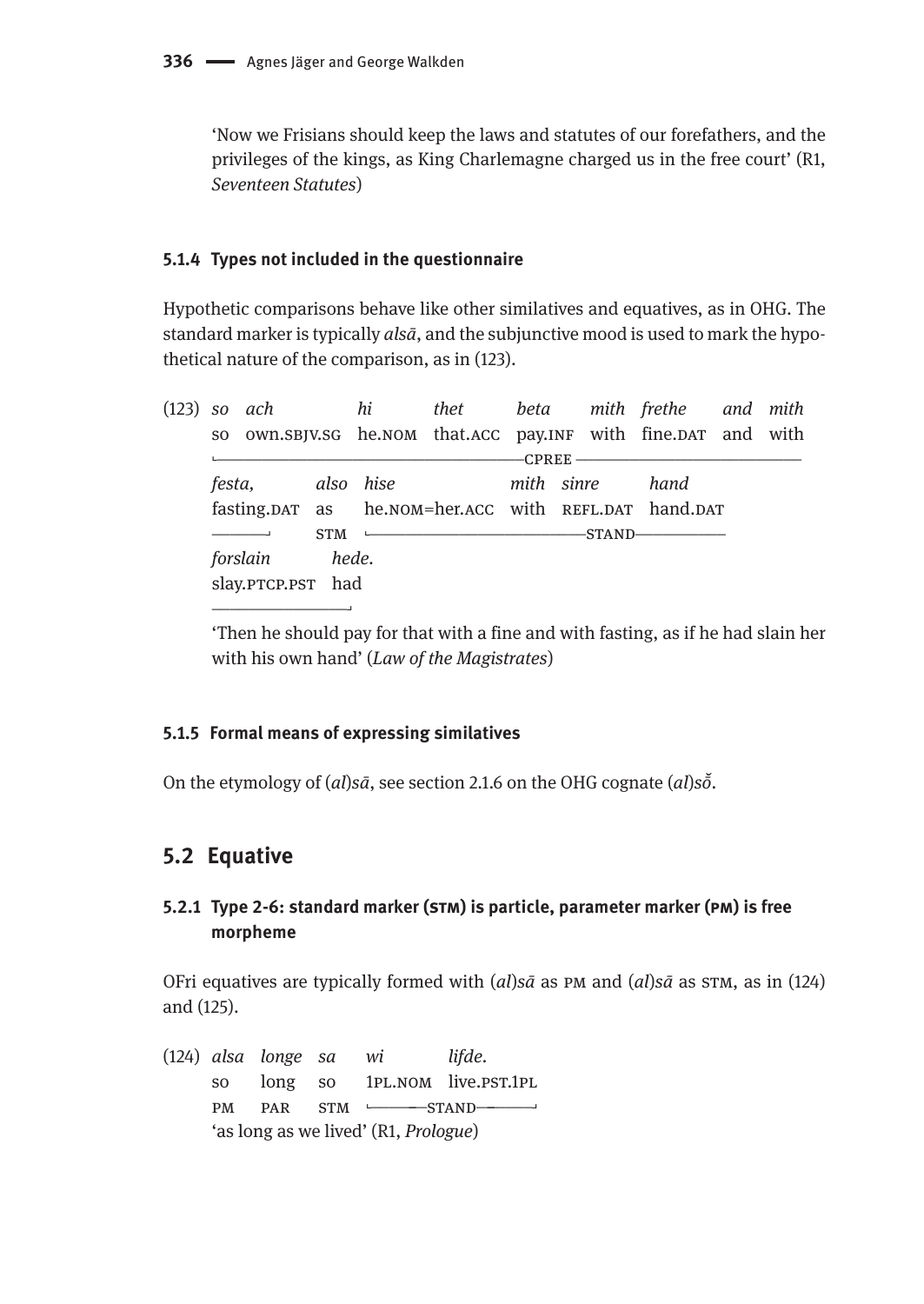(125) *alsa grat fretho. alsa tha othera alsemin.* so great.nom peace.nom so ART.nom.pl others.nom together pm par stm STM  $\sim$  STM STAND 'as large a peace (=compensation) as the (two) others put together' (R1, *Ontwijding van de Kerk*)

#### **5.2.2 Type 2-10: standard marker (stm) and standard (stand) are not expressed, parameter marker (pm) is free morpheme**

OFri can also leave the standard unexpressed (contextual equatives), as in (126) and (127).

- (126) *Benis biti. alsa felo*. bone.gen bite.nom so much cpree pm par 'A broken bone (is worth) the same amount' (R1, *Rüstring Fines*)
- (127) *Sa hwersa en mon sa fir on efuchten* so who.nom=so a.nom man.nom so far on attack.PTCP.PST pm par *werth. thet hine to there flecht makath.* become.prs.3sg that he.ACC to ART.DAT flight.DAT make.prs.3sg 'Whichever man is attacked to such an extent that he flees, …' (R1, *Dike Statutes of Oterdum*)

#### **5.2.3 Types not included in the questionnaire**

The type discussed for OHG under 2.2.3, with an (*al*)*sā*-clause containing a superlative and a modal, also exists for Old Frisian, as in (128). Hoekstra (2014) labels these 'potentiality equatives'.

(128) *ende dyn schaed … toe likyen elck alsma* and ART.ACC damage.ACC to settle.INF each.NOM as=one.NOM stm.stand*best mey* best may.prs.3sg PAR -STAND 'and to pay the damages, everyone as well as he can' (O II, 153, 33; Hoekstra 2014: 76)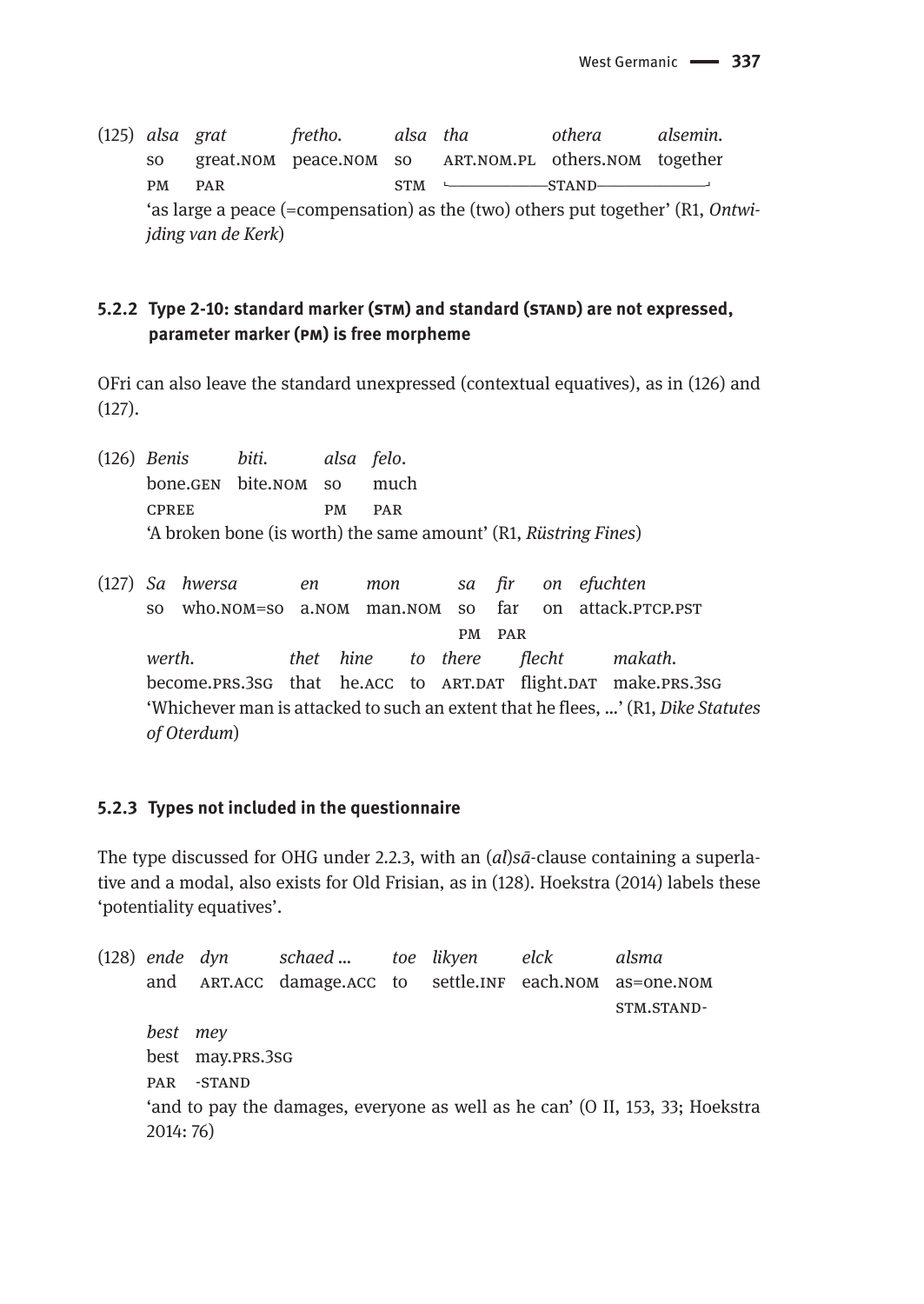#### **5.2.4 Formal means of expressing equatives**

OFri *alsā* clearly has its origin in univerbation of *sā* – a reflex of the PIE pronominal stem \**swe/swo*- (LIPP 2: 763 f.) – with an intensifier *al* 'fully', as was discussed in 2.1.6 above for OHG *alsō̆*. As in OHG, the same development has been undergone by both the standard marker and parameter marker in OFri.

# **5.3 Comparative**

## **5.3.1 Type 3-1: standard marker (stm) is flag, parameter marker (pm) is bound morpheme**

#### **5.3.1.1 Type 3-1-1: flag is case**

Unlike for OHG, OLG and OE, we have not found examples of the dative of comparison in OFri (cf. also Small 1929: 30). This is perhaps not surprising in view of the late attestation of this language and the fact that the dative of comparison has disappeared in the other West Germanic languages by circa 1400 (in OE even earlier, by circa 1000).

# **5.3.2 Type 3-3: standard marker (stm) is flag, parameter marker (pm) is E (verb/ adjective)**

#### **5.3.2.1 Type 3.3.1: flag is case**

Certain verbs with the meaning 'surpass' may express a roughly comparative meaning, though as in OHG the case involved is simply that governed by the verb (in (129), accusative).

(129) *Hit ne se thet ma hini mith* it.nom neg be.prs.sbjv.sg that one.nom he.acc with cpree stand.stm *tele. and mitht rethe. and mith riuchta thingathe* speech.DAT and with evidence.DAT and with law.GEN.PL court.DAT *ur winne*. over win.prs.sbjv.sg pm 'unless someone overcomes him in court with arguments and evidence' (R1, *Dike Statutes of Oterdum*)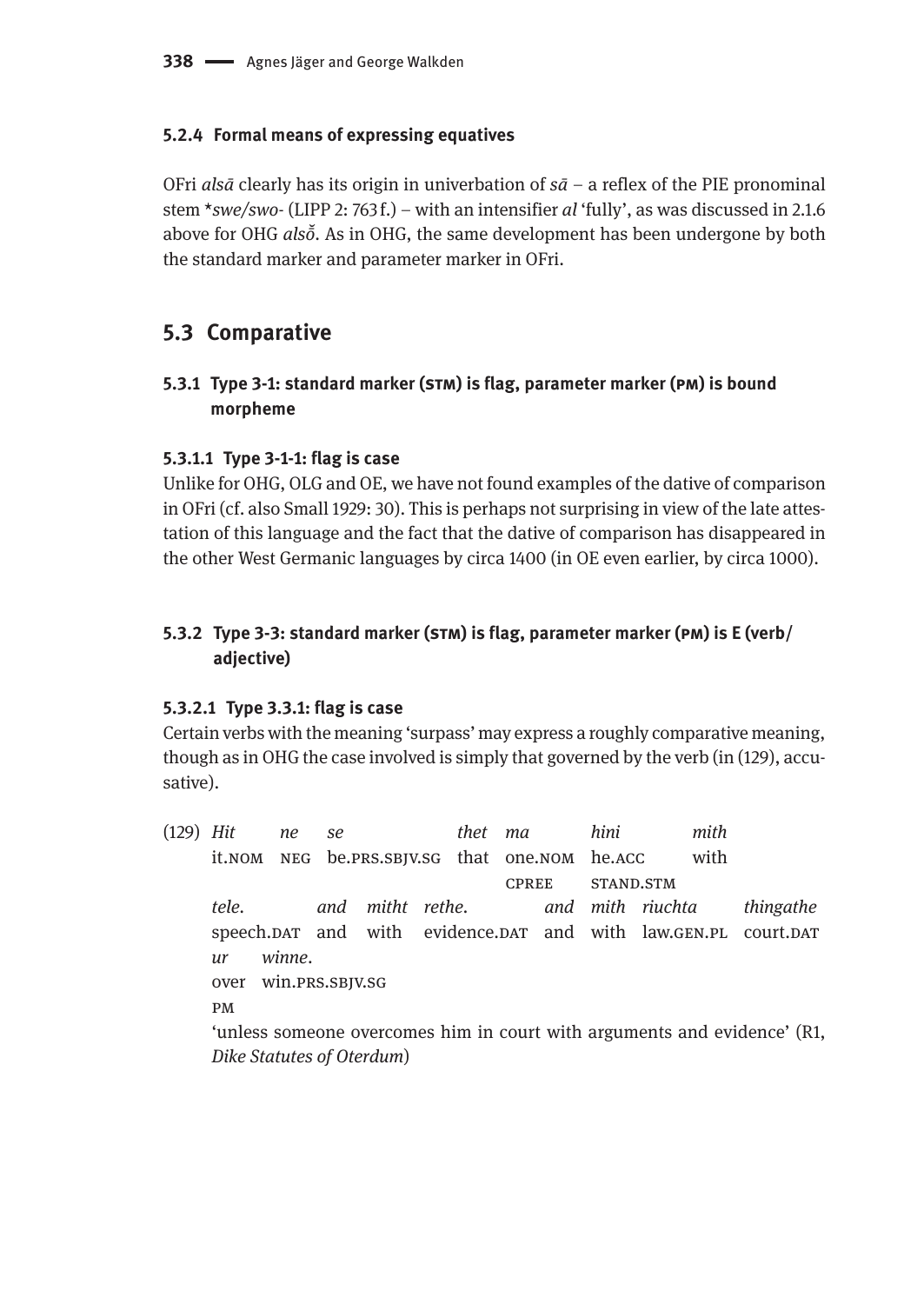# 5.3.3 Type 3-5: standard marker (STM) is particle, parameter marker (PM) is bound morpheme

This is the usual way of constructing comparatives in OFri. The inflectional comparative suffix -er-/-or, or just -r-, is attached to an adjective or adverb stem as PM, with a particle *th* $\bar{a}$  introducing the standard, as in (130) and (131). Interestingly, in the version of the Seventeen Statutes in the slightly later manuscript H2, the equivalent of (131) has sā instead of thā as STM; this is potentially evidence of an incipient Comparative Cycle (Jäger 2010, 2018; see also sect. 5.7), as this marker associated with similatives and equatives has spread to a comparative context.

| $(130)$ Thet                                                               |                                                                             | fereste              |     | lith                                                          |  | thes   | <i>thuma</i> | <i>thrimene</i> |  |
|----------------------------------------------------------------------------|-----------------------------------------------------------------------------|----------------------|-----|---------------------------------------------------------------|--|--------|--------------|-----------------|--|
|                                                                            |                                                                             |                      |     | ART, NOM first, NOM, WK member, NOM ART, GEN thumb, GEN third |  |        |              |                 |  |
|                                                                            |                                                                             |                      |     | CPREE-                                                        |  |        |              |                 |  |
|                                                                            | diurra<br>more.expensive than the.GEN.PL other.GEN.PL finger.GEN.PL any.NOM |                      | tha | thera                                                         |  | othera | fingra       | eng             |  |
|                                                                            |                                                                             |                      |     |                                                               |  |        |              |                 |  |
|                                                                            | PAR.PM                                                                      | <b>STM</b><br>-STAND |     |                                                               |  |        |              |                 |  |
| 'The first member of the thumb is worth a third more than any of the other |                                                                             |                      |     |                                                               |  |        |              |                 |  |
| fingers' (H1, 19.95)                                                       |                                                                             |                      |     |                                                               |  |        |              |                 |  |

 $(131)$  Thet wi frisa thuron hiri ne nene that 1PL.NOM Frisians.NOM NEG be.allowed.PRS.1PL no.ACC army fara thruch thes kininges ferd bon. ni nen trip.ACC travel.INF through ART.GEN king.GEN order.ACC nor no.ACC tha wester to tha fli. and aster to bod thing firor sitta. court.ACC further set.INF than west to ART F. and east  $\overline{f}$ **CPREE** PAR.PM **STM**  $-STAND$ there wisura. ART.DAT W.

<sup>&#</sup>x27;that by the King's order we Frisians are not allowed to take an army or hold a court further west than the Fli or further east than the Weser' (R1, Seventeen Statutes)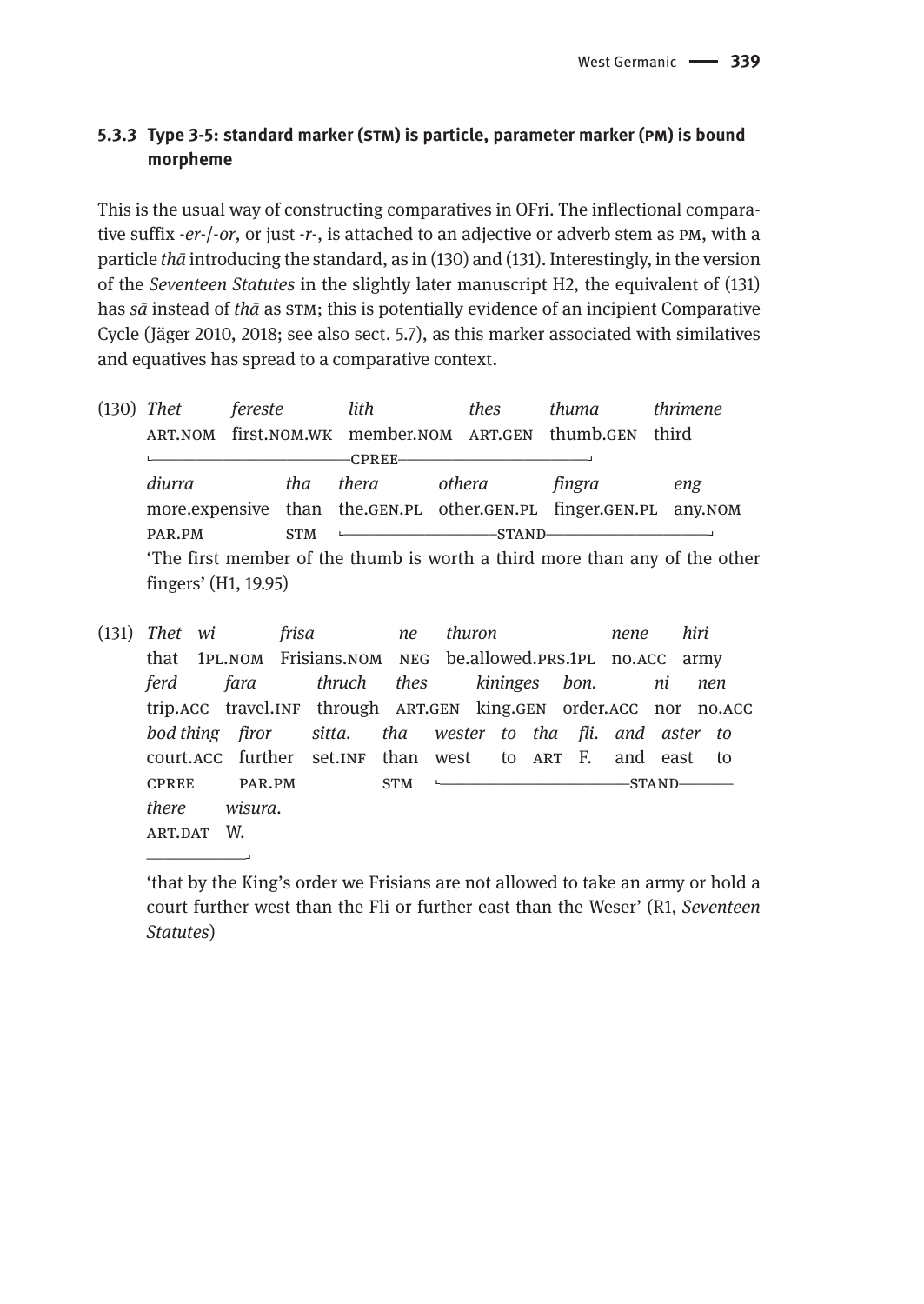# **5.3.4 Type 3-9: standard marker (stm) and standard (stand) are not expressed, parameter marker (pm) is bound morpheme**

As in the other early Germanic languages, the standard may remain unexpressed and contextually inferred (contextual comparatives), e. g. (132).

(132) *nune thurstu mi firor to nena* now=NEG be.allowed.prs.2sg=2sg.nom 1sg.acc further to no.par par.pm *werande driua.* guarantor.DAT drive.INF 'Now you may not drive me further to a guarantor' (R1, *Dike Statues of Oterdum*)

#### **5.3.5 Formal means of expressing comparatives**

On the etymology of the standard marker *thā*, see section 2.3.6. OFri *thā* can safely be considered a reduced form of PGmc \**þan-nai* and thus cognate with the standard markers in the other early West Germanic languages.

The -*er*-/*-or*-/-*r*- comparative suffix (on which see Boutkan 1996: 81–82; Bremmer 2009: 66–67) is also cognate with its counterparts in OHG, OLG, and OE; the forms in -*r*- reflect syncope, and the forms in -*or*- are only found in the two R (Rüstring) manuscripts. Bremmer (2009: 67) lists a few suppletive comparative adjective forms: *bet(te)ra* 'better' corresponding to *gōd* 'good', *marra*/*māra* 'bigger' corresponding to *grāt* 'big', *wirra*/*werra* corresponding to *evel* 'bad', and *lessa*/*les(se)ra*/*min(ne)ra* 'less' corresponding to *lītik* 'little', as well as a few suppletive comparative adverb forms.

# **5.4 Superlative**

## **5.4.1 Type 4-1: standard marker (stm) is flag, parameter marker (pm) is bound morpheme**

#### **5.4.1.1 Type 4-1-1: flag is case**

As elsewhere in West Germanic, the OFri pm in superlatives is morphological: -*ist*-/ -*ost*-/-*est*- (Bremmer 2009: 66–67; Boutkan 1996: 82–83), as in (133). The set of relevant entities is marked with partitive genitive case.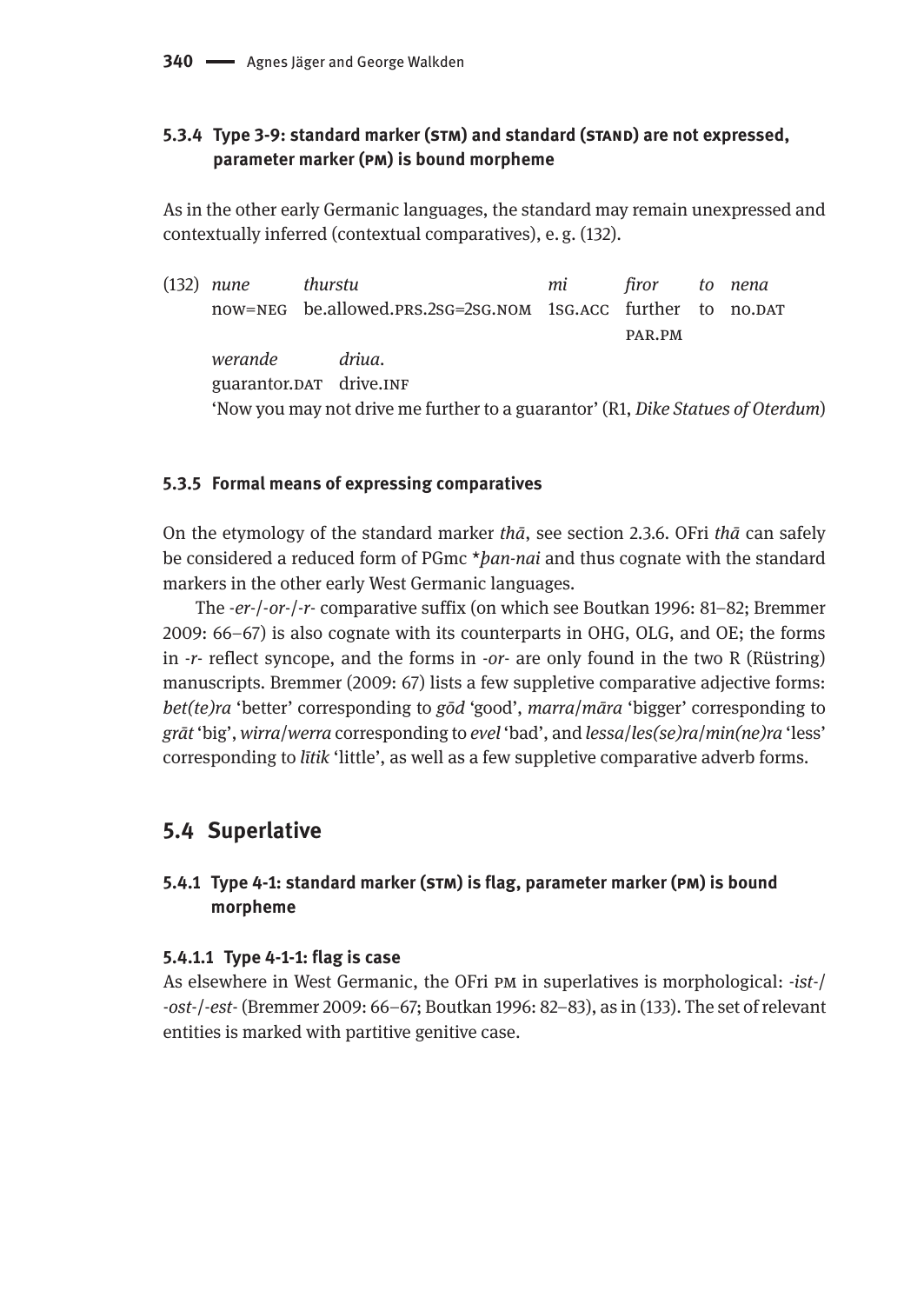(133) *thi wisa salemon ther was allere* art.nom wise.nom.wk S.nom who.nom be.pst.3sg all.gen.pl CPREE STAND.STM *ertherskera monna wisest* earthly.gen.pl.wk man.gen.pl wisest par.pm 'the wise Solomon, who was wisest of all men on earth' (H2, *Five Keys of Wisdom*)

#### **5.4.1.2 Type 4-1-2: flag is adposition**

With OFri superlatives the set of relevant entities can be specified by a prepositional phrase, as in (134), rather than a partitive genitive, although this option seems to be rare.

(134) *of tha saxum heran and ridderan tha besta* of ART Saxon.DAT lords.DAT and knights.DAT ART.NOM best.NOM.WK  $STM \longleftarrow STAND$  par.pm 'the best of the Saxon lords and knights' (H2, *Fon alra Fresena Fridome* (*Freedom of all Frisians*))

## **5.4.2 Type 4-9: standard marker (stm) and standard (stand) are not expressed, parameter marker (pm) is bound morpheme**

The majority of superlatives in OFri involve contextual recovery of the set of relevant entities, as in (135) and (136). Superlatives of majority/superiority, as in (135), and of minority/inferiority, as in (136), behave the same.

| $(135)$ thet |                                                                           | bad                        |                                          |          | sante | willehad, ther |              | erost  |  |  |  |  |
|--------------|---------------------------------------------------------------------------|----------------------------|------------------------------------------|----------|-------|----------------|--------------|--------|--|--|--|--|
|              |                                                                           |                            | that.ACC command.PST.3sG saint.NOM W.NOM |          |       |                | REL.NOM      | first  |  |  |  |  |
|              |                                                                           |                            |                                          |          |       |                | <b>CPREE</b> | PAR.PM |  |  |  |  |
|              | biscop was                                                                |                            |                                          | to brema |       |                |              |        |  |  |  |  |
|              |                                                                           | bishop be.PST.3SG to B.DAT |                                          |          |       |                |              |        |  |  |  |  |
|              | 'Saint Willehad, who was the first bishop of Bremen, commanded that' (R1, |                            |                                          |          |       |                |              |        |  |  |  |  |
|              |                                                                           | Synod Law of Rüstring)     |                                          |          |       |                |              |        |  |  |  |  |
|              |                                                                           |                            |                                          |          |       |                |              |        |  |  |  |  |

(136) *Thiu minnaste twilif skillinga.* art least twelve.nom shillings.nom par.pm 'The least (is worth) twelve shillings' (R1, *General Fines*)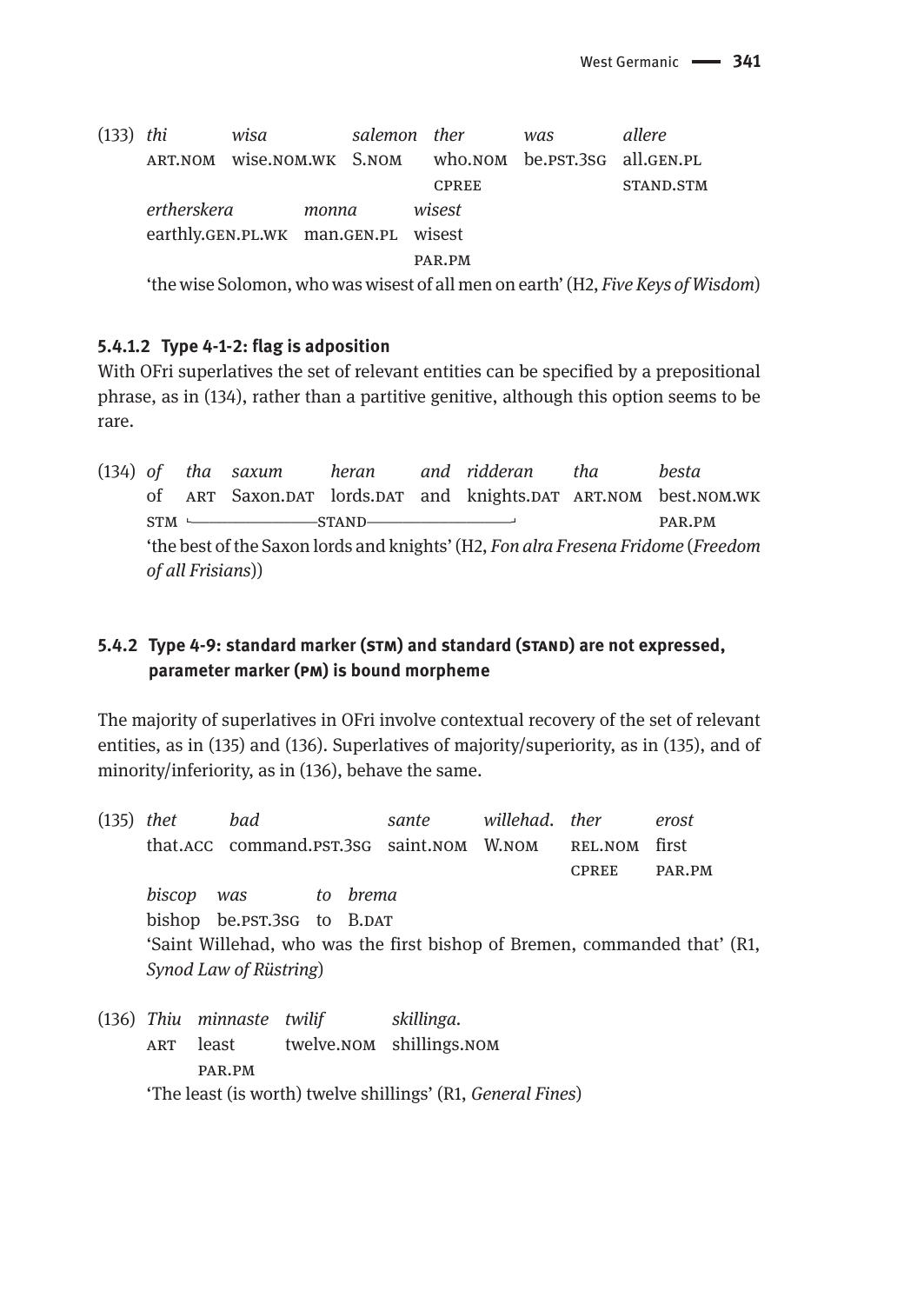#### **5.4.3 Formal means of expressing superlatives**

See section 2.4.3. The forms in -*ost*- specifically are found in the two R (Rüstring) manuscripts (Bremmer 2009: 66). Suppletive superlative adjectives include *best* 'best', măst/mĕst 'most', wĭrst/wĕrst 'worst', lĕst/lērest, and min(ne)st 'least'; some adverbs also have suppletive superlative forms (see Bremmer 2009: 67).

# **5.5 Elative**

#### **5.5.1 Type 5-10: standard marker (stm) and standard (stand) are not expressed, parameter marker (pm) is free morpheme**

The elative is expressed in OFri by means of adverbial free morphemes such as *wel* (lit. 'well'), as in (137), and *ful* (lit. 'fully'), as in (138).

(137) *thruch thet. thetet alter is thera* through that.ACC that=ART.NOM altar.NOM be.PRS.3SG ART.GEN.PL **CPREE** *erana wel werth.* honour.gen.pl well worth pm par 'because the altar is very worthy of its honour' (R1, *Desecration of the Church*)

#### (138) *ful scondlik*

full shameful pm par 'very shameful' (B2, *Brocmonna Bref*, 118.19)

# **5.6 Excessive**

## **5.6.1 Type 6-10: standard marker (stm) and standard (stand) are not expressed, parameter marker (pm) is free morpheme**

As in OLG, the particle *te* in front of the parameter is the normal expression of the excessive: see the two instances in (139).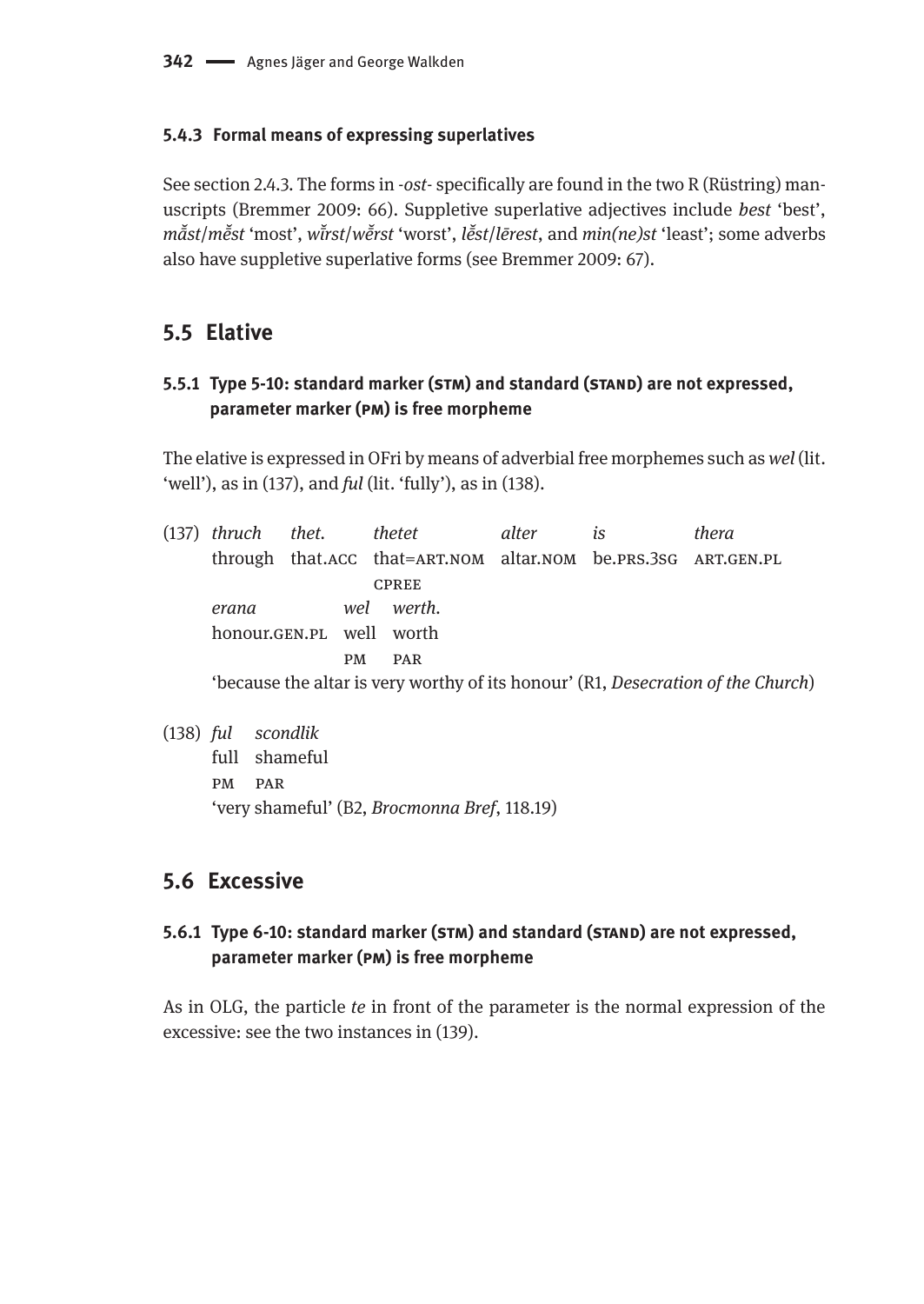(139) *tha was thiu mente te fir end thi* then be.pst.3sg art.nom mint.nom toofar and art.nom cpree pm par *penneng te suer* coin.nom too heavy cpree pm par 'then the mint was too far away and the currency too expensive' (H2, *Seventeen Statutes*)

#### **5.6.7 Types not included in the questionnaire**

OFri excessives can be formed derivationally using the prefix *ur*- 'over', as in (140).

(140) *ief tha thriv liod thing. bi ur mode. and dol* if then three.ACC people.court.ACC by over spirit.DAT and foolish *stride ur sitte.* struggle.DAT out sit.PRS.SBJV.3SG 'if he then misses three court sittings through arrogance and stubbornness' (R1, *Dike Statutes of Oterdum*)

#### **5.6.8 Formal means of expressing excessives**

See the corresponding sections 2.6.3 and 4.6.3.

# **5.7 Further remarks**

In the history of Frisian, as in that of all other West Germanic languages (cf. sections 2.7/3.7/4.7), there is evidence for the Comparative Cycle, i. e. a shift of parameter markers from similatives to equatives to comparatives. As mentioned in sect. 5.3.3, the similative/equative standard marker *sā* exceptionally occurs as a standard marker in comparatives in later OFri. Furthermore, the strengthened form  $als\bar{a} > as$ , which already appears as a standard marker in similatives and partly equatives in OFri and represents the typical standard marker in these types of comparisons today, is also the usual standard marker in comparatives in present-day Frisian (cf. Hoekstra 1995: 107 f.; Taalportal <http://www.taalportaal.org>/).<sup>20</sup>

**<sup>20</sup>** On similatives/equatives: [http://www.taalportaal.org/taalportaal/topic/pid/topic-1399881333388](http://www.taalportaal.org/taalportaal/topic/pid/topic-13998813333888638) [8638,](http://www.taalportaal.org/taalportaal/topic/pid/topic-13998813333888638) <http://www.taalportaal.org/taalportaal/topic/pid/topic-13998813333882512>; on comparatives: [http://www.taalportaal.org/taalportaal/topic/pid/topic-13998813332487542.](http://www.taalportaal.org/taalportaal/topic/pid/topic-13998813332487542)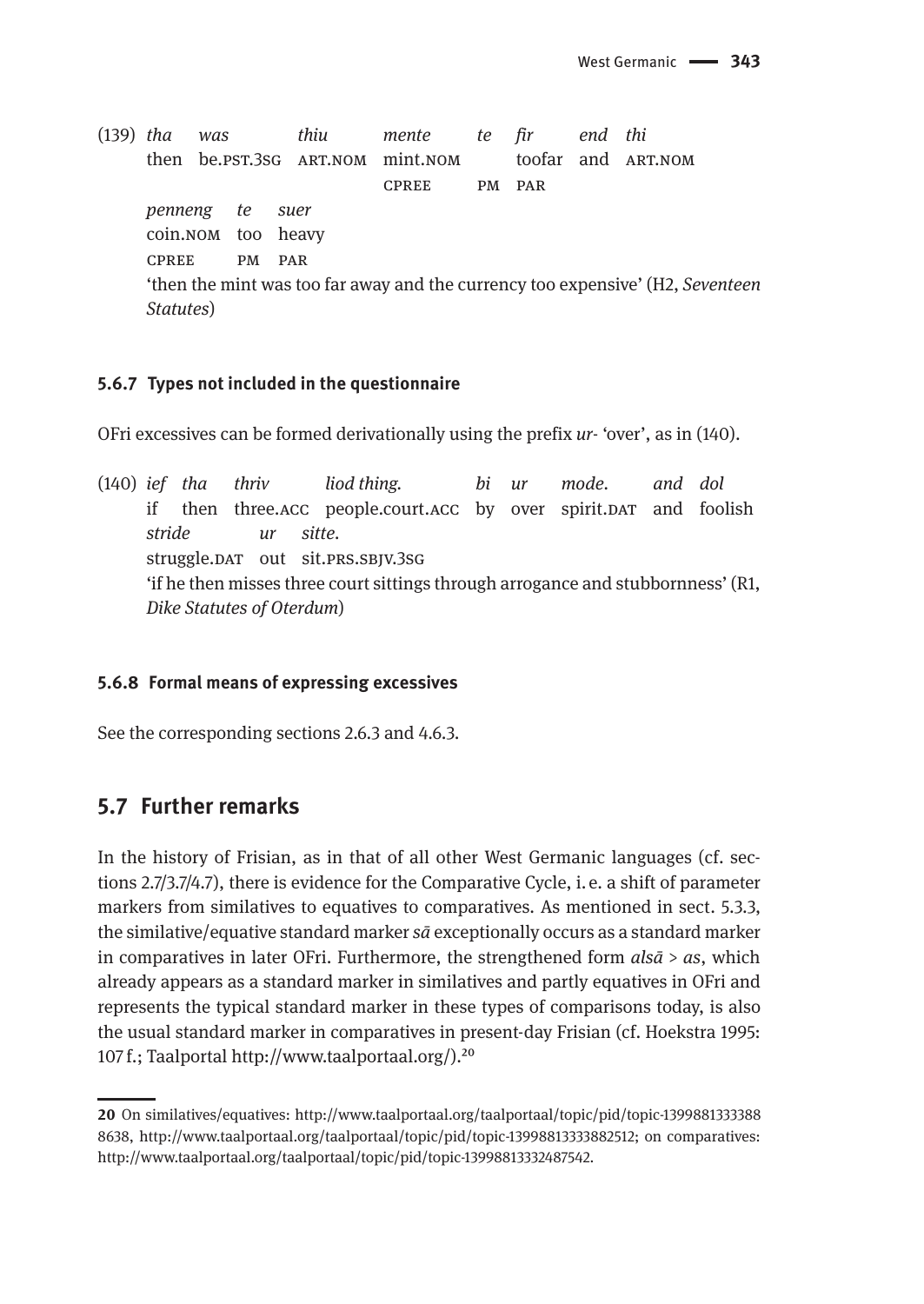# **6 Synopsis: Gradation and comparison in West Germanic**

In the Old West Germanic languages, similatives typically contain the particle *sô/ swā/sā* as the standard marker, optionally in a correlative construction with the same element as the parameter marker. Occasionally, strengthened forms are attested as standard markers such as *sôsô/swāswā*, *sô sama sô/gelīc swā* and *alsô/ealswā/alsā*, which is partly also found as parameter marker, and eventually succeeds simple *so* as a standard marker in all West Germanic languages. The same standard markers and parameter markers are also evidenced in equatives, which additionally contain a positive form of an adjective/adverb referring to a gradable property as the parameter. Furthermore, in all Old West Germanic languages a type of construction that is semantically equivalent to an equative is found in which the parameter, however, occurs inside the standard and takes a superlative form. The standard typically also contains a modal (e.g. 'as they best could' = 'as well as they could').

Old West Germanic comparatives typically contain a comparative form of an adjective/adverb referring to a gradable property as the parameter (alternatively a negative indefinite or the adjective 'other') including the bound morpheme -*ir*-/-*ôr*- etc. as a parameter marker. In Old English periphrastic comparative forms are also attested, but very rare. The standard is most frequently marked by the particle *thanne/than/ þonne/thā*. In several Old West Germanic languages, the standard may alternatively be marked by the dative case in comparative function. This option sooner or later went extinct in all West Germanic languages. Over the course of their later diachronic development, in all West Germanic languages there is evidence to varying degrees for the Comparative Cycle, i. e. the distributional shift of standard markers from similatives to equatives to comparatives (cf. German *als* and *wie*, Frisian *as* etc.).

Superlatives in the Old West Germanic languages are generally formed with the superlative form of an adjective/adverb referring to a gradable property as the parameter, including the bound superlative morpheme -*ist*-/-*ôst*-/-*est*- as a parameter marker. In Old English, there are arguably also rare periphrastic superlatives. The set of entities of which the comparee bears the relevant property to the highest degree is marked by typical means of partitivity marking, i. e. by genitive case or local prepositions in West Germanic.

The elative is not a grammatical category in its own right in West Germanic. The corresponding meaning is expressed with the help of adverbs meaning 'very' (e. g. *filu, ful, wel*) or word formation, especially composition. The excessive is marked by the particle *zi/te/tō* in front of the parameter or occasionally by word formation.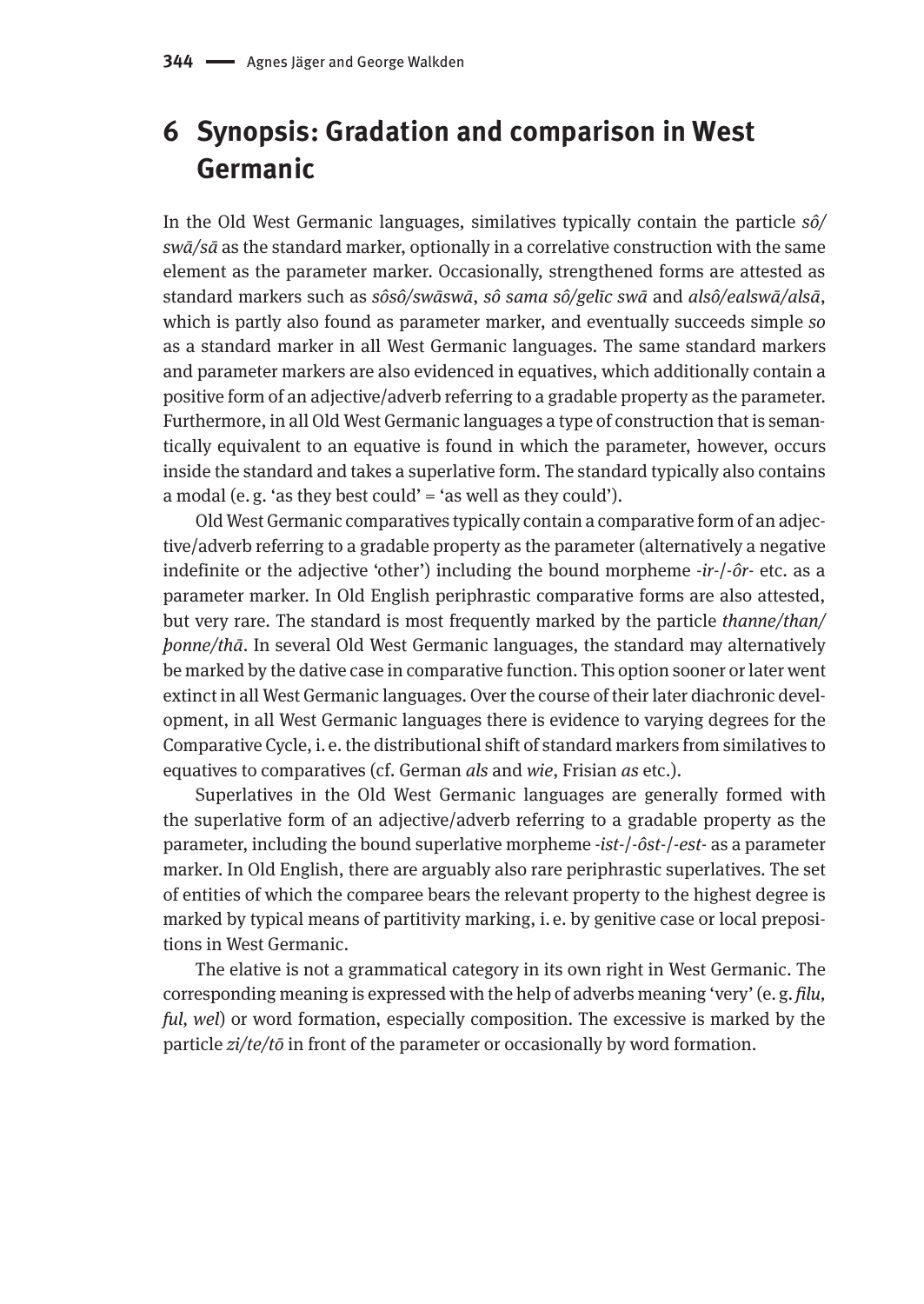# **References**

# **Sources**

- Genesis = Genesis. In: Behaghel, Otto (Hrsg.). Heliand und Genesis, 9. Aufl., bearbeitet von Burkhard Taeger. Tübingen 1984, 241–256.
- Heliand = Heliand. In: Behaghel, Otto (Hrsg.). Heliand und Genesis, 9. Aufl., bearbeitet von Burkhard Taeger. Tübingen 1984, 7–210.
- Hildebrandslied = Hildebrandslied, In: Die kleineren althochdeutschen Sprachdenkmäler. Hrsg. von Elias von Steinmeyer. Berlin: Weidmannsche Buchhandlung, 1916. (Nachdruck: Dublin/Zürich: Weidmann, 3 1971), I, 1–15.
- Isidor = Der althochdeutsche Isidor. Nach der Pariser Handschrift und den Monseer Fragmenten. Hrsg. von Hans Eggers. Tübingen: Niemeyer, 1964.
- Notker Boeth. = Die Werke Notkers des Deutschen. Neue Ausgabe. Begonnen von Edward H. Sehrt und Tayler Starck. Fortgesetzt von James C. King und Petrus W. Tax. Band 1: Boethius, De Consolatione Philosophiæ. Buch I/II. Hrsg. von Petrus W. Tax. Tübingen: Niemeyer, 1986. Band 2: Boethius, De Consolatione Philosophiae. Buch III. Hrsg. von Petrus W. Tax. Tübingen: Niemeyer, 1988.
- Notker Mus. = Notker Labeo: De musica. Edition, Übersetzung und Kommentar von Martin van Schaik. Utrecht: Galapagos, 1995.
- Notker Ps. = Die Werke Notkers des Deutschen. Neue Ausgabe. Begonnen von Edward H. Sehrt und Tayler Starck. Fortgesetzt von James C. King und Petrus W. Tax. Band 8: Der Psalter. Psalm 1–50. Hrsg. von Petrus W. Tax. Tübingen: Niemeyer, 1979. Band 9: Der Psalter. Psalm 51–100. Hrsg. von Petrus W. Tax. Tübingen: Niemeyer, 1981.
- OLFr (Old Low Franconian) psalms = Altniederfränkische Psalmen. In: Heyne, Moritz: Kleinere Altniederdeutsche Denkmäler. Paderborn 1867, 1–40.
- OS (Old Saxon) confession = (Alt)sächsische Beichte. In: Wadstein, Elis (Hg.). Kleinere altsächsische sprachdenkmäler. Mit anmerkungen und glossar. Norden / Leipzig, 1899. Nr. 3, 16–17.
- Otfrid = Otfrid von Weissenburg: Evangelienbuch. Hrsg. von Wolfgang Kleiber. Tübingen: Niemeyer, 2004.
- Tatian = Die lateinisch-althochdeutsche Tatianbilingue Stiftsbibliothek St. Gallen Cod. 56. Hrsg. von Achim Masser. Göttingen: Vandenhoeck & Ruprecht, 1994.

# **Online Corpora**

Referenzkorpus Altdeutsch:<https://korpling.german.hu-berlin.de/annis3/ddd>/

TITUS-Korpus: <http://titus.uni-frankfurt.de/indexd.htm?/texte/texte.htm>/

Integrated Scientific Frisian Language Database:<http://tdb.fryske-akademy.eu/tdb/index-en.html> York-Toronto-Helsinki Parsed Corpus of Old English Prose: [http://www-users.york.ac.uk/~lang22/](http://www-users.york.ac.uk/~lang22/YCOE/YcoeHome.htm) [YCOE/YcoeHome.htm](http://www-users.york.ac.uk/~lang22/YCOE/YcoeHome.htm)

York-Helsinki Parsed Corpus of Old English Poetry: [http://www-users.york.ac.uk/~lang18/pcorpus.](http://www-users.york.ac.uk/~lang18/pcorpus.html) [html](http://www-users.york.ac.uk/~lang18/pcorpus.html)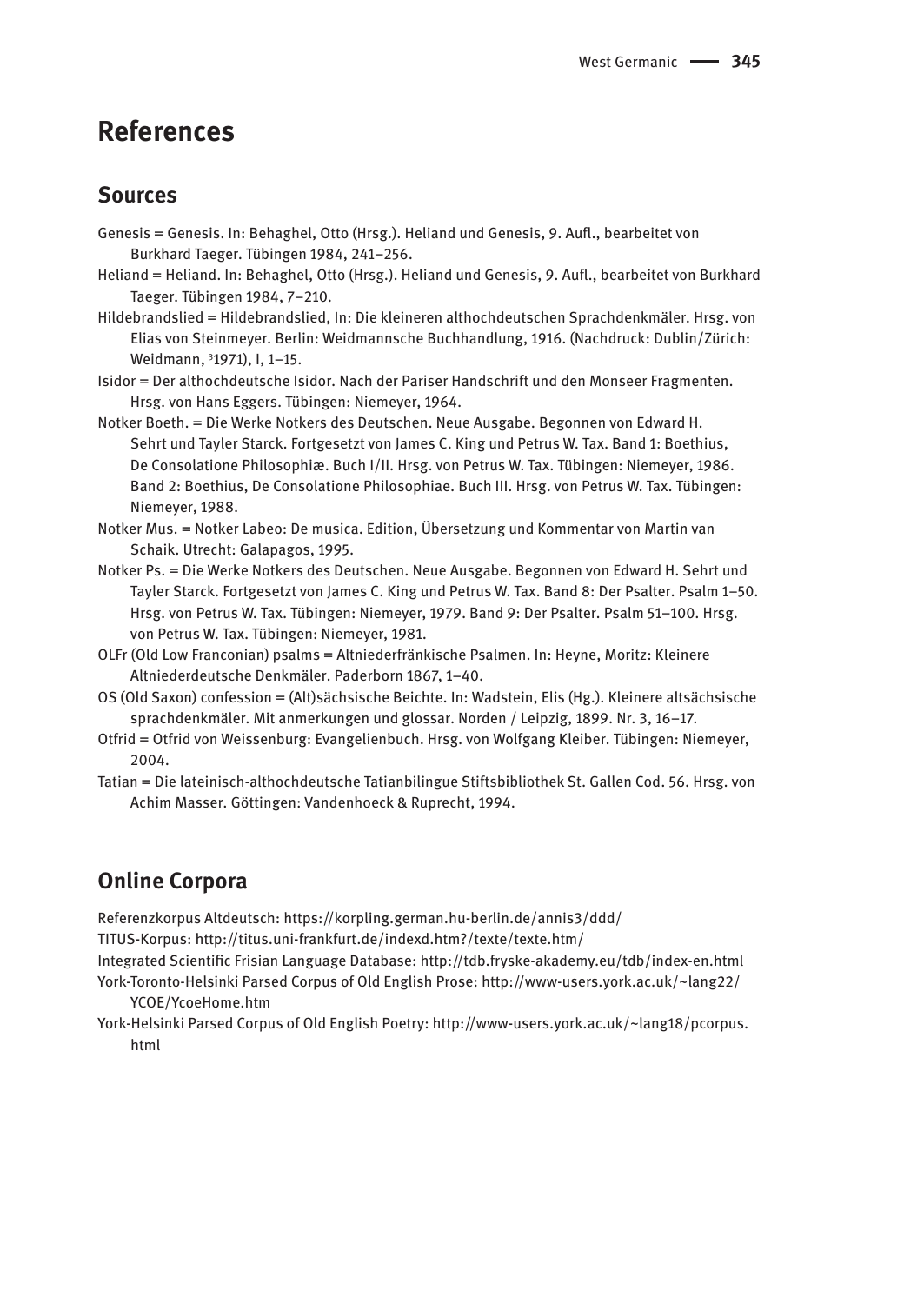# **Secondary literature**

- AWB = Grosse, Rudolf (Ed.) (1970–1997). *Althochdeutsches Wörterbuch*. Auf Grund der von Elias Steinmeyer hinterlassenen Sammlungen im Auftrag der sächsischen Akademie der Wissenschaften in Leipzig. Begründet von Elisabeth Karg-Gasterstädt und Theodor Frings. Bearbeitet von Siegfried Blum et al. Berlin: Akademie-Verlag.
- Behaghel, Otto (1923–1932). *Deutsche Syntax: Eine geschichtliche Darstellung*. Vol. I–IV. Heidelberg: Winter.
- Behaghel, Otto (1897). *Die Syntax des Heliand*. Prag/Wien: Tempsky.
- Boutkan, Dirk (1996). *A concise grammar of the Frisian dialect of the First Riustring Manuscript*. Odense: Odense University Press.
- Braune, Wilhelm & Frank Heidermanns (2018). *Althochdeutsche Grammatik*. Vol. I. 16th ed. Berlin: de Gruyter.
- Bremmer, Rolf H. (2009). *An introduction to Old Frisian: history, grammar, reader, glossary*. Amsterdam: John Benjamins.
- Campbell, Alastair (1959). *Old English Grammar*. Oxford: Clarendon Press.
- Cordes, Gerhard, & Holthausen, Ferdinand (1899). *Altsächsisches Elementarbuch*. Heidelberg: Carl Winter.
- Cordes, Gerhard, & Holthausen, Ferdinand (1973). *Altniederdeutsches Elementarbuch*. Heidelberg: Carl Winter.
- Desportes, Yvon (2008): "*So* im althochdeutschen 'Isidor'". In: *Die Formen der Wiederaufnahme im älteren Deutsch.* Akten zum Internationalen Kongress an der Université Paris Sorbonne (Paris IV). 08. –10. Juni 2006. Ed. by Yvon Desportes, Franz Simmler & Claudia Wich-Reif. Berlin: Weidler, 9–66.
- Downs, Lynwood G. (1939). "Notes on the intensive use of Germanic \**te*, \**to*, 'to:too'". In: *Journal of English and Germanic Philology* 38, 64–68.
- DWB = Grimm, Jacob & Wilhelm Grimm (1854–1961). *Deutsches Wörterbuch*. 32 vols. Leipzig: Hirzel. (Reprint: 33 vols. München: Deutscher Taschenbuchverlag, 1984).
- Erdmann, Oskar (1874–1876). *Untersuchungen über die Syntax der Sprache Otfrids*. Vol. 1 & 2. Halle: Verlag der Buchhandlung des Waisenhauses.
- EWA = Lloyd, Albert Lancaster, Otto Springer & Rosemarie Lühr (1988–2014). *Etymologisches Wörterbuch des Althochdeutschen*. Vol. 1–5. Göttingen/Zürich: Vandenhoeck & Ruprecht.
- Fulk, Robert D. (1992). *A history of Old English meter*. Philadelphia: University of Pennsylvania Press.
- Fulk, Robert D. (2018). *A comparative grammar of the Early Germanic languages*. Amsterdam/ Philadelphia: John Benjamins.
- Gallée, Johan Hendrik, & Heinrich Tiefenbach (1993). *Altsächsische Grammatik*. 3rd ed. Tübingen: Max Niemeyer.
- González Diaz, Victorina (2003). *The Evolution of the English Comparative Degree: A Corpus-Based Approach*. PhD dissertation, University of Manchester.
- González Diaz, Victorina (2006). "The origin of English periphrastic comparatives". In: *English Studies* 87, 707–739.
- González Diaz, Victorina (2008). *English adjective comparison: A historical perspective*. Amsterdam: John Benjamins.
- Grimm, Jacob (1884). "All also als". In: *Kleinere Schriften*. Vol. 7. Ed. by Jacob Grimm. 293–296. (Reprint: Hildesheim: Olms, 1966).
- Grimm, Jacob (1897). *Deutsche Grammatik*. Vol. 4. 2nd ed. Gütersloh: Bertelsmann.
- Haspelmath, Martin & Oda Buchholz (1998). "Equative and similative constructions in the languages of Europe". In: *EUROTYP*. Vol. 3: *Adverbial constructions in the languages of Europe.* Ed. by Johan van der Auwera & Dónall o Baoill. Berlin: de Gruyter, 277–334.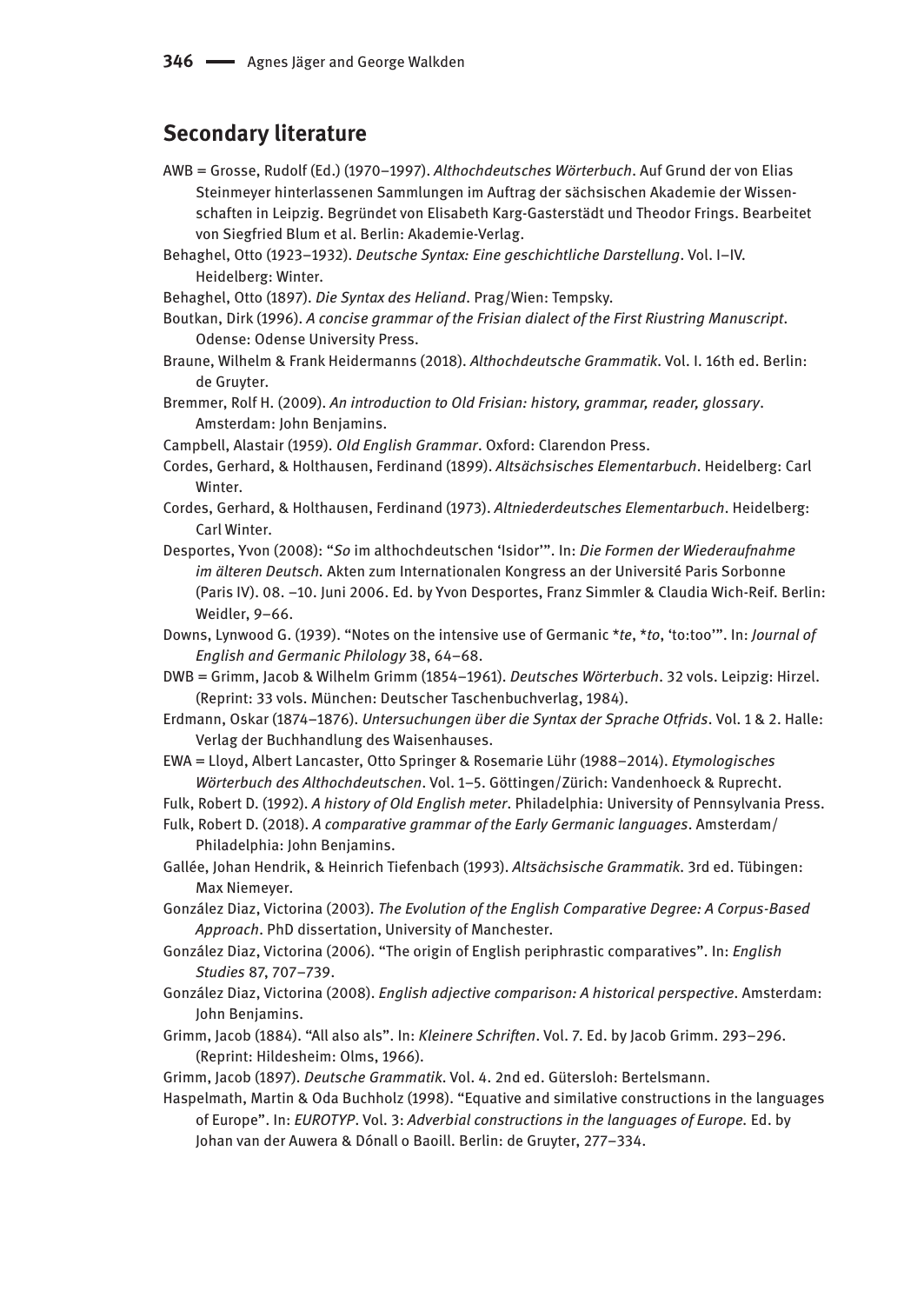- Heine, Bernd & Tania Kuteva (2002). *World lexicon of grammaticalization*. Cambridge: Cambridge University Press.
- Hoekstra, Jarich (1995): "Preposition stranding and resumptivity in West Germanic". In: *Studies in Comparative Germanic Syntax*. Ed. by Hubert Haider, Sue Olsen & Stan Vikner. Dordrecht: Kluwer: 95–118.
- Hoekstra, Jarich (2014). "*As well as I can*/*As I best can*/*As best as I can*: Some properties of potentiality equatives". In: *Linguistics in the Netherlands 2014*, 66–77.
- Hogg, Richard M. & Robert D. Fulk (2011). *A grammar of Old English*, vol. 2: *Morphology*. Oxford: Wiley-Blackwell.
- Horst, Joop van der (2008): *Geschiedenis van de Nederlandse syntaxis*. Vol. 1. Leuven: Universitaire Pers Leuven.
- Hubers, Ferdy/Hoop, Helen de (2013): "The effect of prescriptivism on comparative markers in spoken Dutch". In: *Linguistics in the Netherlands 2013*. (=Linguistics in the Netherlands, 30). Ed. by Suzanne Aalberse & Anita Auer. Amsterdam: Benjamins, 89–101.
- Jäger, Agnes (2010). "Der Komparativzyklus und die Position der Vergleichspartikeln". In: *Linguistische Berichte* 224, 467–493.
- Jäger, Agnes (2016). "Vergleichskasus im Althochdeutschen". In: *"dat ih dir it nu bi huldi gibu". Linguistische, germanistische und indogermanistische Studien*. Rosemarie Lühr gewidmet. Ed. by Sergio Neri, Roland Schuhmann & Susanne Zeilfelder. Wiesbaden: Reichert, 193–208.
- Jäger, Agnes (2018). *Vergleichskonstruktionen im Deutschen. Diachroner Wandel und synchrone Variation.* Berlin: de Gruyter.
- Jensen, Hans (1934). "Der steigernde Vergleich und sein sprachlicher Ausdruck". In: *Indogermanische Forschungen* 52, 108–130.
- Knüpfer, Hans (1921). "Die Anfänge der periphrastischen Komparation im Englischen". In: *Englische Studien* 55, 321–381.
- Krisch, Thomas (1988). "Presuppositions in Old Norse comparative constructions". In: *Transactions of the Philological Society* 86, 44–62.
- Kytö, Merja (1996). "'The Best and Most Excellentest Way': The Rivalling Forms of Adjective Comparison in Late Middle and Early Modern English". In: *Words. Proceedings of an International Symposium, Lund, 25 – 26 August 1995*. Ed. by Jan Svartvik. Stockholm: Kungl. Vitterhets Historie och Antikvitets Akademien, 123–144.
- Lenker, Ursula (2008). "Booster prefixes in Old English an alternative view of the roots of ME *forsooth*". In: *English Language and Linguistics* 12, 245–265.
- Lipold, Günther (1983). "Möglichkeiten der Komparation in den deutschen Dialekten". In: *Dialektologie*. Ein Handbuch zur deutschen und allgemeinen Dialektforschung. Vol. 1.2. Ed. by Werner Besch et al. Berlin: de Gruyter, 1232–1241.
- LIPP = Dunkel, George E. (2014). *Lexikon der indogermanischen Partikeln und Pronominalstämme*. 2 vols. Heidelberg: Winter.
- Lühr, Rosemarie (1982). *Studien zur Sprache des Hildebrandliedes*. Frankfurt am Main: Lang.
- Lühr, Rosemarie (2011): "Adverbialsatz und Koordination im Althochdeutschen". In: *Syntaktische Variabilität in Synchronie und Diachronie vom 9. bis 18. Jahrhundert.* Akten zum Internationalen Kongress an der Rheinischen Friedrich-Wilhelms-Universität Bonn. 9. bis 12. Juni 2010. Ed. by Franz Simmler & Claudia Wich-Reif. Berlin: Weidler, 11–23.
- Masser, Achim (1992). "Sächsische Beichte". In: *Die deutsche Literatur des Mittelalters*. Verfasserlexikon. 2nd, completely revised edition. Vol. 8. Ed. by Gundolf Keil et al. Berlin: de Gruyter, 467 f.
- Méndez-Naya, Belén (2003). "On intensifiers and grammaticalization: the case of *swiþe*". In: *English Studies* 84, 372–391.
- Méndez-Naya, Belén (2017). "Co-occurrence and iteration of intensifiers in early English". In: *English Text Construction* 10, 249–273.